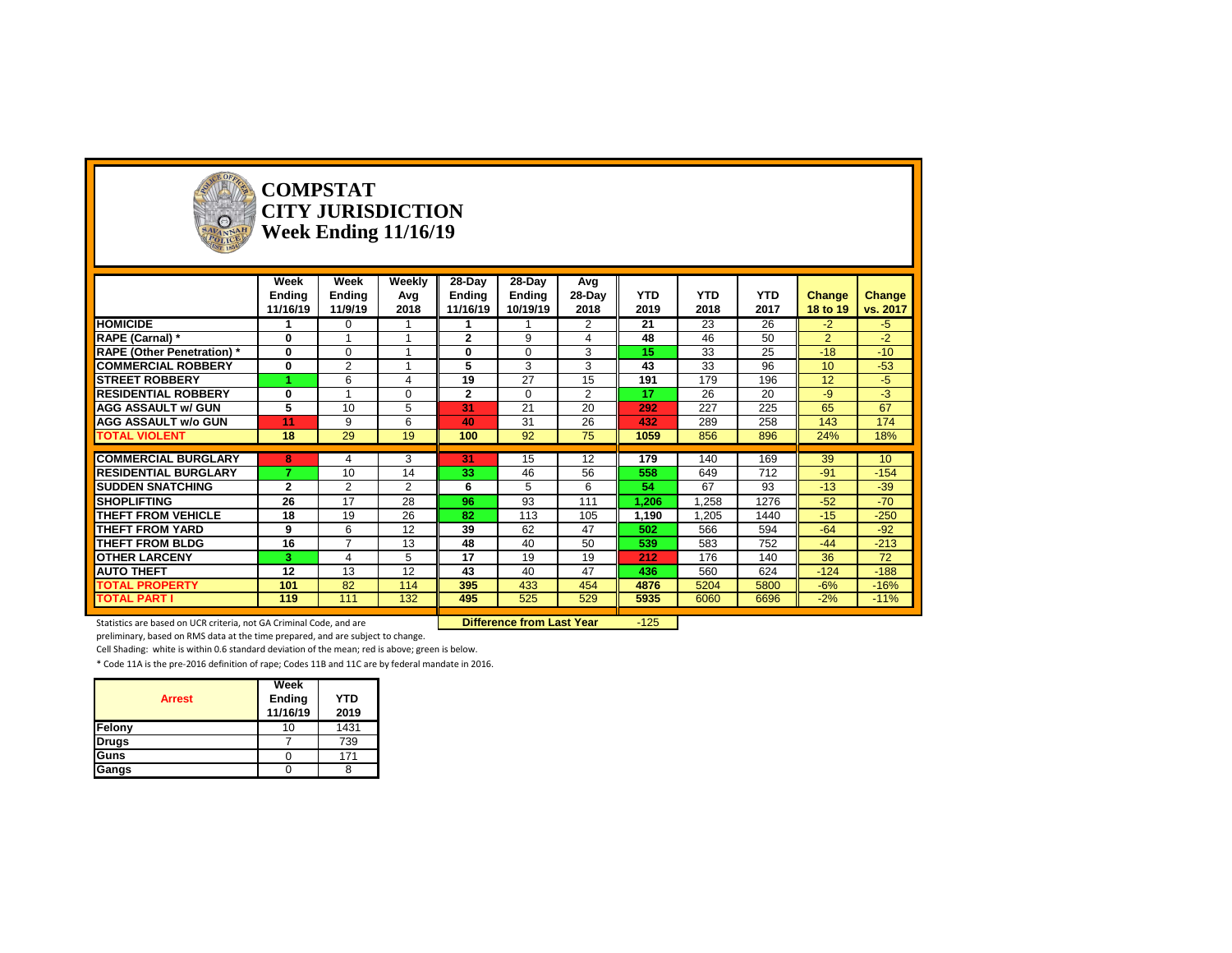

#### **COMPSTAT PRECINCT COMMANDER: NORTH PRECINCT CAPT. CARY HILL Week Ending 11/16/19**



|                                   | Week<br><b>Ending</b><br>11/16/19 | Week<br><b>Ending</b><br>11/9/19 | <b>Weekly</b><br>Avg<br>2018 | 28-Day<br>Ending<br>11/16/19 | $28$ -Day<br><b>Ending</b><br>10/19/19 | Avg<br>28-Day<br>2018 | <b>YTD</b><br>2019 | <b>YTD</b><br>2018 | <b>YTD</b><br>2017 | <b>Change</b><br><b>18 to 19</b> | <b>Change</b><br>vs. 2017 |
|-----------------------------------|-----------------------------------|----------------------------------|------------------------------|------------------------------|----------------------------------------|-----------------------|--------------------|--------------------|--------------------|----------------------------------|---------------------------|
| <b>HOMICIDE</b>                   | 0                                 | 0                                | $\Omega$                     | 0                            | $\Omega$                               | 0                     | 5.                 | 5.                 | 3                  | $\Omega$                         | 2.                        |
| <b>RAPE (Carnal)</b> *            | $\Omega$                          | 0                                | $\Omega$                     | 0                            | 3                                      |                       | 12                 | 13                 | 17                 | $-1$                             | -5                        |
| <b>RAPE (Other Penetration)</b> * | $\bf{0}$                          | 0                                | $\Omega$                     | $\bf{0}$                     | $\Omega$                               | 0                     | 6                  | 6                  | 4                  | $\Omega$                         | $\overline{2}$            |
| <b>COMMERCIAL ROBBERY</b>         | $\bf{0}$                          | 0                                | 0                            | $\overline{2}$               | $\Omega$                               | 0                     | 6                  | 6                  | 14                 | $\Omega$                         | -8                        |
| <b>ISTREET ROBBERY</b>            | 0                                 | 4                                |                              | 12                           | 6                                      | 5                     | 59                 | 60                 | 68                 | $-1$                             | $-9$                      |
| <b>RESIDENTIAL ROBBERY</b>        | $\bf{0}$                          | 0                                | 0                            | 0                            | $\Omega$                               | 0                     | 3                  | 5                  |                    | $-2$                             | $\overline{2}$            |
| <b>AGG ASSAULT w/ GUN</b>         |                                   | 0                                |                              | 5                            | $\overline{2}$                         | 5                     | 62                 | 53                 | 49                 | 9                                | 13                        |
| <b>AGG ASSAULT w/o GUN</b>        | $\mathbf{2}$                      | 2                                | 2                            | 12                           | 12                                     | 8                     | 129                | 85                 | 83                 | 44                               | 46                        |
| <b>TOTAL VIOLENT</b>              | 3                                 | 6                                | 5                            | 31                           | 23                                     | 20                    | 282                | 233                | 239                | 21%                              | 18%                       |
|                                   |                                   |                                  |                              |                              |                                        |                       |                    |                    |                    |                                  |                           |
| <b>COMMERCIAL BURGLARY</b>        | $\bf{0}$                          |                                  |                              | 11                           | 4                                      | 3                     | 47                 | 32                 | 46                 | 15                               |                           |
| <b>RESIDENTIAL BURGLARY</b>       | 1                                 | 3                                |                              | 6                            | 5                                      | 6                     | 75                 | 68                 | 85                 | $\overline{7}$                   | $-10$                     |
| <b>SUDDEN SNATCHING</b>           | $\bf{0}$                          |                                  |                              | 3                            | $\Omega$                               | 2                     | 16                 | 28                 | 43                 | $-12$                            | $-27$                     |
| <b>SHOPLIFTING</b>                | 3                                 | 2                                | 4                            | 14                           | 12                                     | 18                    | 147                | 209                | 169                | $-62$                            | $-22$                     |
| <b>THEFT FROM VEHICLE</b>         | 5                                 | 3                                | 6                            | 20                           | 22                                     | 23                    | 280                | 251                | 346                | 29                               | $-66$                     |
| <b>THEFT FROM YARD</b>            | 3                                 | 3                                | 3                            | 14                           | 16                                     | 13                    | 137                | 152                | 178                | $-15$                            | $-41$                     |
| <b>THEFT FROM BLDG</b>            | 4                                 | 3                                | 3                            | 11                           | 12                                     | 14                    | 125                | 163                | 209                | $-38$                            | $-84$                     |
| <b>OTHER LARCENY</b>              | $\bf{0}$                          | 0                                | 4                            | 5                            | 3                                      | 6                     | 39                 | 54                 | 37                 | $-15$                            | $\overline{2}$            |
| <b>AUTO THEFT</b>                 | $\bf{0}$                          | 3                                | 3                            | 8                            | 9                                      | 10                    | 85                 | 118                | 154                | $-33$                            | $-69$                     |
| <b>TOTAL PROPERTY</b>             | 16                                | 19                               | 23                           | 92                           | 83                                     | 94                    | 951                | 1075               | 1267               | $-12%$                           | $-25%$                    |
| <b>TOTAL PART I</b>               | 19                                | 25                               | 28                           | 123                          | 106                                    | 114                   | 1233               | 1308               | 1506               | $-6%$                            | $-18%$                    |

Statistics are based on UCR criteria, not GA Criminal Code, and are **Difference from Last Year** -75

preliminary, based on RMS data at the time prepared, and are subject to change.

Cell Shading: white is within 0.6 standard deviation of the mean; red is above; green is below.

| <b>Arrests</b> | Week<br><b>Ending</b><br>11/16/19 | <b>YTD</b><br>2019 |
|----------------|-----------------------------------|--------------------|
| Felony         |                                   | 357                |
| <b>Drugs</b>   |                                   | 192                |
| Guns           |                                   | 63                 |
| <b>Gangs</b>   |                                   |                    |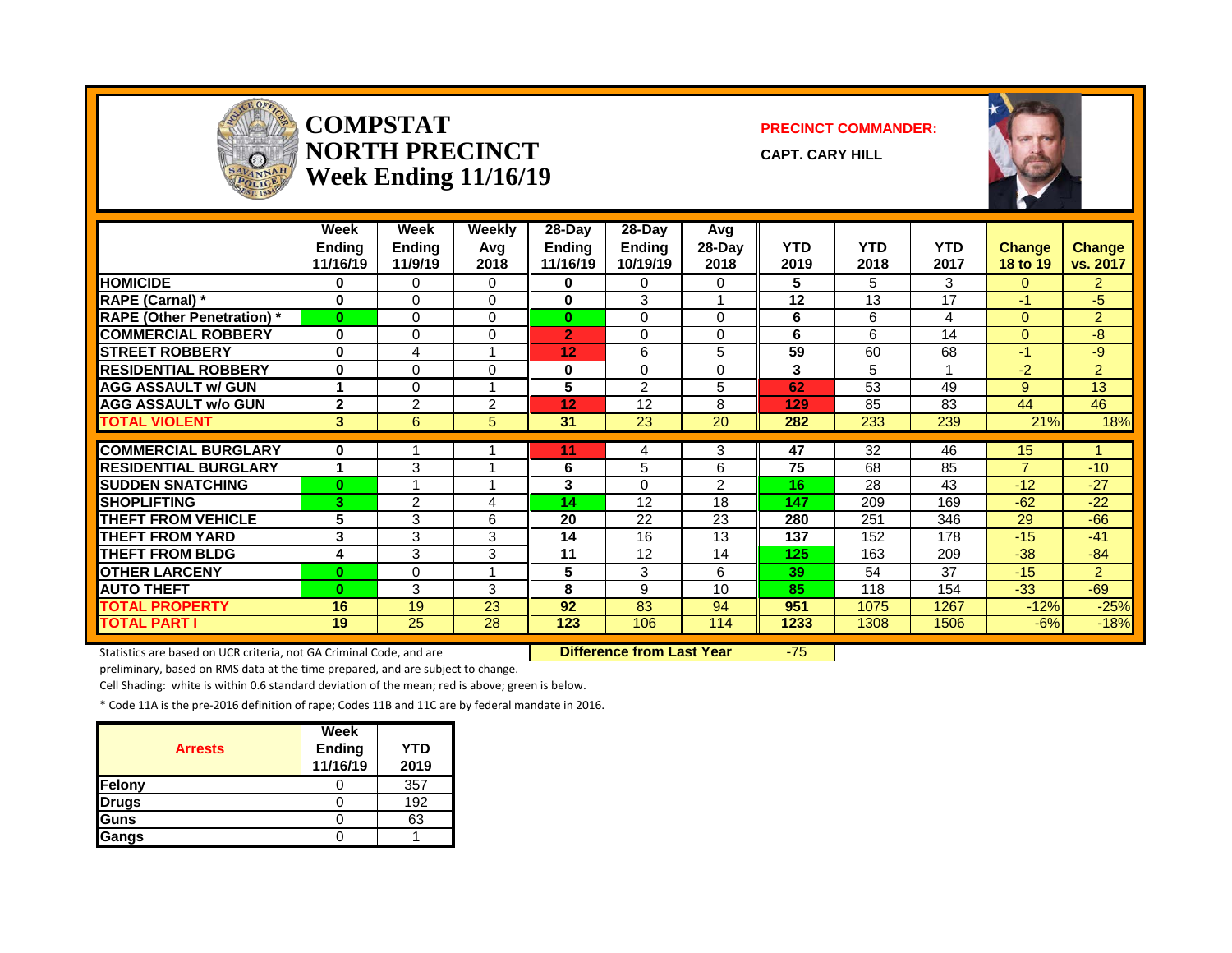

#### **COMPSTAT PRECINCT COMMANDER: capt. Tonya reid Week Ending 11/16/19**



|                                   | Week<br><b>Ending</b><br>11/16/19 | Week<br><b>Ending</b><br>11/9/19 | <b>Weekly</b><br>Avg<br>2018 | $28-Day$<br><b>Ending</b><br>11/16/19 | 28-Day<br><b>Ending</b><br>10/19/19 | Avg<br>28-Day<br>2018 | <b>YTD</b><br>2019 | <b>YTD</b><br>2018 | <b>YTD</b><br>2017 | <b>Change</b><br>18 to 19 | <b>Change</b><br>vs. 2017 |
|-----------------------------------|-----------------------------------|----------------------------------|------------------------------|---------------------------------------|-------------------------------------|-----------------------|--------------------|--------------------|--------------------|---------------------------|---------------------------|
| <b>HOMICIDE</b>                   | 0                                 | 0                                | 0                            | 0                                     | 0                                   |                       | 5                  | 3                  | $\overline{7}$     | 2                         | $-2$                      |
| <b>RAPE (Carnal)</b> *            | 0                                 | $\Omega$                         | $\Omega$                     |                                       | 4                                   |                       | 12                 | 12                 | 16                 | $\Omega$                  | -4                        |
| <b>RAPE (Other Penetration)</b> * | $\bf{0}$                          | $\Omega$                         | $\Omega$                     | 0                                     | 0                                   |                       | 5                  | 8                  | $\overline{7}$     | $-3$                      | $-2$                      |
| <b>COMMERCIAL ROBBERY</b>         | $\bf{0}$                          | $\Omega$                         | $\Omega$                     |                                       | $\overline{2}$                      |                       | 16                 | 8                  | 21                 | 8                         | $-5$                      |
| <b>STREET ROBBERY</b>             | $\bf{0}$                          | $\overline{ }$                   | 4                            | 3                                     | 9                                   | 5                     | 56                 | 52                 | 52                 | $\overline{4}$            | $\overline{4}$            |
| <b>RESIDENTIAL ROBBERY</b>        | $\bf{0}$                          | $\Omega$                         | $\Omega$                     | $\bf{0}$                              | $\Omega$                            |                       | 3                  | 8                  | 9                  | -5                        | -6                        |
| <b>AGG ASSAULT w/ GUN</b>         |                                   | 3                                | $\overline{2}$               | 11                                    | 9                                   | $\overline{ }$        | 95                 | 80                 | 83                 | 15                        | 12                        |
| <b>AGG ASSAULT w/o GUN</b>        |                                   | 4                                | $\overline{2}$               | 9                                     | $\overline{ }$                      | $\overline{ }$        | 104                | 73                 | 72                 | 31                        | $\overline{32}$           |
| <b>TOTAL VIOLENT</b>              | $\overline{2}$                    | 8                                | 5                            | 25                                    | $\overline{31}$                     | $\overline{22}$       | 296                | 244                | $\overline{267}$   | 21%                       | 11%                       |
|                                   |                                   |                                  |                              |                                       | 7                                   |                       |                    |                    |                    |                           |                           |
| <b>COMMERCIAL BURGLARY</b>        | 6                                 | 2                                |                              | 12                                    |                                     | 3                     | 57                 | 32                 | 39                 | 25                        | 18                        |
| <b>RESIDENTIAL BURGLARY</b>       | $\bf{0}$                          | 5                                | 4                            | 10                                    | 17                                  | 15                    | 182                | 181                | 197                |                           | $-15$                     |
| <b>SUDDEN SNATCHING</b>           | $\overline{2}$                    |                                  | 0                            | 3                                     | $\Omega$                            |                       | 12                 | 11                 | 22                 |                           | $-10$                     |
| <b>SHOPLIFTING</b>                | 10                                | $\overline{2}$                   | 4                            | 22                                    | 16                                  | 17                    | 226                | 195                | 217                | 31                        | 9                         |
| <b>THEFT FROM VEHICLE</b>         | 7                                 | 3                                | $\overline{7}$               | 20                                    | 23                                  | 26                    | 298                | 309                | 357                | $-11$                     | $-59$                     |
| <b>THEFT FROM YARD</b>            | $\mathbf{2}$                      | 2                                | 4                            | 13                                    | 17                                  | 16                    | 177                | 188                | 186                | $-11$                     | -9                        |
| <b>THEFT FROM BLDG</b>            | 4                                 | 2                                | 3                            | 9 <sup>°</sup>                        | 9                                   | 13                    | 122                | 148                | 186                | $-26$                     | $-64$                     |
| <b>OTHER LARCENY</b>              | $\bf{0}$                          |                                  | 4                            | 2                                     | $\overline{ }$                      | 5.                    | 70                 | 38                 | 39                 | 32                        | 31                        |
| <b>AUTO THEFT</b>                 | 4                                 | 4                                | 4                            | 12                                    | 11                                  | 14                    | 111                | 167                | 183                | $-56$                     | $-72$                     |
| <b>TOTAL PROPERTY</b>             | 35                                | 22                               | 27                           | 103                                   | 107                                 | 109                   | 1255               | 1269               | 1426               | $-1%$                     | $-12%$                    |
| <b>TOTAL PART I</b>               | 37                                | 30                               | 33                           | 128                                   | 138                                 | 131                   | 1551               | 1513               | 1693               | 3%                        | $-8%$                     |

Statistics are based on UCR criteria, not GA Criminal Code, and are **Difference from Last Year** 38

preliminary, based on RMS data at the time prepared, and are subject to change.

Cell Shading: white is within 0.6 standard deviation of the mean; red is above; green is below.

| <b>Arrests</b> | Week<br><b>Ending</b><br>11/16/19 | <b>YTD</b><br>2019 |
|----------------|-----------------------------------|--------------------|
| Felony         |                                   | 399                |
| Drugs          |                                   | 186                |
| Guns           |                                   | 18                 |
| Gangs          |                                   |                    |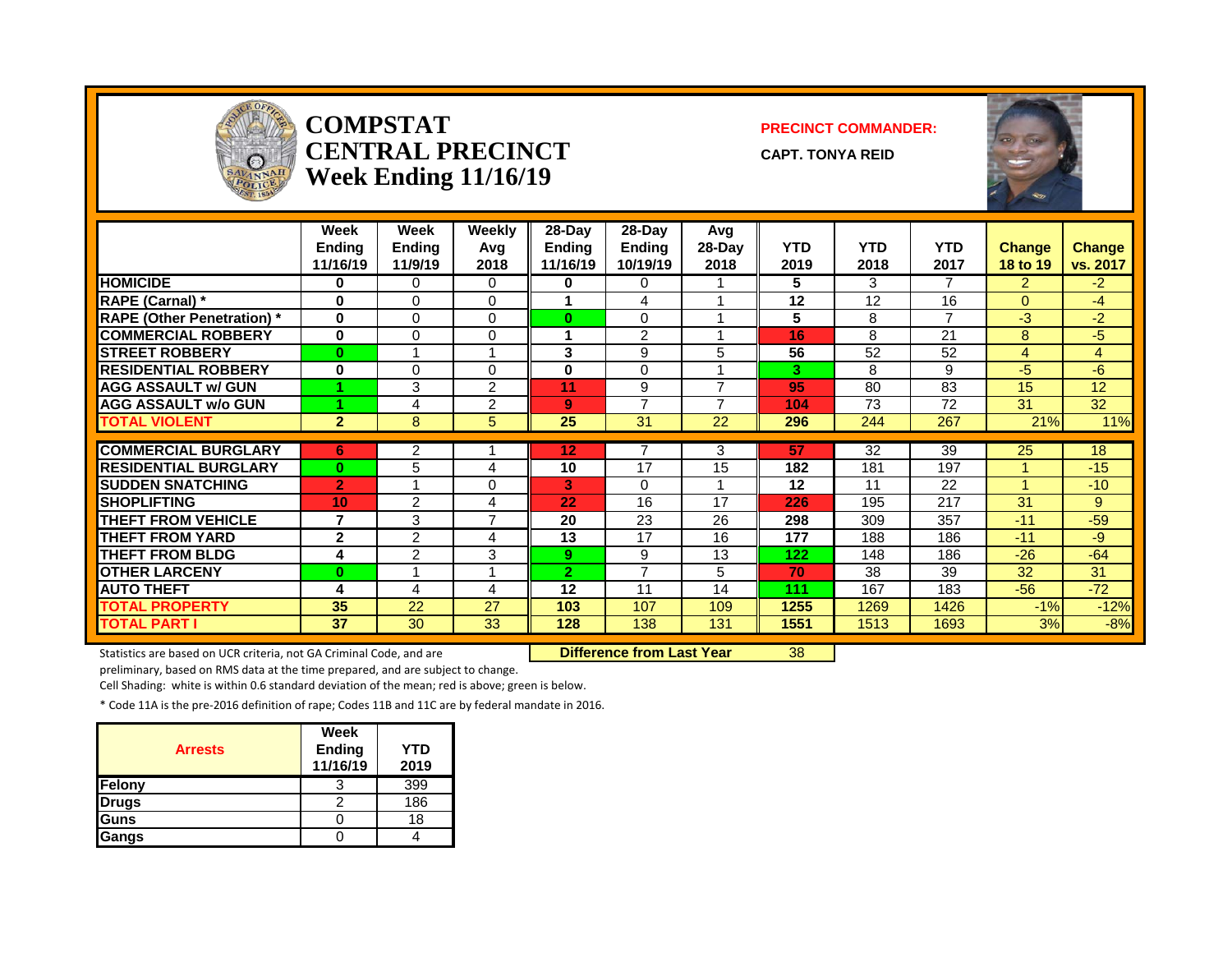

#### **COMPSTAT PRECINCT COMMANDER:**  $\bf \text{SOUTH PRECINCT} \ \text{\footnotesize \text{CAPT}}$ **Week Ending 11/16/19**



|                                   | Week<br><b>Ending</b><br>11/16/19 | Week<br><b>Ending</b><br>11/9/19 | Weekly<br>Avg<br>2018 | $28-Day$<br><b>Ending</b><br>11/16/19 | $28-Day$<br><b>Ending</b><br>10/19/19 | Avg<br>28-Day<br>2018 | <b>YTD</b><br>2019 | <b>YTD</b><br>2018 | <b>YTD</b><br>2017 | <b>Change</b><br><b>18 to 19</b> | <b>Change</b><br>vs. 2017 |
|-----------------------------------|-----------------------------------|----------------------------------|-----------------------|---------------------------------------|---------------------------------------|-----------------------|--------------------|--------------------|--------------------|----------------------------------|---------------------------|
| <b>HOMICIDE</b>                   |                                   | 0                                | $\Omega$              |                                       | 0                                     | 0                     | 6                  | 4                  | 3                  | $\overline{2}$                   | 3                         |
| <b>RAPE (Carnal) *</b>            | 0                                 |                                  | $\Omega$              | 1                                     |                                       |                       | 11                 | 12                 | 9                  | $-1$                             | $\overline{2}$            |
| <b>RAPE (Other Penetration) *</b> | $\bf{0}$                          | $\Omega$                         | $\Omega$              | $\bf{0}$                              | 0                                     |                       | $\overline{2}$     | 13                 | 3                  | $-11$                            | $-1$                      |
| <b>COMMERCIAL ROBBERY</b>         | $\bf{0}$                          | $\Omega$                         | $\Omega$              | 0                                     |                                       |                       | 16                 | 12                 | 33                 | 4                                | $-17$                     |
| <b>STREET ROBBERY</b>             |                                   | $\Omega$                         | 1                     | 3                                     | 3                                     | 3                     | 31                 | 33                 | 33                 | $-2$                             | $-2$                      |
| <b>RESIDENTIAL ROBBERY</b>        | $\bf{0}$                          | $\Omega$                         | 0                     | $\bf{0}$                              | 0                                     |                       | 4                  | 10                 | 3                  | $-6$                             |                           |
| <b>AGG ASSAULT w/ GUN</b>         | 0                                 | $\overline{2}$                   | 1                     | 5                                     |                                       | 2                     | 48                 | 24                 | 33                 | 24                               | 15                        |
| <b>AGG ASSAULT w/o GUN</b>        | В'                                |                                  |                       | 8                                     | 4                                     | 4                     | 78                 | 50                 | 38                 | 28                               | 40                        |
| <b>TOTAL VIOLENT</b>              | 5 <sup>5</sup>                    | 4                                | 3                     | 18                                    | 10                                    | 14                    | 196                | 158                | 155                | 24%                              | 26%                       |
| <b>COMMERCIAL BURGLARY</b>        | $\mathbf{2}$                      |                                  |                       |                                       |                                       |                       | 57                 | 56                 |                    |                                  |                           |
|                                   |                                   |                                  |                       | 7                                     | 2                                     | 5.                    |                    |                    | 59                 |                                  | $-2$                      |
| <b>RESIDENTIAL BURGLARY</b>       | 4                                 |                                  | 4                     |                                       | 8                                     | 15                    | 101                | 182                | 177                | $-81$                            | $-76$                     |
| <b>SUDDEN SNATCHING</b>           | 0                                 | $\Omega$                         | $\Omega$              | 0                                     | 3                                     |                       | 14                 | 12                 | 11                 | $\overline{2}$                   | 3                         |
| <b>SHOPLIFTING</b>                | ⇁                                 | 6                                | 13                    | 29                                    | 46                                    | 53                    | 560                | 586                | 612                | $-26$                            | $-52$                     |
| <b>THEFT FROM VEHICLE</b>         | 4                                 | 10                               | $\overline{7}$        | 25                                    | 31                                    | 28                    | 317                | 334                | 380                | $-17$                            | $-63$                     |
| <b>THEFT FROM YARD</b>            | 4                                 | 0                                | 2                     | 3.                                    | 9                                     | 8                     | 69                 | 96                 | 92                 | $-27$                            | $-23$                     |
| <b>THEFT FROM BLDG</b>            | 3                                 |                                  | 3                     | 11                                    | 5                                     | 12                    | 148                | 136                | 186                | 12                               | $-38$                     |
| <b>OTHER LARCENY</b>              | $\overline{2}$                    | $\overline{2}$                   | 1                     | 5                                     | 4                                     | $\overline{2}$        | 49                 | 24                 | 32                 | 25                               | 17                        |
| <b>AUTO THEFT</b>                 | 6                                 | 4                                | 3                     | 16                                    | 13                                    | 11                    | 128                | 129                | 141                | $-1$                             | $-13$                     |
| <b>TOTAL PROPERTY</b>             | 29                                | 25                               | 34                    | 103                                   | 121                                   | 136                   | 1443               | 1555               | 1690               | $-7%$                            | $-15%$                    |
| <b>TOTAL PART I</b>               | 34                                | $\overline{29}$                  | $\overline{37}$       | 121                                   | 131                                   | 150                   | 1639               | 1713               | 1845               | $-4%$                            | $-11%$                    |

Statistics are based on UCR criteria, not GA Criminal Code, and are **Difference from Last Year** -74

preliminary, based on RMS data at the time prepared, and are subject to change.

Cell Shading: white is within 0.6 standard deviation of the mean; red is above; green is below.

| <b>Arrests</b> | Week<br>Ending<br>11/16/19 | <b>YTD</b><br>2019 |
|----------------|----------------------------|--------------------|
| Felony         |                            | 331                |
| Drugs          |                            | 125                |
| Guns           |                            | 28                 |
| Gangs          |                            |                    |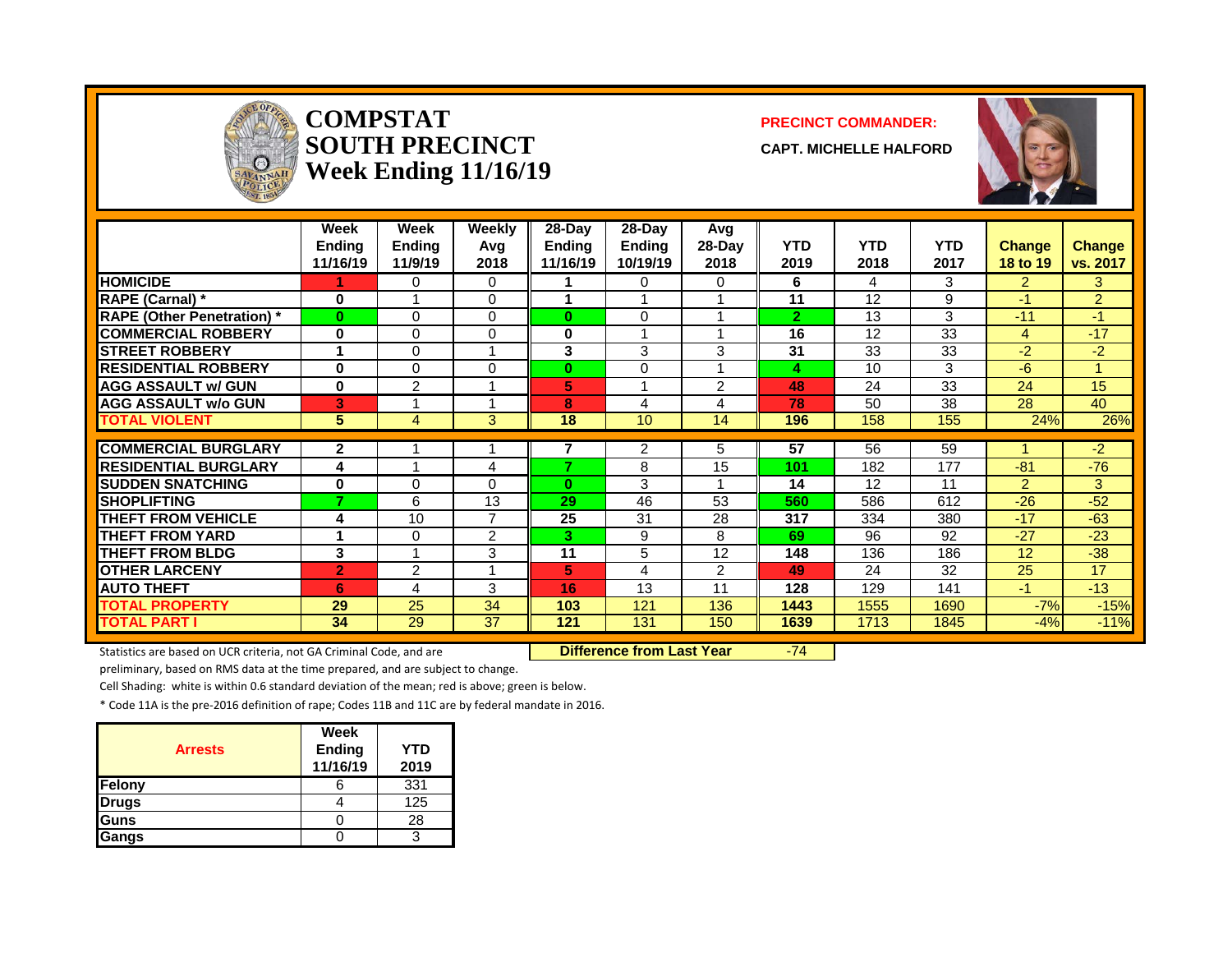

#### **COMPSTAT PRECINCT COMMANDER:**  $\textbf{EAST PRECINCT}$  capt. George gundich **Week Ending 11/16/19**



|                                   | Week<br><b>Ending</b><br>11/16/19 | Week<br>Ending<br>11/9/19 | Weekly<br>Avg<br>2018 | $28$ -Day<br><b>Ending</b><br>11/16/19 | 28-Day<br><b>Ending</b><br>10/19/19 | Avg<br>28-Day<br>2018    | <b>YTD</b><br>2019 | <b>YTD</b><br>2018 | <b>YTD</b><br>2017 | <b>Change</b><br>18 to 19 | <b>Change</b><br>vs. 2017 |
|-----------------------------------|-----------------------------------|---------------------------|-----------------------|----------------------------------------|-------------------------------------|--------------------------|--------------------|--------------------|--------------------|---------------------------|---------------------------|
| <b>HOMICIDE</b>                   | 0                                 | 0                         | 0                     | 0                                      |                                     |                          | 5.                 | 11                 | 13                 | $-6$                      | $-8-$                     |
| <b>RAPE (Carnal)</b> *            | $\bf{0}$                          | $\Omega$                  | $\Omega$              | $\bf{0}$                               |                                     |                          | 13                 | 9                  | 8                  | 4                         | 5                         |
| <b>RAPE (Other Penetration)</b> * | $\bf{0}$                          | 0                         | $\overline{0}$        | $\bf{0}$                               | 0                                   | 0                        | $\mathbf 2$        | 6                  | 11                 | $-4$                      | -9                        |
| <b>COMMERCIAL ROBBERY</b>         | $\bf{0}$                          | 2                         | $\Omega$              | $\overline{2}$                         | $\Omega$                            |                          | 5                  | 7                  | 28                 | $-2$                      | $-23$                     |
| <b>STREET ROBBERY</b>             | $\bf{0}$                          |                           | 1                     |                                        | 9                                   | 3                        | 45                 | 34                 | 43                 | 11                        | $\overline{2}$            |
| <b>RESIDENTIAL ROBBERY</b>        | $\bf{0}$                          |                           | 0                     | $\overline{2}$                         | 0                                   | 0                        | 7                  | 3                  | $\overline{7}$     | 4                         | 0                         |
| <b>AGG ASSAULT w/ GUN</b>         | 3                                 | 5                         | $\overline{2}$        | 10                                     | 9                                   | ⇁                        | 87                 | 70                 | 60                 | 17                        | 27                        |
| <b>AGG ASSAULT w/o GUN</b>        | 5                                 | 2                         | 2                     | 11                                     | 8                                   | $\overline{\phantom{a}}$ | 121                | 81                 | 65                 | 40                        | 56                        |
| <b>TOTAL VIOLENT</b>              | 8                                 | 11                        | 5                     | 26                                     | 28                                  | 19                       | 285                | 221                | 235                | 29%                       | 21%                       |
|                                   |                                   |                           |                       |                                        |                                     |                          |                    |                    |                    |                           |                           |
| <b>COMMERCIAL BURGLARY</b>        | 0                                 | 0                         | 0                     |                                        | 2                                   | $\overline{2}$           | 18                 | 20                 | 25                 | $-2$                      | $-7$                      |
| <b>RESIDENTIAL BURGLARY</b>       | $\overline{2}$                    | 4                         | 5                     | 10                                     | 16                                  | 20                       | 200                | 218                | 253                | $-18$                     | $-53$                     |
| <b>SUDDEN SNATCHING</b>           | $\bf{0}$                          | 0                         | 0                     | 0                                      | 2                                   |                          | 12                 | 16                 | 17                 | $-4$                      | $-5$                      |
| <b>SHOPLIFTING</b>                | 6                                 | $\overline{7}$            | 6                     | 31                                     | 19                                  | 23                       | 273                | 268                | 278                | 5.                        | $-5$                      |
| <b>THEFT FROM VEHICLE</b>         | $\overline{2}$                    | 3                         | 7                     | 17                                     | 37                                  | 29                       | 295                | 311                | 357                | $-16$                     | $-62$                     |
| <b>THEFT FROM YARD</b>            | 3                                 |                           | 3                     | 9                                      | 20                                  | 11                       | 119                | 130                | 138                | $-11$                     | $-19$                     |
| <b>THEFT FROM BLDG</b>            | 5                                 |                           | 3                     | 17                                     | 14                                  | 12                       | 144                | 136                | 171                | 8                         | $-27$                     |
| <b>OTHER LARCENY</b>              | 4                                 | 4                         | 1                     | 5                                      | 5                                   | 6                        | 54                 | 60                 | 32                 | $-6$                      | 22                        |
| <b>AUTO THEFT</b>                 | $\mathbf{2}$                      | 2                         | 3                     | 7                                      | $\overline{ }$                      | 12                       | 112                | 146                | 146                | $-34$                     | $-34$                     |
| <b>TOTAL PROPERTY</b>             | 21                                | 16                        | 29                    | 97                                     | 122                                 | 115                      | 1227               | 1305               | 1417               | $-6%$                     | $-13%$                    |
| <b>TOTAL PART I</b>               | 29                                | 27                        | 34                    | 123                                    | 150                                 | 134                      | 1512               | 1526               | 1652               | $-1%$                     | $-8%$                     |

Statistics are based on UCR criteria, not GA Criminal Code, and are **Difference from Last Year** -14

preliminary, based on RMS data at the time prepared, and are subject to change.

Cell Shading: white is within 0.6 standard deviation of the mean; red is above; green is below.

| <b>Arrests</b> | Week<br>Ending<br>11/16/19 | <b>YTD</b><br>2019 |
|----------------|----------------------------|--------------------|
| <b>Felony</b>  |                            | 344                |
| <b>Drugs</b>   |                            | 236                |
| Guns           |                            | 62                 |
| Gangs          |                            |                    |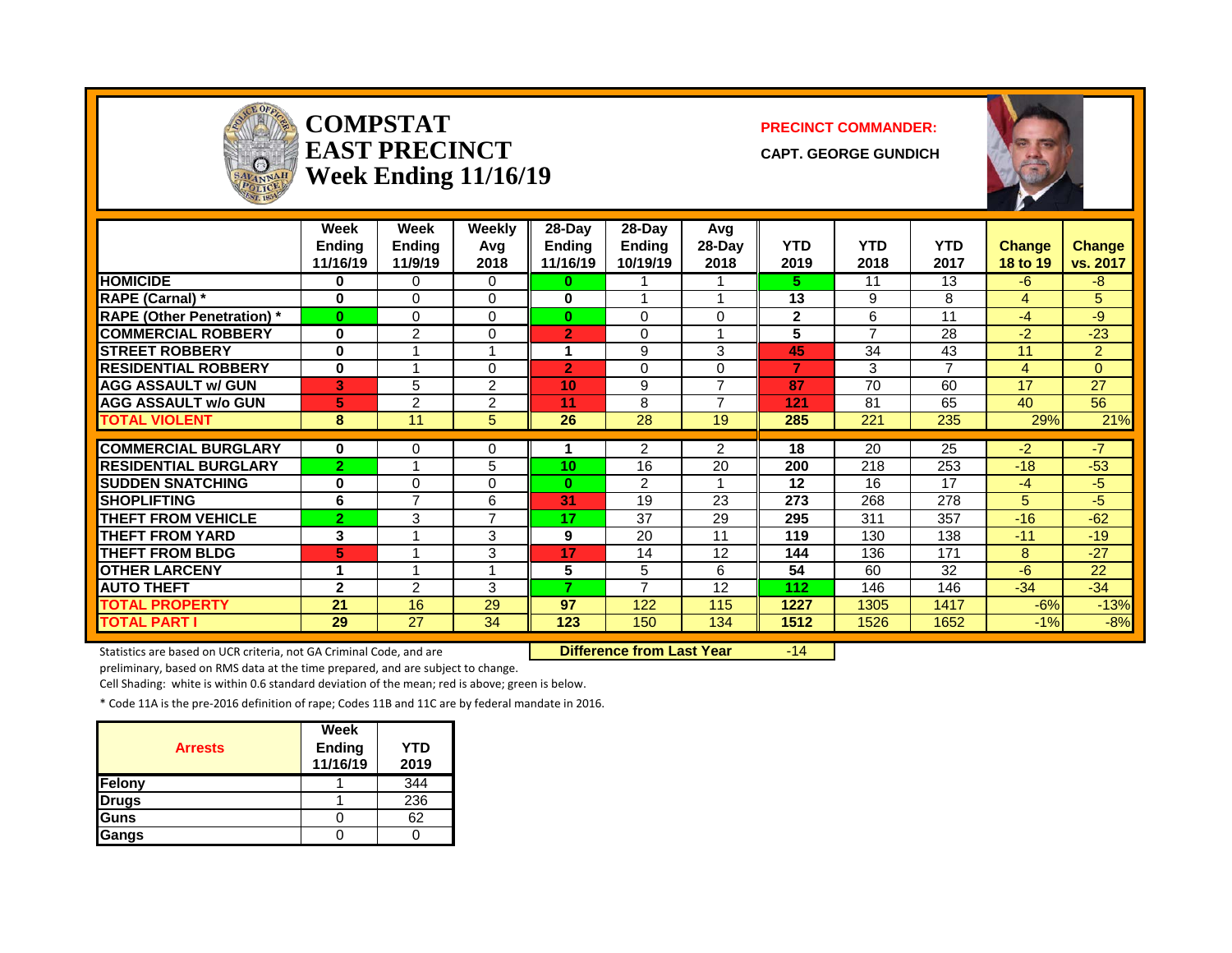## **BEAT 21 North Precinct Week Ending 11/16/19**

|                                                        |                | <b>Last 4 Weeks</b> |                              |               | 28 Days                      | 28 Day     |                    |                |                                |                |                        |
|--------------------------------------------------------|----------------|---------------------|------------------------------|---------------|------------------------------|------------|--------------------|----------------|--------------------------------|----------------|------------------------|
|                                                        | Ending         | Ending              | <b>Ending</b>                | <b>Ending</b> | <b>Ending</b>                | Average    | <b>YTD</b>         | <b>YTD</b>     | <b>YTD</b>                     | <b>Change</b>  | <b>Change</b>          |
|                                                        | 10/26/19       | 11/02/19            | 11/09/19                     | 11/16/19      | 11/16/19                     | 2018       | 2019               | 2018           | 2017                           | 18 to 19       | vs. 2017               |
| <b>HOMICIDE</b>                                        | $\Omega$       | $\Omega$            | $\Omega$                     | $\Omega$      | $\Omega$                     | 0.0        | $\Omega$           | $\Omega$       | 0                              | $\Omega$       | $\Omega$               |
| RAPE (Carnal) *                                        | $\mathbf{0}$   | 0                   | $\Omega$                     | $\Omega$      | $\Omega$                     | 0.0        | $\mathbf{1}$       | $\Omega$       | $\mathbf{1}$                   | $\mathbf{1}$   | $\Omega$               |
| <b>RAPE (Other Penetration) *</b>                      | $\Omega$       | $\Omega$            | $\Omega$                     | $\Omega$      | $\Omega$                     | 0.1        | $\Omega$           | $\mathbf{1}$   | $\Omega$                       | $-1$           | $\Omega$               |
| <b>COMMERCIAL ROBBERY</b>                              | $\Omega$       | $\Omega$            | $\Omega$                     | $\Omega$      | $\Omega$                     | 0.0        | $\Omega$           | $\Omega$       | $\mathbf{1}$                   | $\Omega$       | $-1$                   |
| <b>STREET ROBBERY</b>                                  | $\Omega$       | 0                   | $\Omega$                     | $\Omega$      | $\Omega$                     | 0.0        | $\Omega$           | $\Omega$       | $\overline{2}$                 | $\overline{0}$ | $-2$                   |
| <b>RESIDENTIAL ROBBERY</b>                             | $\Omega$       | $\Omega$            | $\Omega$                     | $\Omega$      | $\Omega$                     | 0.0        | $\Omega$           | $\Omega$       | $\Omega$                       | $\Omega$       | $\Omega$               |
| <b>AGG ASSAULT w/ GUN</b>                              | $\Omega$       | $\Omega$            | $\Omega$                     | $\Omega$      | $\Omega$                     | 0.2        | 3                  | $\overline{2}$ | $\mathbf{1}$                   | $\mathbf{1}$   | $\overline{2}$         |
| <b>AGG ASSAULT w/o GUN</b>                             | 0              | 0                   | $\mathbf{1}$                 | 0             | $\mathbf{1}$                 | 0.2        | $\overline{7}$     | 3              | $\overline{2}$                 | $\overline{4}$ | 5                      |
| <b>TOTAL VIOLENT</b>                                   | $\mathbf{0}$   | $\mathbf{0}$        | $\mathbf{1}$                 | $\mathbf{0}$  | $\mathbf{1}$                 | 0.5        | 11                 | 6              | $\overline{7}$                 | 83%            | 57%                    |
| <b>COMMERCIAL BURGLARY</b>                             | 0              | 0                   | $\mathbf 0$                  | 0             | 0                            | 0.5        | $\mathbf{1}$       | 5              | $\overline{2}$                 | $-4$           | $-1$                   |
|                                                        |                |                     |                              | $\Omega$      |                              |            |                    |                |                                |                |                        |
| <b>RESIDENTIAL BURGLARY</b><br><b>SUDDEN SNATCHING</b> | $\mathbf{1}$   | 0                   | $\mathbf{0}$<br>$\mathbf{0}$ | 0             | $\mathbf{1}$<br>$\mathbf{0}$ | 0.9<br>0.0 | 15<br>$\mathbf{0}$ | 12<br>0        | 13                             | 3              | $\overline{2}$<br>$-1$ |
| <b>SHOPLIFTING</b>                                     | 0<br>0         | 0<br>0              | $\mathbf 0$                  | 0             | 0                            | 0.2        | 6                  | $\overline{2}$ | $\mathbf{1}$<br>$\overline{2}$ | $\overline{0}$ |                        |
|                                                        |                |                     |                              | $\Omega$      |                              |            |                    | 37             | 32                             | 4              | $\overline{4}$         |
| <b>THEFT FROM VEHICLE</b>                              | 0              | $\mathbf 0$         | $\mathbf 0$                  |               | 0                            | 3.5        | 46                 |                |                                | 9              | 14                     |
| <b>THEFT FROM YARD</b>                                 | 0              | $\mathbf{1}$        | $\mathbf 0$                  | $\Omega$      | $\mathbf{1}$                 | 1.2        | 5                  | 14             | 14                             | $-9$           | $-9$                   |
| <b>THEFT FROM BLDG</b>                                 | 1              | 0                   | $\mathbf 0$                  | 0             | $\mathbf{1}$                 | 1.5        | $\overline{7}$     | 15             | 38                             | $-8$           | $-31$                  |
| <b>OTHER LARCENY</b>                                   | 0              | 0                   | $\mathbf 0$                  | $\Omega$      | 0                            | 1.4        | 4                  | 13             | 3                              | $-9$           | $\blacktriangleleft$   |
| <b>AUTO THEFT</b>                                      | 0              | 3                   | $\mathbf 0$                  | $\Omega$      | 3                            | 1.6        | 17                 | 19             | 12                             | $-2$           | 5                      |
| <b>TOTAL PROPERTY</b>                                  | $\overline{2}$ | 4                   | $\mathbf{0}$                 | $\mathbf{0}$  | 6                            | 10.6       | 101                | 117            | 117                            | $-14%$         | $-14%$                 |
| <b>TOTAL PART I</b>                                    | $\overline{2}$ | 4                   | $\mathbf{1}$                 | $\Omega$      | $\overline{7}$               | 11.0       | 112                | 123            | 124                            | $-9%$          | $-10%$                 |
|                                                        |                |                     |                              |               |                              |            |                    |                |                                |                |                        |

**Difference from Last Year** -11

Statistics are based on UCR criteria, not GA Criminal Code.

\* Rape Code 11A is the historical definition of rape (aka Legacy Rape); Rape Codes 11B and 11C are those moved from Part II to Part I in 2017.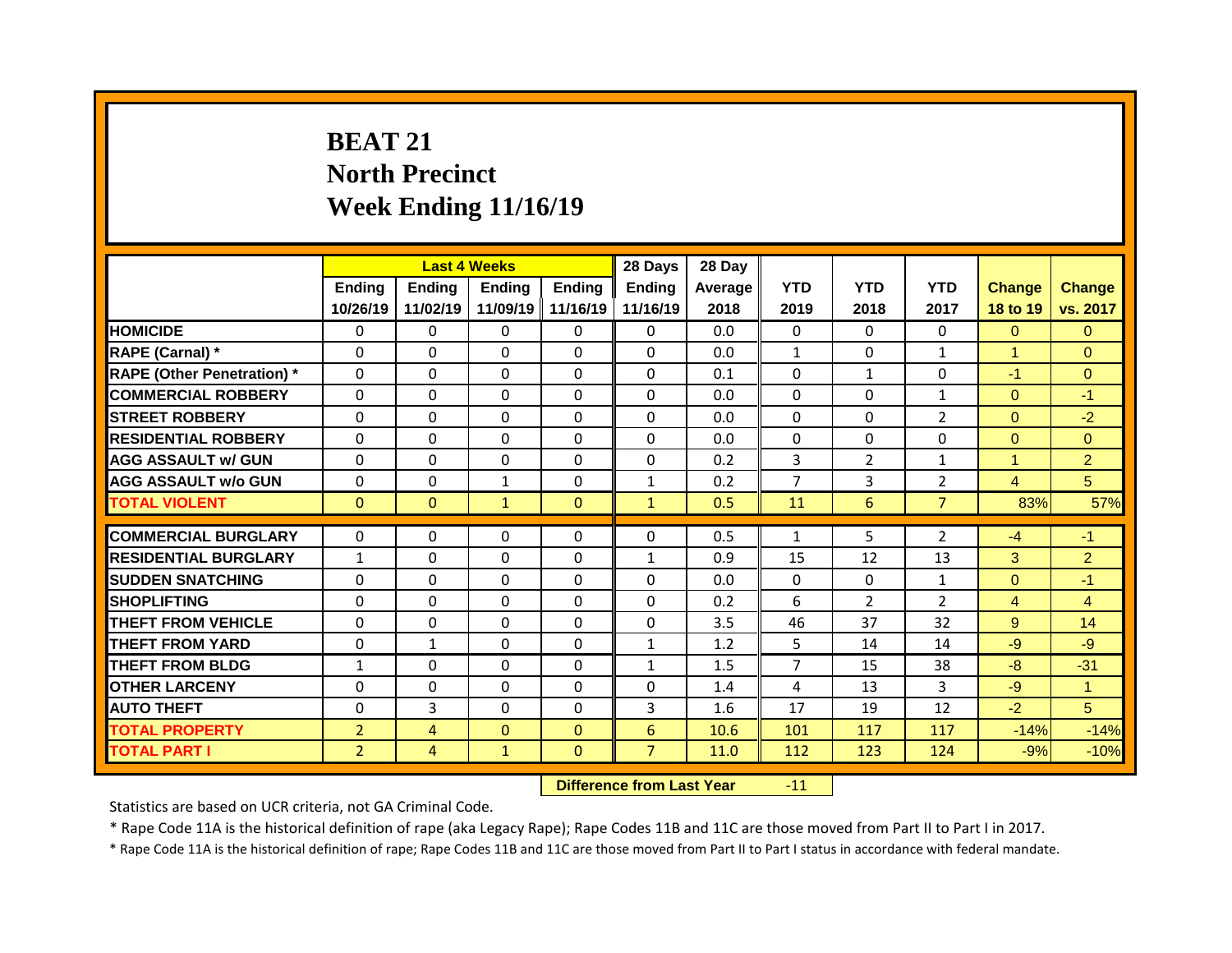## **BEAT 22 North Precinct Week Ending 11/16/19**

|                                   |                |                | <b>Last 4 Weeks</b> |                | 28 Days        | 28 Day  |                |                |                |               |                      |
|-----------------------------------|----------------|----------------|---------------------|----------------|----------------|---------|----------------|----------------|----------------|---------------|----------------------|
|                                   | Ending         | <b>Ending</b>  | <b>Ending</b>       | <b>Ending</b>  | <b>Ending</b>  | Average | <b>YTD</b>     | <b>YTD</b>     | <b>YTD</b>     | <b>Change</b> | <b>Change</b>        |
|                                   | 10/26/19       | 11/02/19       | 11/09/19            | 11/16/19       | 11/16/19       | 2018    | 2019           | 2018           | 2017           | 18 to 19      | vs. 2017             |
| <b>HOMICIDE</b>                   | $\Omega$       | $\Omega$       | $\Omega$            | $\Omega$       | $\Omega$       | 0.4     | $\mathbf{1}$   | 4              | 0              | $-3$          | $\blacktriangleleft$ |
| RAPE (Carnal) *                   | $\mathbf{0}$   | 0              | $\Omega$            | $\Omega$       | $\Omega$       | 0.2     | $\overline{2}$ | 3              | $\overline{2}$ | $-1$          | $\Omega$             |
| <b>RAPE (Other Penetration)</b> * | 0              | 0              | $\Omega$            | $\Omega$       | $\Omega$       | 0.1     | $\mathbf{0}$   | $\mathbf{1}$   | $\mathbf{1}$   | $-1$          | $-1$                 |
| <b>COMMERCIAL ROBBERY</b>         | 0              | $\Omega$       | $\Omega$            | $\Omega$       | $\Omega$       | 0.2     | $\mathbf{1}$   | 3              | $\overline{3}$ | $-2$          | $-2$                 |
| <b>STREET ROBBERY</b>             | 0              | 0              | $\overline{2}$      | $\Omega$       | $\overline{2}$ | 1.0     | 9              | 12             | 9              | $-3$          | $\Omega$             |
| <b>RESIDENTIAL ROBBERY</b>        | 0              | $\Omega$       | $\Omega$            | $\Omega$       | $\Omega$       | 0.0     | $\mathbf{1}$   | $\Omega$       | $\Omega$       | $\mathbf{1}$  | 1                    |
| <b>AGG ASSAULT w/ GUN</b>         | $\mathbf{1}$   | $\mathbf 0$    | $\mathbf 0$         | $\Omega$       | $\mathbf{1}$   | 1.4     | 21             | 15             | 24             | $6^{\circ}$   | $-3$                 |
| <b>AGG ASSAULT W/o GUN</b>        | $\mathbf{1}$   | $\mathbf{1}$   | $\mathbf 0$         | $\Omega$       | $\overline{2}$ | 1.8     | 32             | 23             | 18             | 9             | 14                   |
| <b>TOTAL VIOLENT</b>              | $\overline{2}$ | $\mathbf{1}$   | $\overline{2}$      | $\Omega$       | 5 <sup>1</sup> | 5.1     | 67             | 61             | 57             | 10%           | 18%                  |
|                                   |                |                |                     |                |                |         |                |                |                |               |                      |
|                                   |                |                |                     |                |                |         |                |                |                |               |                      |
| <b>COMMERCIAL BURGLARY</b>        | 0              | $\mathbf{1}$   | $\Omega$            | $\Omega$       | $\mathbf{1}$   | 0.5     | 6              | 6              | 8              | $\Omega$      | $-2$                 |
| <b>RESIDENTIAL BURGLARY</b>       | 0              | 0              | $\mathbf{1}$        | $\mathbf{1}$   | $\overline{2}$ | 1.8     | 12             | 20             | 26             | $-8$          | $-14$                |
| <b>SUDDEN SNATCHING</b>           | $\mathbf{0}$   | $\Omega$       | $\mathbf{0}$        | $\Omega$       | $\Omega$       | 0.3     | $\overline{2}$ | 4              | $\mathbf{1}$   | $-2$          | $\mathbf{1}$         |
| <b>SHOPLIFTING</b>                | 0              | 0              | $\mathbf{1}$        | $\mathbf{1}$   | $\overline{2}$ | 3.1     | 12             | 35             | 34             | $-23$         | $-22$                |
| <b>THEFT FROM VEHICLE</b>         | $\mathbf{1}$   | $\mathbf{1}$   | $\mathbf{1}$        | $\overline{2}$ | 5              | 3.0     | 32             | 32             | 29             | $\Omega$      | 3                    |
| <b>THEFT FROM YARD</b>            | $\Omega$       | $\Omega$       | $\Omega$            | $\mathbf{1}$   | $\mathbf{1}$   | 1.6     | 16             | 21             | 13             | $-5$          | 3                    |
| <b>THEFT FROM BLDG</b>            | $\Omega$       | $\Omega$       | $\Omega$            | $\Omega$       | $\Omega$       | 1.3     | 16             | 16             | 26             | $\Omega$      | $-10$                |
| <b>OTHER LARCENY</b>              | 0              | $\mathbf{1}$   | $\Omega$            | $\Omega$       | $\mathbf{1}$   | 0.5     | 3              | $\overline{2}$ | 4              | $\mathbf{1}$  | $-1$                 |
| <b>AUTO THEFT</b>                 | 0              | $\mathbf{1}$   | $\mathbf{1}$        | $\Omega$       | $\overline{2}$ | 2.0     | 19             | 23             | 28             | $-4$          | $-9$                 |
| <b>TOTAL PROPERTY</b>             | $\mathbf{1}$   | $\overline{4}$ | 4                   | 5              | 14             | 14.0    | 118            | 159            | 169            | $-26%$        | $-30%$               |
| <b>TOTAL PART I</b>               | 3              | 5              | 6                   | 5              | 19             | 19.1    | 185            | 220            | 226            | $-16%$        | $-18%$               |

**Difference from Last Year** -35

Statistics are based on UCR criteria, not GA Criminal Code.

\* Rape Code 11A is the historical definition of rape (aka Legacy Rape); Rape Codes 11B and 11C are those moved from Part II to Part I in 2017.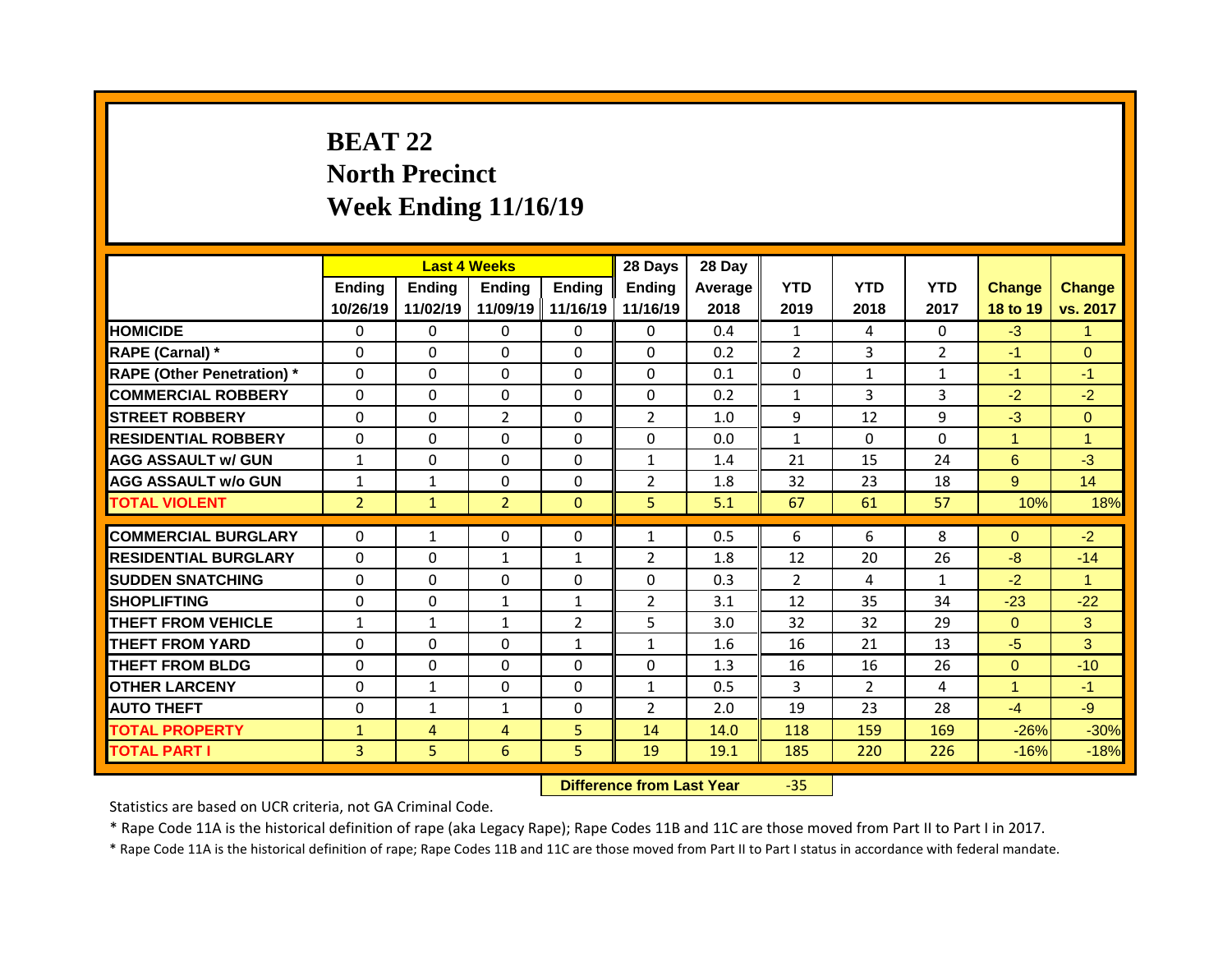## **BEAT 23 North Precinct Week Ending 11/16/19**

|                                   |                |               | <b>Last 4 Weeks</b> |               | 28 Days        | 28 Day  |                |                |                |                |                |
|-----------------------------------|----------------|---------------|---------------------|---------------|----------------|---------|----------------|----------------|----------------|----------------|----------------|
|                                   | <b>Ending</b>  | <b>Ending</b> | <b>Ending</b>       | <b>Ending</b> | <b>Ending</b>  | Average | <b>YTD</b>     | <b>YTD</b>     | <b>YTD</b>     | <b>Change</b>  | <b>Change</b>  |
|                                   | 10/26/19       | 11/02/19      | 11/09/19 11/16/19   |               | 11/16/19       | 2018    | 2019           | 2018           | 2017           | 18 to 19       | vs. 2017       |
| <b>HOMICIDE</b>                   | $\mathbf{0}$   | 0             | $\Omega$            | $\mathbf{0}$  | $\mathbf{0}$   | 0.1     | $\overline{2}$ | $\mathbf{1}$   | $\mathbf{1}$   | $\mathbf{1}$   | $\mathbf{1}$   |
| <b>RAPE (Carnal) *</b>            | $\mathbf{0}$   | $\Omega$      | $\Omega$            | $\Omega$      | $\Omega$       | 0.2     | $\mathbf{1}$   | 3              | $\overline{2}$ | $-2$           | $-1$           |
| <b>RAPE (Other Penetration)</b> * | $\mathbf 0$    | 0             | $\Omega$            | $\Omega$      | $\Omega$       | 0.0     | $\Omega$       | $\Omega$       | $\Omega$       | $\overline{0}$ | $\Omega$       |
| <b>COMMERCIAL ROBBERY</b>         | $\mathbf 0$    | 0             | 0                   | 0             | 0              | 0.1     | 0              | $\mathbf{1}$   | $\overline{2}$ | $-1$           | $-2$           |
| <b>STREET ROBBERY</b>             | $\mathbf{1}$   | $\mathbf{1}$  | 0                   | 0             | $\overline{2}$ | 0.2     | $\overline{7}$ | 5              | 6              | $\overline{2}$ | $\mathbf{1}$   |
| <b>RESIDENTIAL ROBBERY</b>        | $\mathbf{0}$   | 0             | 0                   | 0             | 0              | 0.1     | $\mathbf{0}$   | 3              | $\mathbf{1}$   | $-3$           | $-1$           |
| <b>AGG ASSAULT w/ GUN</b>         | $\mathbf{1}$   | 0             | 0                   | 0             | $\mathbf{1}$   | 1.4     | 13             | 18             | 9              | $-5$           | $\overline{4}$ |
| <b>AGG ASSAULT W/o GUN</b>        | 0              | 0             | $\mathbf{1}$        | $\mathbf{1}$  | $\overline{2}$ | 1.4     | 23             | 15             | 14             | 8              | 9              |
| <b>TOTAL VIOLENT</b>              | $\overline{2}$ | $\mathbf{1}$  | $\mathbf{1}$        | $\mathbf{1}$  | 5              | 3.4     | 46             | 46             | 35             | 0%             | 31%            |
|                                   |                |               |                     |               |                |         |                |                |                |                |                |
| <b>COMMERCIAL BURGLARY</b>        | $\mathbf{1}$   | 6             | $\mathbf{1}$        | $\Omega$      | 8              | 1.0     | 16             | 11             | 17             | 5              | $-1$           |
| <b>RESIDENTIAL BURGLARY</b>       | $\Omega$       | 0             | $\Omega$            | $\Omega$      | $\Omega$       | 1.2     | 11             | 14             | 20             | $-3$           | $-9$           |
| <b>SUDDEN SNATCHING</b>           | 0              | 0             | 0                   | 0             | 0              | 0.2     | $\overline{2}$ | $\overline{2}$ | 4              | $\overline{0}$ | $-2$           |
| <b>SHOPLIFTING</b>                | $\mathbf 0$    | $\mathbf{1}$  | 0                   | $\Omega$      | $\mathbf{1}$   | 2.8     | 19             | 31             | 13             | $-12$          | 6              |
| <b>THEFT FROM VEHICLE</b>         | $\overline{3}$ | $\mathbf{1}$  | $\Omega$            | $\Omega$      | 4              | 2.8     | 28             | 31             | 37             | $-3$           | $-9$           |
| <b>THEFT FROM YARD</b>            | $\mathbf 0$    | 0             | 0                   | $\Omega$      | 0              | 2.1     | 11             | 26             | 25             | $-15$          | $-14$          |
| <b>THEFT FROM BLDG</b>            | 0              | $\mathbf{1}$  | $\Omega$            | $\mathbf{0}$  | $\mathbf{1}$   | 1.8     | 13             | 22             | 23             | $-9$           | $-10$          |
| <b>OTHER LARCENY</b>              | $\mathbf{1}$   | 0             | 0                   | 0             | $\mathbf{1}$   | 0.5     | 3              | $\overline{7}$ | 4              | $-4$           | $-1$           |
| <b>AUTO THEFT</b>                 | 0              | 0             | 0                   | 0             | $\Omega$       | 1.5     | 11             | 14             | 37             | $-3$           | $-26$          |
| <b>TOTAL PROPERTY</b>             | 5              | 9             | $\mathbf{1}$        | $\mathbf{0}$  | 15             | 13.9    | 114            | 158            | 180            | $-28%$         | $-37%$         |
| <b>TOTAL PART I</b>               | $\overline{7}$ | 10            | $\overline{2}$      | $\mathbf{1}$  | 20             | 17.3    | 160            | 204            | 215            | $-22%$         | $-26%$         |

**Difference from Last Year** -44

Statistics are based on UCR criteria, not GA Criminal Code.

\* Rape Code 11A is the historical definition of rape (aka Legacy Rape); Rape Codes 11B and 11C are those moved from Part II to Part I in 2017.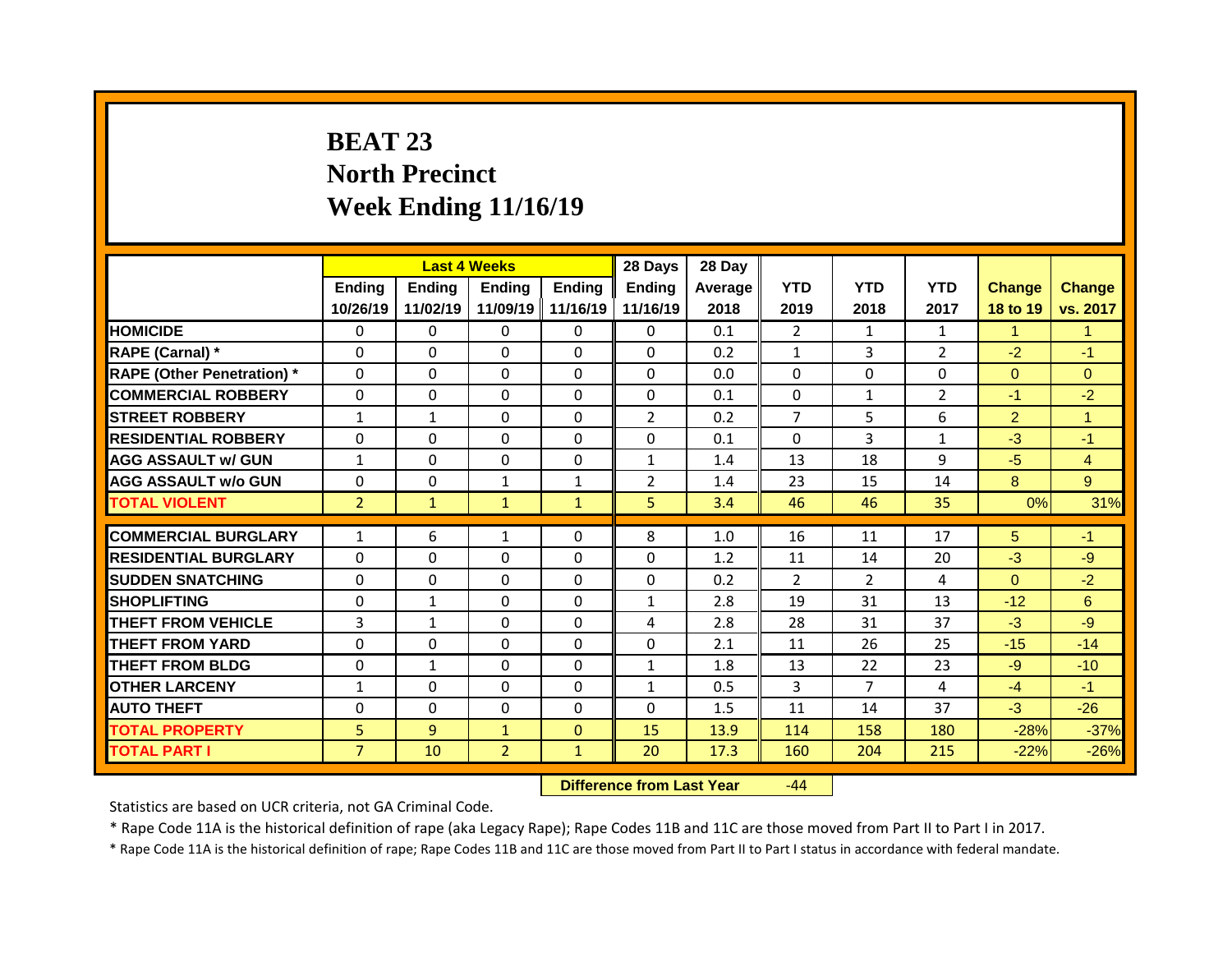## **BEAT 24 North Precinct Week Ending 11/16/19**

|                                   |                | <b>Last 4 Weeks</b> |                |              | 28 Days        | 28 Day  |                |                |              |                |                |
|-----------------------------------|----------------|---------------------|----------------|--------------|----------------|---------|----------------|----------------|--------------|----------------|----------------|
|                                   | Ending         | <b>Ending</b>       | <b>Ending</b>  | Ending       | <b>Ending</b>  | Average | <b>YTD</b>     | <b>YTD</b>     | <b>YTD</b>   | <b>Change</b>  | <b>Change</b>  |
|                                   | 10/26/19       | 11/02/19            | 11/09/19       | 11/16/19     | 11/16/19       | 2018    | 2019           | 2018           | 2017         | 18 to 19       | vs. 2017       |
| <b>HOMICIDE</b>                   | 0              | $\Omega$            | $\Omega$       | $\Omega$     | $\Omega$       | 0.0     | $\Omega$       | $\Omega$       | $\Omega$     | $\Omega$       | $\Omega$       |
| RAPE (Carnal) *                   | $\mathbf{0}$   | 0                   | 0              | $\Omega$     | $\Omega$       | 0.0     | $\overline{2}$ | $\Omega$       | $\mathbf{1}$ | $\overline{2}$ | $\overline{1}$ |
| <b>RAPE (Other Penetration)</b> * | $\mathbf{0}$   | 0                   | $\Omega$       | $\Omega$     | $\Omega$       | 0.0     | 3              | $\Omega$       | $\Omega$     | 3              | 3              |
| <b>COMMERCIAL ROBBERY</b>         | $\mathbf{1}$   | $\mathbf{1}$        | $\Omega$       | $\Omega$     | $\overline{2}$ | 0.0     | $\overline{2}$ | $\Omega$       | 4            | $\overline{2}$ | $-2$           |
| <b>STREET ROBBERY</b>             | $\overline{2}$ | $\overline{2}$      | $\Omega$       | $\Omega$     | 4              | 0.6     | 10             | $\overline{7}$ | 13           | 3              | $-3$           |
| <b>RESIDENTIAL ROBBERY</b>        | $\Omega$       | $\Omega$            | $\Omega$       | $\Omega$     | $\Omega$       | 0.0     | $\mathbf{1}$   | $\Omega$       | $\Omega$     | $\mathbf{1}$   | $\mathbf{1}$   |
| <b>AGG ASSAULT w/ GUN</b>         | $\mathbf 0$    | 0                   | 0              | $\mathbf{1}$ | $\mathbf{1}$   | 0.3     | 4              | $\overline{2}$ | 4            | $\overline{2}$ | $\overline{0}$ |
| <b>AGG ASSAULT W/o GUN</b>        | $\mathbf 0$    | 0                   | 0              | 0            | 0              | 0.9     | 10             | 11             | 4            | $-1$           | 6 <sup>1</sup> |
| <b>TOTAL VIOLENT</b>              | $\overline{3}$ | $\overline{3}$      | $\mathbf{0}$   | $\mathbf{1}$ | $\overline{7}$ | 1.8     | 32             | 20             | 26           | 60%            | 23%            |
|                                   |                |                     |                |              |                |         |                |                |              |                |                |
| <b>COMMERCIAL BURGLARY</b>        | $\mathbf{0}$   | $\Omega$            | 0              | $\Omega$     | $\Omega$       | 0.2     | 5              | $\overline{2}$ | 3            | 3              | $\overline{2}$ |
| <b>RESIDENTIAL BURGLARY</b>       | 0              | $\mathbf{1}$        | $\mathbf{1}$   | $\Omega$     | $\overline{2}$ | 0.6     | 14             | 8              | 14           | 6              | $\Omega$       |
| <b>SUDDEN SNATCHING</b>           | $\mathbf{1}$   | $\Omega$            | $\Omega$       | $\Omega$     | $\mathbf{1}$   | 0.5     | 2              | 3              | 3            | $-1$           | $-1$           |
| <b>SHOPLIFTING</b>                | 0              | 0                   | 0              | 0            | 0              | 4.7     | 25             | 59             | 50           | $-34$          | $-25$          |
| <b>THEFT FROM VEHICLE</b>         | $\mathbf{1}$   | $\Omega$            | $\mathbf{1}$   | $\Omega$     | $\overline{2}$ | 3.9     | 45             | 44             | 91           | $\mathbf{1}$   | $-46$          |
| <b>THEFT FROM YARD</b>            | $\overline{2}$ | $\mathbf{1}$        | $\mathbf{1}$   | $\Omega$     | 4              | 1.9     | 51             | 22             | 31           | 29             | 20             |
| <b>THEFT FROM BLDG</b>            | $\mathbf{0}$   | $\Omega$            | $\Omega$       | $\mathbf{1}$ | $\mathbf{1}$   | 1.9     | 13             | 25             | 14           | $-12$          | $-1$           |
| <b>OTHER LARCENY</b>              | $\mathbf{1}$   | $\mathbf{1}$        | $\Omega$       | $\Omega$     | $\overline{2}$ | 0.7     | 14             | 6              | 9            | 8              | 5              |
| <b>AUTO THEFT</b>                 | $\mathbf{1}$   | 0                   | $\mathbf{1}$   | 0            | $\overline{2}$ | 1.0     | 10             | 12             | 29           | $-2$           | $-19$          |
|                                   |                |                     |                |              |                |         |                | 181            |              |                |                |
| <b>TOTAL PROPERTY</b>             | 6              | $\overline{3}$      | $\overline{4}$ | $\mathbf{1}$ | 14             | 15.3    | 179            |                | 244          | $-1%$          | $-27%$         |

**Difference from Last Year** 10

Statistics are based on UCR criteria, not GA Criminal Code.

\* Rape Code 11A is the historical definition of rape (aka Legacy Rape); Rape Codes 11B and 11C are those moved from Part II to Part I in 2017.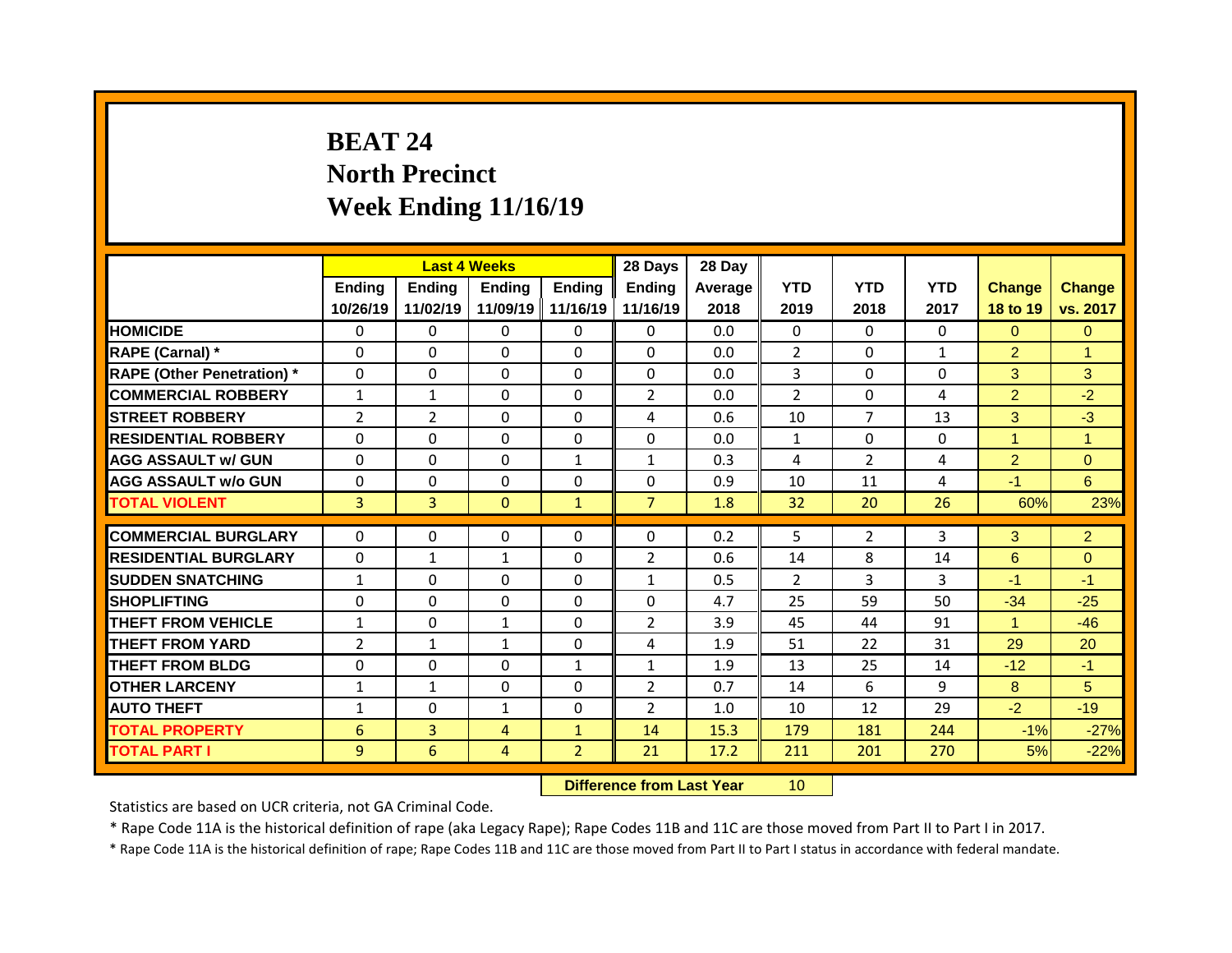## **BEAT 25 North Precinct Week Ending 11/16/19**

|                                   |                |                | <b>Last 4 Weeks</b> |                | 28 Days        | 28 Day  |                |                |                |                |                |
|-----------------------------------|----------------|----------------|---------------------|----------------|----------------|---------|----------------|----------------|----------------|----------------|----------------|
|                                   | Ending         | <b>Ending</b>  | <b>Ending</b>       | Ending         | <b>Ending</b>  | Average | <b>YTD</b>     | <b>YTD</b>     | <b>YTD</b>     | <b>Change</b>  | <b>Change</b>  |
|                                   | 10/26/19       | 11/02/19       | 11/09/19            | 11/16/19       | 11/16/19       | 2018    | 2019           | 2018           | 2017           | 18 to 19       | vs. 2017       |
| <b>HOMICIDE</b>                   | $\Omega$       | 0              | $\Omega$            | $\Omega$       | $\Omega$       | 0.0     | $\Omega$       | $\Omega$       | $\Omega$       | $\Omega$       | $\Omega$       |
| RAPE (Carnal) *                   | $\mathbf{0}$   | 0              | 0                   | $\Omega$       | $\Omega$       | 0.2     | $\mathbf{1}$   | $\overline{2}$ | $\overline{2}$ | $-1$           | $-1$           |
| <b>RAPE (Other Penetration)</b> * | $\mathbf{0}$   | 0              | $\Omega$            | $\Omega$       | $\Omega$       | 0.0     | $\Omega$       | $\Omega$       | $\Omega$       | $\overline{0}$ | $\Omega$       |
| <b>COMMERCIAL ROBBERY</b>         | $\mathbf 0$    | $\Omega$       | $\Omega$            | $\Omega$       | $\Omega$       | 0.0     | $\mathbf{1}$   | $\Omega$       | $\mathbf{1}$   | $\mathbf{1}$   | $\Omega$       |
| <b>STREET ROBBERY</b>             | $\mathbf{0}$   | 0              | $\Omega$            | $\Omega$       | 0              | 1.2     | 4              | 15             | 19             | $-11$          | $-15$          |
| <b>RESIDENTIAL ROBBERY</b>        | $\Omega$       | $\Omega$       | $\Omega$            | $\Omega$       | $\Omega$       | 0.0     | $\Omega$       | $\Omega$       | $\Omega$       | $\Omega$       | $\Omega$       |
| <b>AGG ASSAULT w/ GUN</b>         | $\mathbf 0$    | 0              | 0                   | 0              | 0              | 0.2     | $\overline{2}$ | $\overline{2}$ | $\overline{2}$ | $\overline{0}$ | $\overline{0}$ |
| <b>AGG ASSAULT W/o GUN</b>        | $\mathbf 0$    | 0              | 0                   | $\Omega$       | 0              | 0.3     | 5              | 4              | $\overline{3}$ | $\mathbf{1}$   | $\overline{2}$ |
| <b>TOTAL VIOLENT</b>              | $\mathbf{0}$   | $\overline{0}$ | $\mathbf{0}$        | $\mathbf{0}$   | $\overline{0}$ | 1.9     | 13             | 23             | 27             | $-43%$         | $-52%$         |
|                                   |                |                |                     |                |                |         |                |                |                |                |                |
| <b>COMMERCIAL BURGLARY</b>        | $\mathbf{1}$   | $\Omega$       | $\Omega$            | $\Omega$       | $\mathbf{1}$   | 0.1     | 9              | $\mathbf{1}$   | 3              | 8              | 6              |
| <b>RESIDENTIAL BURGLARY</b>       | 0              | 0              | 0                   | $\Omega$       | 0              | 0.2     | 16             | 3              | 4              | 13             | 12             |
| <b>SUDDEN SNATCHING</b>           | $\mathbf{0}$   | $\Omega$       | 0                   | $\Omega$       | 0              | 0.1     | $\mathbf{1}$   | $\Omega$       | $\mathbf{1}$   | $\mathbf{1}$   | $\Omega$       |
| <b>SHOPLIFTING</b>                |                |                |                     |                |                |         |                |                |                |                |                |
|                                   | $\mathbf{1}$   | $\mathbf{1}$   | $\mathbf{1}$        | 2              | 5              | 1.4     | 18             | 16             | 27             | $\overline{2}$ | $-9$           |
| <b>THEFT FROM VEHICLE</b>         | $\mathbf{1}$   | $\mathbf{1}$   | $\mathbf{1}$        | 3              | 6              | 4.7     | 57             | 52             | 69             | 5 <sup>5</sup> | $-12$          |
| <b>THEFT FROM YARD</b>            | $\mathbf{1}$   | $\mathbf{1}$   | $\mathbf{1}$        | $\Omega$       | $\overline{3}$ | 2.1     | 22             | 26             | 49             | $-4$           | $-27$          |
| <b>THEFT FROM BLDG</b>            | $\mathbf{0}$   | $\mathbf{1}$   | 3                   | $\overline{2}$ | 6              | 1.5     | 23             | 18             | 30             | 5              | $-7$           |
| <b>OTHER LARCENY</b>              | $\mathbf{0}$   | 0              | $\Omega$            | $\Omega$       | $\Omega$       | 1.0     | $\overline{7}$ | 9              | 10             | $-2$           | $-3$           |
| <b>AUTO THEFT</b>                 | $\mathbf 0$    | 0              | 0                   | 0              | $\Omega$       | 1.4     | 11             | 15             | 22             | $-4$           | $-11$          |
| <b>TOTAL PROPERTY</b>             | $\overline{4}$ | $\overline{4}$ | 6                   | $\overline{7}$ | 21             | 12.4    | 164            | 140            | 215            | 17%            | $-24%$         |

**Difference from Last Year** 14

Statistics are based on UCR criteria, not GA Criminal Code.

\* Rape Code 11A is the historical definition of rape (aka Legacy Rape); Rape Codes 11B and 11C are those moved from Part II to Part I in 2017.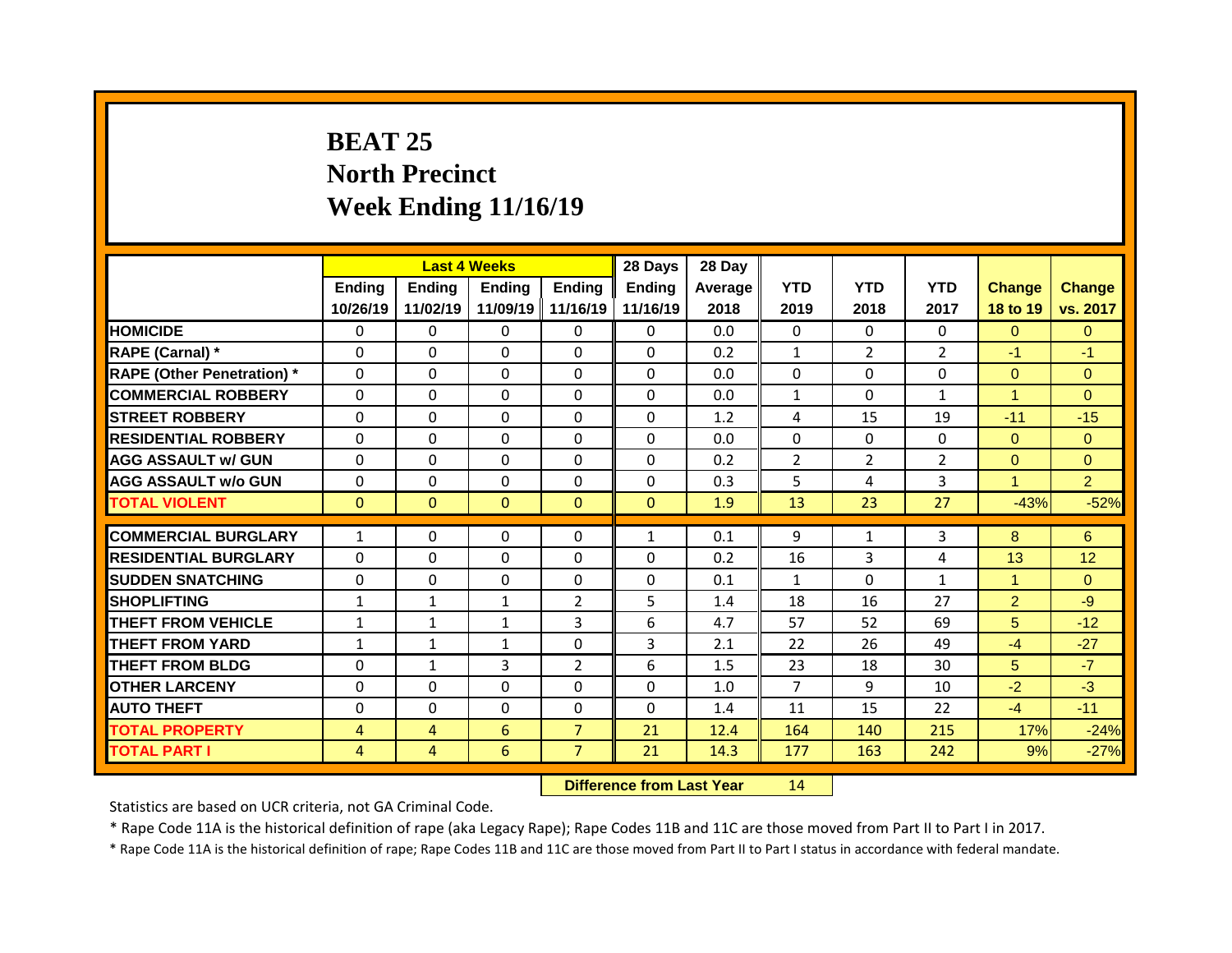## **BEAT 26 North Precinct Week Ending 11/16/19**

|                                   |                |                | <b>Last 4 Weeks</b> |               | 28 Days                  | 28 Day  |                |                |                |               |                      |
|-----------------------------------|----------------|----------------|---------------------|---------------|--------------------------|---------|----------------|----------------|----------------|---------------|----------------------|
|                                   | Ending         | <b>Ending</b>  | <b>Ending</b>       | <b>Ending</b> | <b>Ending</b>            | Average | <b>YTD</b>     | <b>YTD</b>     | <b>YTD</b>     | <b>Change</b> | Change               |
|                                   | 10/26/19       | 11/02/19       | 11/09/19            | 11/16/19      | 11/16/19                 | 2018    | 2019           | 2018           | 2017           | 18 to 19      | vs. 2017             |
| <b>HOMICIDE</b>                   | $\Omega$       | $\Omega$       | $\Omega$            | $\Omega$      | $\Omega$                 | 0.0     | $\mathbf{1}$   | $\Omega$       | 0              | $\mathbf{1}$  | $\blacktriangleleft$ |
| RAPE (Carnal) *                   | 0              | 0              | $\Omega$            | $\Omega$      | $\Omega$                 | 0.2     | $\overline{2}$ | $\overline{3}$ | $\overline{2}$ | $-1$          | $\Omega$             |
| <b>RAPE (Other Penetration)</b> * | 0              | $\Omega$       | $\Omega$            | $\Omega$      | $\Omega$                 | 0.1     | $\mathbf{0}$   | $\mathbf{1}$   | $\mathbf{1}$   | $-1$          | $-1$                 |
| <b>COMMERCIAL ROBBERY</b>         | 0              | 0              | $\mathbf 0$         | $\Omega$      | 0                        | 0.0     | $\mathbf{1}$   | $\Omega$       | 3              | $\mathbf{1}$  | $-2$                 |
| <b>STREET ROBBERY</b>             | $\overline{2}$ | 0              | $\Omega$            | $\Omega$      | $\overline{2}$           | 1.2     | 13             | 14             | 8              | $-1$          | 5                    |
| <b>RESIDENTIAL ROBBERY</b>        | 0              | $\Omega$       | $\Omega$            | $\Omega$      | $\Omega$                 | 0.0     | $\Omega$       | $\Omega$       | $\Omega$       | $\Omega$      | $\Omega$             |
| <b>AGG ASSAULT w/ GUN</b>         | $\mathbf{1}$   | 0              | $\Omega$            | $\Omega$      | $\mathbf{1}$             | 0.2     | 5              | $\overline{2}$ | $\overline{3}$ | 3             | $\overline{2}$       |
| <b>AGG ASSAULT w/o GUN</b>        | $\mathbf{1}$   | $\mathbf{1}$   | $\Omega$            | $\Omega$      | $\overline{2}$           | 1.8     | 18             | 20             | 21             | $-2$          | $-3$                 |
| <b>TOTAL VIOLENT</b>              | $\overline{4}$ | $\mathbf{1}$   | $\mathbf 0$         | $\mathbf{0}$  | 5                        | 3.5     | 40             | 40             | 38             | 0%            | 5%                   |
| <b>COMMERCIAL BURGLARY</b>        | $\mathbf{1}$   | $\Omega$       | $\mathbf{0}$        | $\Omega$      | $\mathbf{1}$             | 0.2     | 6              | $\overline{2}$ | 9              | 4             | $-3$                 |
| <b>RESIDENTIAL BURGLARY</b>       | $\Omega$       | $\Omega$       | $\mathbf{1}$        | $\Omega$      |                          | 0.2     | $\overline{2}$ | $\mathcal{P}$  | $\mathbf{1}$   | $\Omega$      | $\blacktriangleleft$ |
| <b>SUDDEN SNATCHING</b>           | $\mathbf{0}$   | $\Omega$       | $\mathbf{0}$        | $\Omega$      | $\mathbf{1}$<br>$\Omega$ | 0.8     | 5              | 11             | 16             | $-6$          | $-11$                |
| <b>SHOPLIFTING</b>                | $\mathbf{1}$   | $\overline{2}$ | $\Omega$            | $\Omega$      | 3                        | 2.5     | 30             | 27             | 28             | 3             | $\overline{2}$       |
| <b>THEFT FROM VEHICLE</b>         | $\mathbf{1}$   | 0              | $\Omega$            | $\Omega$      | $\mathbf{1}$             | 2.8     | 35             | 30             | 41             | 5             | $-6$                 |
| <b>THEFT FROM YARD</b>            | $\mathbf{1}$   | 0              | $\mathbf{1}$        | $\mathbf{1}$  | 3                        | 2.2     | 21             | 25             | 27             | $-4$          | $-6$                 |
| <b>THEFT FROM BLDG</b>            | $\mathbf{1}$   | 0              | $\Omega$            | $\Omega$      | $\mathbf{1}$             | 2.8     | 25             | 33             | 43             | $-8$          | $-18$                |
|                                   |                |                | $\Omega$            | $\Omega$      |                          |         |                |                |                |               |                      |
| <b>OTHER LARCENY</b>              | 0              | $\mathbf{1}$   |                     |               | $\mathbf{1}$             | 1.0     | 5              | 11             | 4              | $-6$          | $\mathbf{1}$         |
| <b>AUTO THEFT</b>                 | 0              | 0              | $\mathbf 0$         | $\Omega$      | $\Omega$                 | 1.5     | 5              | 20             | 14             | $-15$         | $-9$                 |
| <b>TOTAL PROPERTY</b>             | 5              | $\overline{3}$ | $\overline{2}$      | $\mathbf{1}$  | 11                       | 14.0    | 134            | 161            | 183            | $-17%$        | $-27%$               |
| <b>TOTAL PART I</b>               | 9              | $\overline{4}$ | $\overline{2}$      | $\mathbf{1}$  | 16                       | 17.5    | 174            | 201            | 221            | $-13%$        | $-21%$               |

**Difference from Last Year** -27

Statistics are based on UCR criteria, not GA Criminal Code.

\* Rape Code 11A is the historical definition of rape (aka Legacy Rape); Rape Codes 11B and 11C are those moved from Part II to Part I in 2017.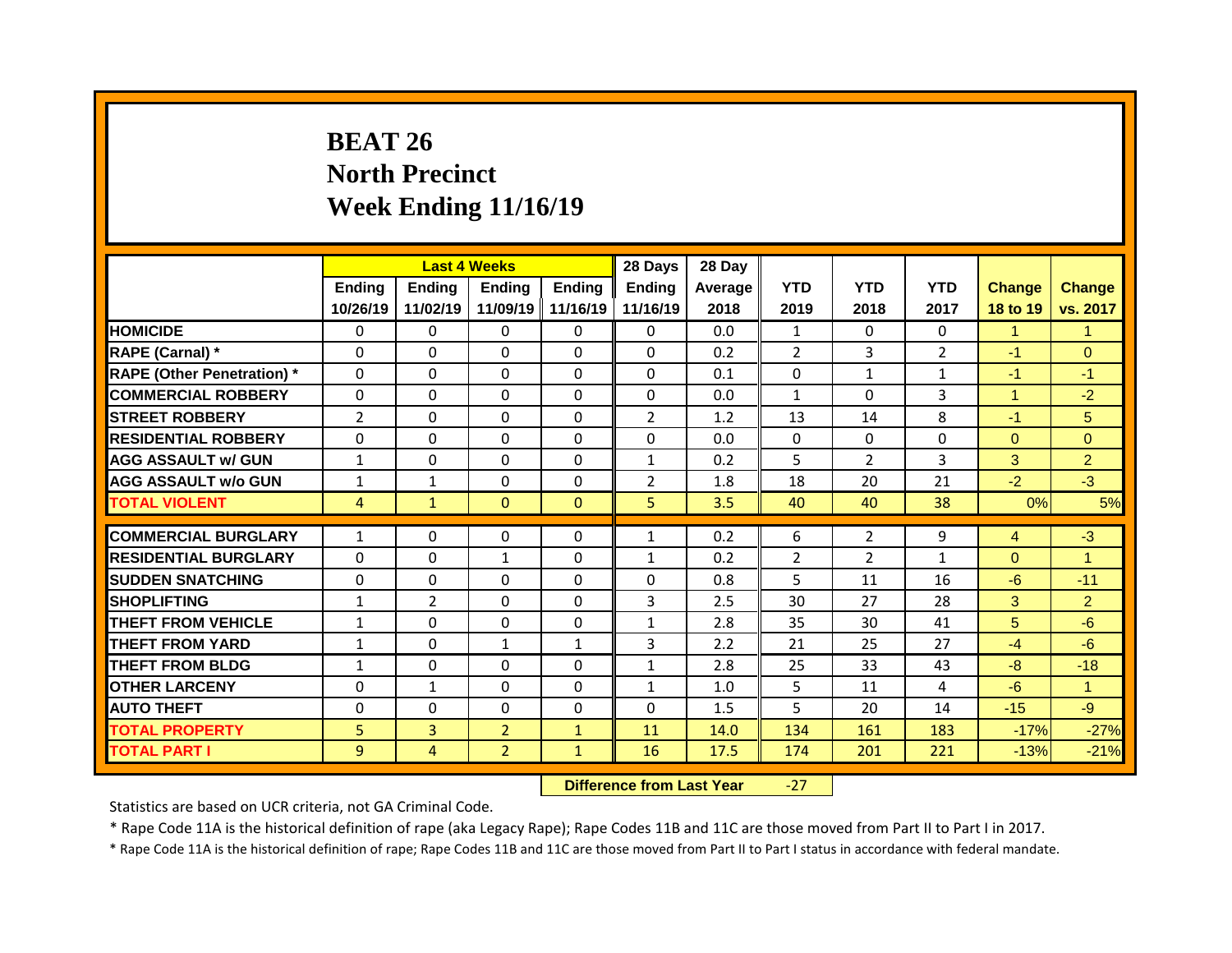## **BEAT 27 North Precinct Week Ending 11/16/19**

|                                   |                |                | <b>Last 4 Weeks</b> |                | 28 Days        | 28 Day  |              |                |                |                |                |
|-----------------------------------|----------------|----------------|---------------------|----------------|----------------|---------|--------------|----------------|----------------|----------------|----------------|
|                                   | Ending         | Ending         | <b>Ending</b>       | Ending         | <b>Ending</b>  | Average | <b>YTD</b>   | <b>YTD</b>     | <b>YTD</b>     | <b>Change</b>  | <b>Change</b>  |
|                                   | 10/26/19       | 11/02/19       | 11/09/19            | 11/16/19       | 11/16/19       | 2018    | 2019         | 2018           | 2017           | 18 to 19       | vs. 2017       |
| <b>HOMICIDE</b>                   | $\mathbf{0}$   | 0              | $\Omega$            | $\Omega$       | $\Omega$       | 0.0     | $\mathbf{1}$ | $\Omega$       | $\overline{2}$ | $\mathbf{1}$   | $-1$           |
| RAPE (Carnal) *                   | $\mathbf{0}$   | $\Omega$       | $\Omega$            | $\Omega$       | $\Omega$       | 0.2     | 3            | $\overline{2}$ | $\overline{7}$ | $\mathbf{1}$   | $-4$           |
| <b>RAPE (Other Penetration)</b> * | 0              | 0              | 0                   | $\Omega$       | $\Omega$       | 0.2     | 3            | 3              | $\overline{2}$ | $\overline{0}$ | $\mathbf{1}$   |
| <b>COMMERCIAL ROBBERY</b>         | $\mathbf 0$    | 0              | 0                   | $\Omega$       | $\Omega$       | 0.2     | $\mathbf{1}$ | $\overline{2}$ | $\Omega$       | $-1$           | $\overline{1}$ |
| <b>STREET ROBBERY</b>             | $\Omega$       | 0              | $\overline{2}$      | $\Omega$       | $\overline{2}$ | 0.8     | 16           | $\overline{7}$ | 11             | 9              | 5              |
| <b>RESIDENTIAL ROBBERY</b>        | 0              | 0              | 0                   | 0              | 0              | 0.2     | $\mathbf{1}$ | $\overline{2}$ | 0              | $-1$           | $\mathbf{1}$   |
| <b>AGG ASSAULT w/ GUN</b>         | $\mathbf 0$    | $\mathbf{1}$   | 0                   | $\Omega$       | $\mathbf{1}$   | 1.1     | 14           | 12             | 6              | $\overline{2}$ | 8              |
| <b>AGG ASSAULT W/o GUN</b>        | 3              | $\mathbf{1}$   | 0                   | $\mathbf{1}$   | 5              | 1.1     | 34           | 9              | 21             | 25             | 13             |
| <b>TOTAL VIOLENT</b>              | $\overline{3}$ | 2 <sup>1</sup> | $\overline{2}$      | $\mathbf{1}$   | 8              | 3.5     | 73           | 37             | 49             | 97%            | 49%            |
|                                   |                |                |                     |                |                |         |              |                |                |                |                |
| <b>COMMERCIAL BURGLARY</b>        | 0              | $\Omega$       | $\Omega$            | $\mathbf{0}$   | $\mathbf{0}$   | 0.4     | 4            | 5              | 4              | $-1$           | $\Omega$       |
| <b>RESIDENTIAL BURGLARY</b>       | $\mathbf{0}$   | $\Omega$       | 0                   | $\Omega$       | $\Omega$       | 0.8     | 5            | 9              | $\overline{7}$ | $-4$           | $-2$           |
| <b>SUDDEN SNATCHING</b>           | $\mathbf{1}$   | 0              | $\mathbf{1}$        | 0              | $\overline{2}$ | 0.5     | 4            | 8              | 17             | $-4$           | $-13$          |
| <b>SHOPLIFTING</b>                | 3              | $\Omega$       | $\Omega$            | $\Omega$       | 3              | 3.3     | 37           | 39             | 15             | $-2$           | 22             |
| <b>THEFT FROM VEHICLE</b>         | $\overline{2}$ | 0              | $\Omega$            | $\Omega$       | $\overline{2}$ | 2.5     | 37           | 25             | 47             | 12             | $-10$          |
| <b>THEFT FROM YARD</b>            | 0              | $\mathbf{1}$   | $\Omega$            | $\mathbf{1}$   | $\overline{2}$ | 1.5     | 11           | 18             | 19             | $-7$           | $-8$           |
| <b>THEFT FROM BLDG</b>            | $\mathbf{0}$   | 0              | 0                   | $\mathbf{1}$   | $\mathbf{1}$   | 2.9     | 28           | 34             | 35             | $-6$           | $-7$           |
| <b>OTHER LARCENY</b>              | $\mathbf 0$    | 0              | 0                   | $\Omega$       | $\Omega$       | 0.5     | 3            | 6              | $\overline{3}$ | $-3$           | $\overline{0}$ |
| <b>AUTO THEFT</b>                 | $\mathbf 0$    | 0              | $\mathbf{1}$        | 0              | $\mathbf{1}$   | 1.2     | 12           | 15             | 12             | $-3$           | $\overline{0}$ |
| <b>TOTAL PROPERTY</b>             | 6              | $\mathbf{1}$   | $\overline{2}$      | 2 <sup>1</sup> | 11             | 13.6    | 141          | 159            | 159            | $-11%$         | $-11%$         |
| <b>TOTAL PART I</b>               | 9              | 3 <sup>1</sup> | $\overline{4}$      | 3 <sup>1</sup> | 19             | 17.1    | 214          | 196            | 208            | 9%             | 3%             |

**Difference from Last Year** 18

Statistics are based on UCR criteria, not GA Criminal Code.

\* Rape Code 11A is the historical definition of rape (aka Legacy Rape); Rape Codes 11B and 11C are those moved from Part II to Part I in 2017.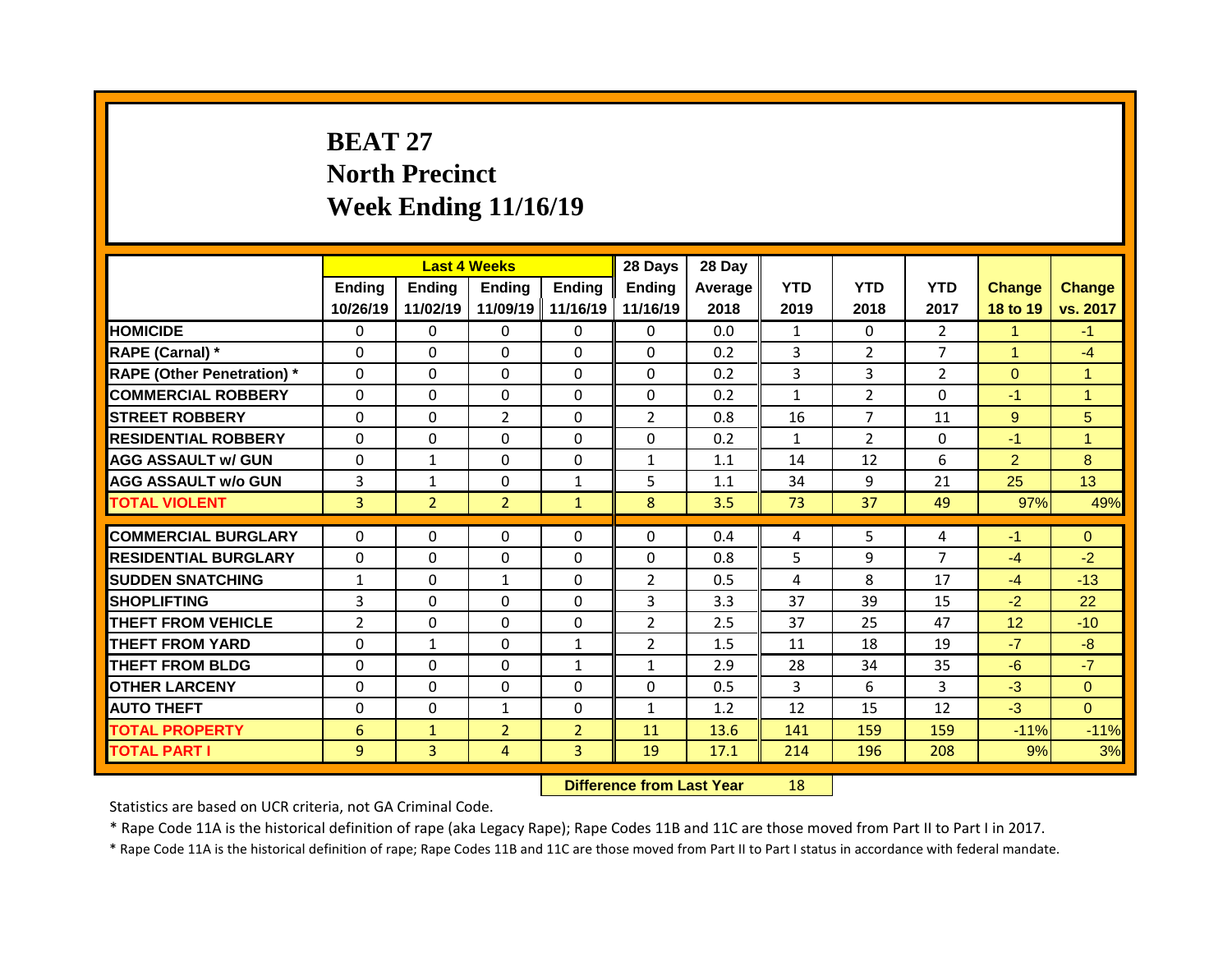## **BEAT 31 Central Precinct Week Ending 11/16/19**

|                                   |                |                | <b>Last 4 Weeks</b> |                | 28 Days        | 28 Day  |                |                |                |                |                |
|-----------------------------------|----------------|----------------|---------------------|----------------|----------------|---------|----------------|----------------|----------------|----------------|----------------|
|                                   | Ending         | <b>Ending</b>  | <b>Ending</b>       | Ending         | <b>Ending</b>  | Average | <b>YTD</b>     | <b>YTD</b>     | <b>YTD</b>     | <b>Change</b>  | <b>Change</b>  |
|                                   | 10/26/19       | 11/02/19       | 11/09/19            | 11/16/19       | 11/16/19       | 2018    | 2019           | 2018           | 2017           | 18 to 19       | vs. 2017       |
| <b>HOMICIDE</b>                   | $\Omega$       | $\Omega$       | $\Omega$            | $\Omega$       | $\Omega$       | 0.2     | $\mathbf{1}$   | $\mathbf{1}$   | $\mathbf{1}$   | $\Omega$       | $\Omega$       |
| RAPE (Carnal) *                   | $\mathbf{0}$   | 0              | $\Omega$            | $\Omega$       | $\Omega$       | 0.0     | 4              | $\Omega$       | $\overline{2}$ | $\overline{4}$ | $\overline{2}$ |
| <b>RAPE (Other Penetration)</b> * | $\Omega$       | 0              | $\Omega$            | $\Omega$       | $\Omega$       | 0.2     | $\overline{2}$ | 1              | 4              | $\mathbf{1}$   | $-2$           |
| <b>COMMERCIAL ROBBERY</b>         | $\mathbf 0$    | 0              | 0                   | $\Omega$       | $\Omega$       | 0.1     | $\Omega$       | $\mathbf{1}$   | $\Omega$       | $-1$           | $\overline{0}$ |
| <b>STREET ROBBERY</b>             | $\Omega$       | 0              | $\mathbf{1}$        | $\Omega$       | $\mathbf{1}$   | 0.7     | 8              | 9              | 14             | $-1$           | $-6$           |
| <b>RESIDENTIAL ROBBERY</b>        | $\mathbf 0$    | 0              | 0                   | $\Omega$       | $\Omega$       | 0.0     | $\Omega$       | $\Omega$       | $\overline{2}$ | $\overline{0}$ | $-2$           |
| <b>AGG ASSAULT w/ GUN</b>         | $\Omega$       | 0              | $\Omega$            | $\Omega$       | $\Omega$       | 0.8     | 15             | 10             | 13             | 5              | $\overline{2}$ |
| <b>AGG ASSAULT W/o GUN</b>        | $\mathbf 0$    | $\overline{2}$ | 0                   | 0              | $\overline{2}$ | 0.7     | 21             | 8              | 12             | 13             | 9 <sup>°</sup> |
| <b>TOTAL VIOLENT</b>              | $\mathbf{0}$   | 2 <sup>2</sup> | $\mathbf{1}$        | $\overline{0}$ | 3 <sup>1</sup> | 2.6     | 51             | 30             | 48             | 70%            | 6%             |
|                                   |                |                |                     |                |                |         |                |                |                |                |                |
|                                   |                |                |                     |                |                |         |                |                |                |                |                |
| <b>COMMERCIAL BURGLARY</b>        | $\mathbf{0}$   | $\Omega$       | 0                   | $\mathbf{0}$   | $\Omega$       | 0.6     | 13             | 8              | 4              | 5 <sup>5</sup> | 9              |
| <b>RESIDENTIAL BURGLARY</b>       | $\Omega$       | $\Omega$       | $\mathbf{1}$        | $\Omega$       | $\mathbf{1}$   | 1.9     | 37             | 23             | 28             | 14             | 9              |
| <b>SUDDEN SNATCHING</b>           | $\mathbf{0}$   | 0              | $\mathbf{1}$        | 0              | $\mathbf{1}$   | 0.1     | 4              | 1              | 5              | 3              | $-1$           |
| <b>SHOPLIFTING</b>                | $\mathbf{0}$   | $\mathbf{1}$   | 0                   | 1              | $\overline{2}$ | 0.2     | 5              | $\overline{2}$ | 17             | 3              | $-12$          |
| <b>THEFT FROM VEHICLE</b>         | $\overline{2}$ | $\Omega$       | $\overline{2}$      | $\Omega$       | 4              | 5.2     | 54             | 61             | 82             | $-7$           | $-28$          |
| <b>THEFT FROM YARD</b>            | $\Omega$       | $\overline{3}$ | $\mathbf{1}$        | $\Omega$       | 4              | 3.8     | 50             | 46             | 54             | $\overline{4}$ | $-4$           |
| <b>THEFT FROM BLDG</b>            | $\mathbf{0}$   | $\Omega$       | 0                   | 2              | $\overline{2}$ | 2.0     | 19             | 24             | 32             | $-5$           | $-13$          |
| <b>OTHER LARCENY</b>              | $\Omega$       | 0              | $\mathbf{1}$        | $\Omega$       | $\mathbf{1}$   | 1.5     | 19             | 8              | $\overline{7}$ | 11             | 12             |
| <b>AUTO THEFT</b>                 | $\mathbf{0}$   | 0              | $\mathbf{1}$        | $\mathbf{1}$   | $\overline{2}$ | 1.8     | 13             | 22             | 35             | $-9$           | $-22$          |
| <b>TOTAL PROPERTY</b>             | $\overline{2}$ | $\overline{4}$ | $\overline{7}$      | $\overline{4}$ | 17             | 17.0    | 214            | 195            | 264            | 10%            | $-19%$         |
| <b>TOTAL PART I</b>               | $\overline{2}$ | 6              | 8                   | $\overline{4}$ | 20             | 19.6    | 265            | 225            | 312            | 18%            | $-15%$         |

**Difference from Last Year** 40

Statistics are based on UCR criteria, not GA Criminal Code.

\* Rape Code 11A is the historical definition of rape (aka Legacy Rape); Rape Codes 11B and 11C are those moved from Part II to Part I in 2017.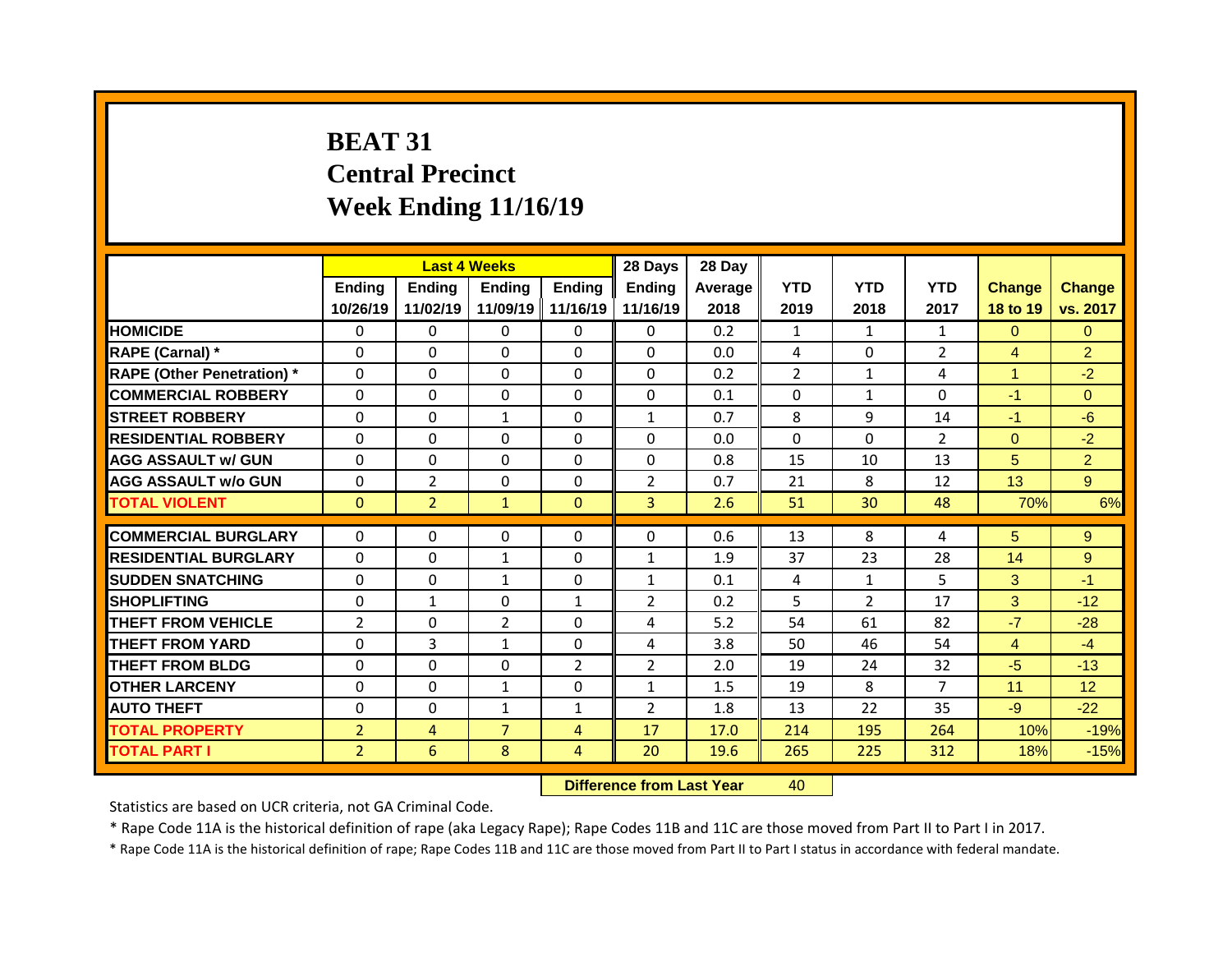## **BEAT 32 Central Precinct Week Ending 11/16/19**

|                                   |                |                | <b>Last 4 Weeks</b> |                | 28 Days        | 28 Day  |              |                |                |                |                      |
|-----------------------------------|----------------|----------------|---------------------|----------------|----------------|---------|--------------|----------------|----------------|----------------|----------------------|
|                                   | <b>Ending</b>  | <b>Ending</b>  | <b>Ending</b>       | <b>Ending</b>  | <b>Ending</b>  | Average | <b>YTD</b>   | <b>YTD</b>     | <b>YTD</b>     | <b>Change</b>  | <b>Change</b>        |
|                                   | 10/26/19       | 11/02/19       | 11/09/19            | 11/16/19       | 11/16/19       | 2018    | 2019         | 2018           | 2017           | 18 to 19       | vs. 2017             |
| <b>HOMICIDE</b>                   | 0              | 0              | 0                   | $\Omega$       | 0              | 0.0     | $\mathbf{1}$ | $\Omega$       | 0              | $\mathbf{1}$   | $\mathbf{1}$         |
| RAPE (Carnal) *                   | $\Omega$       | $\Omega$       | $\Omega$            | $\Omega$       | 0              | 0.1     | 3            | $\mathbf{1}$   | 4              | $\overline{2}$ | $-1$                 |
| <b>RAPE (Other Penetration) *</b> | 0              | 0              | $\Omega$            | $\Omega$       | 0              | 0.1     | $\mathbf{1}$ | $\mathbf{1}$   | $\mathbf{1}$   | $\Omega$       | $\overline{0}$       |
| <b>COMMERCIAL ROBBERY</b>         | 0              | $\mathbf{0}$   | $\Omega$            | $\Omega$       | 0              | 0.3     | 8            | 4              | $\overline{7}$ | $\overline{4}$ | $\mathbf{1}$         |
| <b>STREET ROBBERY</b>             | $\Omega$       | $\Omega$       | $\Omega$            | $\Omega$       | $\Omega$       | 0.3     | 3            | 4              | 4              | $-1$           | $-1$                 |
| <b>RESIDENTIAL ROBBERY</b>        | 0              | 0              | $\Omega$            | $\Omega$       | 0              | 0.1     | 0            | $\mathbf{1}$   | 0              | $-1$           | $\overline{0}$       |
| <b>AGG ASSAULT w/ GUN</b>         | $\overline{2}$ | 0              | $\Omega$            | $\Omega$       | $\overline{2}$ | 0.5     | 4            | $\overline{7}$ | 5              | $-3$           | $-1$                 |
| <b>AGG ASSAULT w/o GUN</b>        | 0              | $\Omega$       | $\Omega$            | $\Omega$       | 0              | 0.8     | 9            | $\overline{7}$ | 4              | $\overline{2}$ | 5                    |
| <b>TOTAL VIOLENT</b>              | $\overline{2}$ | $\overline{0}$ | $\mathbf{0}$        | $\overline{0}$ | 2 <sup>1</sup> | 2.2     | 29           | 25             | 25             | 16%            | 16%                  |
|                                   |                |                |                     |                |                |         |              |                |                |                |                      |
| <b>COMMERCIAL BURGLARY</b>        | $\Omega$       | $\mathbf{1}$   | $\Omega$            | $\Omega$       | $\mathbf{1}$   | 0.2     | 4            | $\overline{2}$ | 3              | $\overline{2}$ | $\mathbf{1}$         |
| <b>RESIDENTIAL BURGLARY</b>       | $\mathbf{1}$   | 0              | 0                   | $\mathbf{0}$   | $\mathbf{1}$   | 2.1     | 23           | 25             | 23             | $-2$           | $\Omega$             |
| <b>SUDDEN SNATCHING</b>           | $\Omega$       | $\mathbf{0}$   | $\Omega$            | $\mathbf{1}$   | $\mathbf{1}$   | 0.0     | 3            | $\Omega$       | $\overline{2}$ | 3              | $\blacktriangleleft$ |
| <b>SHOPLIFTING</b>                | $\mathbf{1}$   | $\mathbf{0}$   | $\Omega$            | $\Omega$       | $\mathbf{1}$   | 5.2     | 38           | 65             | 44             | $-27$          | $-6$                 |
| <b>THEFT FROM VEHICLE</b>         | $\mathbf{1}$   | 0              | $\Omega$            | $\Omega$       | $\mathbf{1}$   | 6.4     | 52           | 75             | 94             | $-23$          | $-42$                |
| <b>THEFT FROM YARD</b>            | $\Omega$       | $\mathbf{0}$   | $\Omega$            | $\mathbf{1}$   | $\mathbf{1}$   | 3.6     | 30           | 47             | 33             | $-17$          | $-3$                 |
| <b>THEFT FROM BLDG</b>            | 0              | $\mathbf{1}$   | $\mathbf{1}$        | $\Omega$       | $\overline{2}$ | 2.4     | 31           | 31             | 48             | $\Omega$       | $-17$                |
| <b>OTHER LARCENY</b>              | $\mathbf{1}$   | 0              | 0                   | $\Omega$       | $\mathbf{1}$   | 1.7     | 6            | 16             | 9              | $-10$          | $-3$                 |
| <b>AUTO THEFT</b>                 | $\Omega$       | 0              | $\mathbf{0}$        | $\Omega$       | 0              | 1.7     | 15           | 18             | 28             | $-3$           | $-13$                |
| <b>TOTAL PROPERTY</b>             | $\overline{4}$ | $\overline{2}$ | $\mathbf{1}$        | 2 <sup>1</sup> | 9              | 23.2    | 202          | 279            | 284            | $-28%$         | $-29%$               |
| <b>TOTAL PART I</b>               | 6              | 2 <sup>1</sup> | $\mathbf{1}$        | 2 <sup>1</sup> | 11             | 25.5    | 231          | 304            | 309            | $-24%$         | $-25%$               |

**Difference from Last Year -73** 

Statistics are based on UCR criteria, not GA Criminal Code.

\* Rape Code 11A is the historical definition of rape (aka Legacy Rape); Rape Codes 11B and 11C are those moved from Part II to Part I in 2017.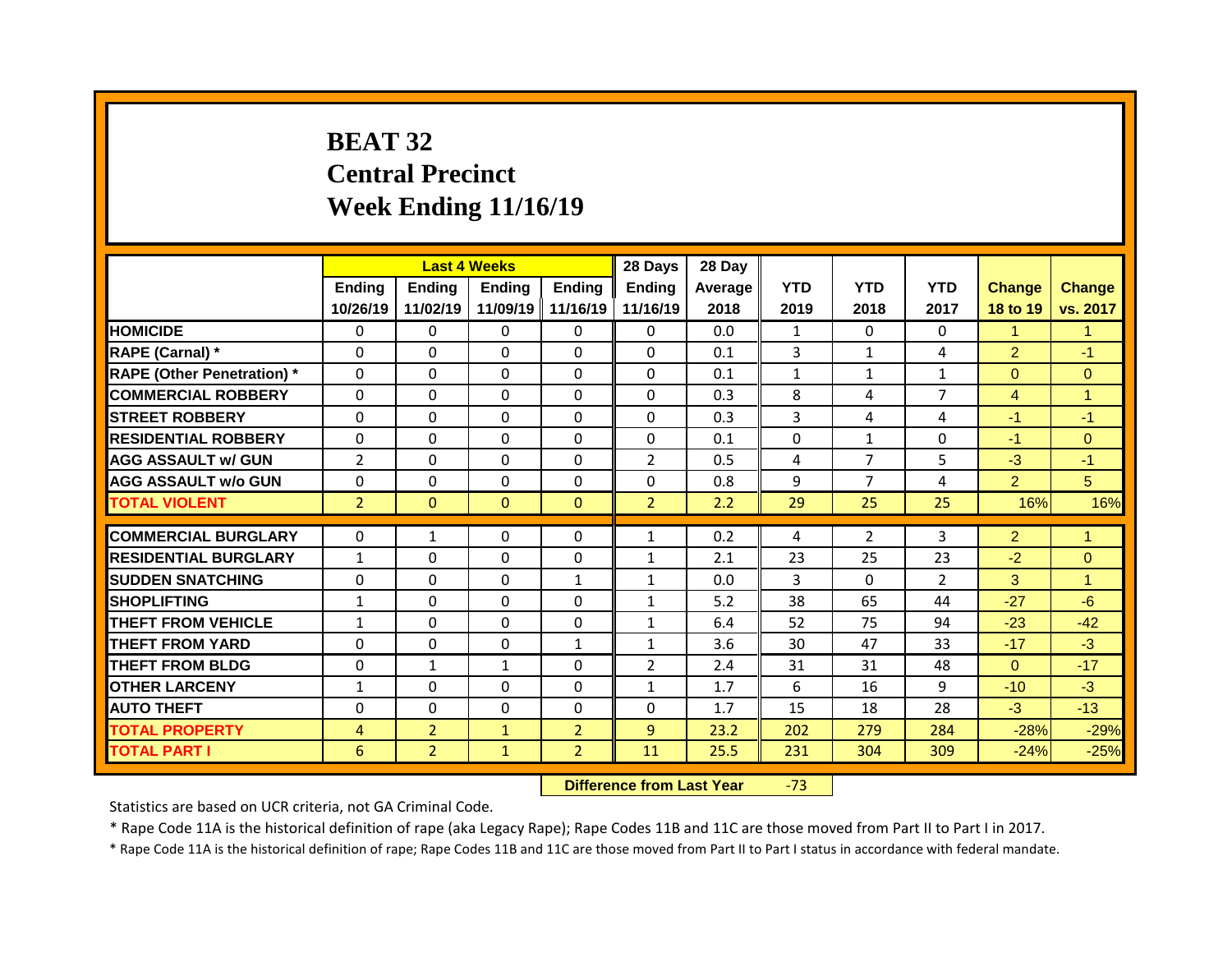## **BEAT 33 Central Precinct Week Ending 11/16/19**

|                                   |                |                | <b>Last 4 Weeks</b> |                | 28 Days        | 28 Day  |                |                |                |                 |               |
|-----------------------------------|----------------|----------------|---------------------|----------------|----------------|---------|----------------|----------------|----------------|-----------------|---------------|
|                                   | Ending         | <b>Ending</b>  | <b>Ending</b>       | Ending         | <b>Ending</b>  | Average | <b>YTD</b>     | <b>YTD</b>     | <b>YTD</b>     | <b>Change</b>   | <b>Change</b> |
|                                   | 10/26/19       | 11/02/19       | 11/09/19            | 11/16/19       | 11/16/19       | 2018    | 2019           | 2018           | 2017           | 18 to 19        | vs. 2017      |
| <b>HOMICIDE</b>                   | $\Omega$       | $\Omega$       | $\Omega$            | $\Omega$       | $\Omega$       | 0.0     | $\overline{2}$ | $\Omega$       | $\mathbf{1}$   | $\overline{2}$  | 1             |
| RAPE (Carnal) *                   | $\mathbf{0}$   | 0              | $\Omega$            | $\Omega$       | $\Omega$       | 0.2     | 0              | 3              | $\overline{2}$ | $-3$            | $-2$          |
| <b>RAPE (Other Penetration)</b> * | $\Omega$       | 0              | $\Omega$            | $\Omega$       | $\Omega$       | 0.2     | $\mathbf{1}$   | $\overline{2}$ | $\overline{2}$ | $-1$            | $-1$          |
| <b>COMMERCIAL ROBBERY</b>         | $\mathbf 0$    | 0              | $\Omega$            | $\Omega$       | $\Omega$       | 0.2     | 3              | $\overline{2}$ | 6              | $\mathbf{1}$    | $-3$          |
| <b>STREET ROBBERY</b>             | $\Omega$       | $\mathbf{1}$   | $\Omega$            | $\Omega$       | $\mathbf{1}$   | 1.7     | 16             | 19             | 17             | $-3$            | $-1$          |
| <b>RESIDENTIAL ROBBERY</b>        | $\mathbf 0$    | 0              | 0                   | 0              | $\Omega$       | 0.0     | $\Omega$       | $\Omega$       | $\mathbf{1}$   | $\overline{0}$  | $-1$          |
| <b>AGG ASSAULT w/ GUN</b>         | $\mathbf{1}$   | 0              | $\Omega$            | $\mathbf{1}$   | $\overline{2}$ | 0.8     | 13             | 10             | 18             | 3               | $-5$          |
| <b>AGG ASSAULT W/o GUN</b>        | $\mathbf 0$    | 0              | 0                   | 0              | 0              | 1.0     | 18             | 8              | 13             | 10 <sup>°</sup> | 5             |
| <b>TOTAL VIOLENT</b>              | $\mathbf{1}$   | $\mathbf{1}$   | $\mathbf{0}$        | $\mathbf{1}$   | 3 <sup>1</sup> | 4.1     | 53             | 44             | 60             | 20%             | $-12%$        |
|                                   |                |                |                     |                |                |         |                |                |                |                 |               |
|                                   |                |                |                     |                |                |         |                |                |                |                 |               |
| <b>COMMERCIAL BURGLARY</b>        | $\mathbf{0}$   | $\mathbf{1}$   | $\mathbf{1}$        | $\mathbf{1}$   | 3              | 0.8     | 12             | 10             | $\overline{7}$ | $\overline{2}$  | 5             |
| <b>RESIDENTIAL BURGLARY</b>       | $\Omega$       | $\Omega$       | $\Omega$            | $\Omega$       | 0              | 1.8     | 23             | 19             | 18             | 4               | 5             |
| <b>SUDDEN SNATCHING</b>           | $\mathbf{0}$   | 0              | 0                   | $\Omega$       | $\Omega$       | 0.4     | $\mathbf{1}$   | 5              | 4              | $-4$            | $-3$          |
| <b>SHOPLIFTING</b>                | $\mathbf{1}$   | $\overline{2}$ | 0                   | 4              | $\overline{7}$ | 4.8     | 96             | 57             | 70             | 39              | 26            |
| <b>THEFT FROM VEHICLE</b>         | $\mathbf{0}$   | $\overline{2}$ | 0                   | $\Omega$       | $\overline{2}$ | 4.5     | 43             | 55             | 70             | $-12$           | $-27$         |
| <b>THEFT FROM YARD</b>            | $\Omega$       | 0              | $\Omega$            | $\Omega$       | 0              | 3.6     | 46             | 43             | 37             | 3               | 9             |
| <b>THEFT FROM BLDG</b>            | $\mathbf{0}$   | $\Omega$       | 0                   | 2              | $\overline{2}$ | 2.7     | 18             | 31             | 28             | $-13$           | $-10$         |
| <b>OTHER LARCENY</b>              | $\Omega$       | 0              | $\Omega$            | $\Omega$       | 0              | 1.0     | 25             | 6              | 11             | 19              | 14            |
| <b>AUTO THEFT</b>                 | $\mathbf{0}$   | $\mathbf{1}$   | $\mathbf{1}$        | 0              | $\overline{2}$ | 3.1     | 16             | 38             | 37             | $-22$           | $-21$         |
| <b>TOTAL PROPERTY</b>             | $\mathbf{1}$   | 6              | $\overline{2}$      | $\overline{7}$ | 16             | 22.7    | 280            | 264            | 282            | 6%              | $-1%$         |
| <b>TOTAL PART I</b>               | $\overline{2}$ | $\overline{7}$ | $\overline{2}$      | 8              | 19             | 26.8    | 333            | 308            | 342            | 8%              | $-3%$         |

**Difference from Last Year** 25

Statistics are based on UCR criteria, not GA Criminal Code.

\* Rape Code 11A is the historical definition of rape (aka Legacy Rape); Rape Codes 11B and 11C are those moved from Part II to Part I in 2017.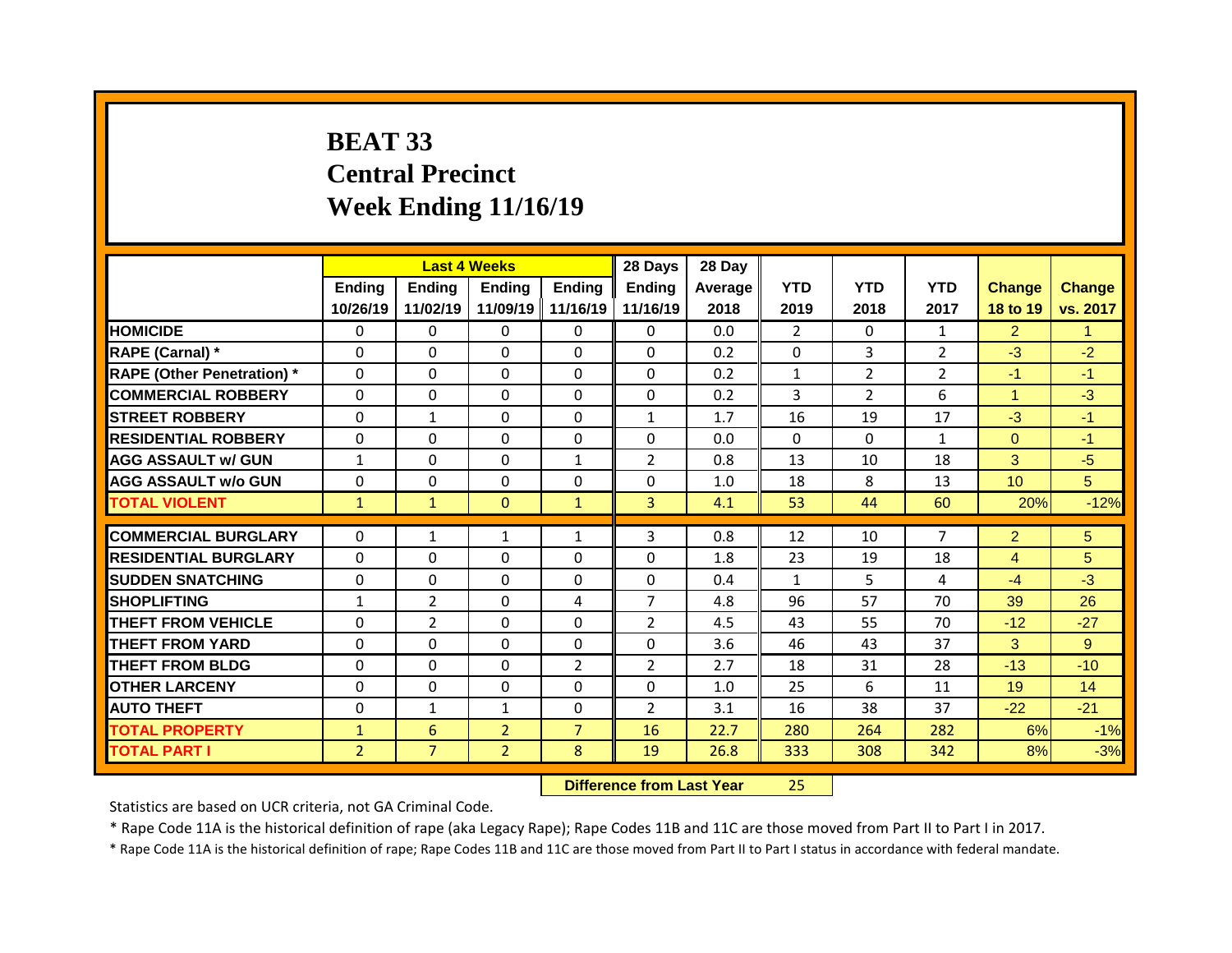## **BEAT 34 Central Precinct Week Ending 11/16/19**

|                                   |                          | <b>Last 4 Weeks</b>      |                |                   | 28 Days        | 28 Day     |                    |                      |                |                 |                |
|-----------------------------------|--------------------------|--------------------------|----------------|-------------------|----------------|------------|--------------------|----------------------|----------------|-----------------|----------------|
|                                   | <b>Ending</b>            | <b>Ending</b>            | <b>Ending</b>  | <b>Ending</b>     | <b>Ending</b>  | Average    | <b>YTD</b>         | <b>YTD</b>           | <b>YTD</b>     | <b>Change</b>   | Change         |
|                                   | 10/26/19                 | 11/02/19                 |                | 11/09/19 11/16/19 | 11/16/19       | 2018       | 2019               | 2018                 | 2017           | 18 to 19        | vs. 2017       |
| <b>HOMICIDE</b>                   | $\Omega$                 | 0                        | $\mathbf{0}$   | $\Omega$          | 0              | 0.2        | $\mathbf{1}$       | $\mathbf{1}$         | 4              | $\Omega$        | $-3$           |
| RAPE (Carnal) *                   | $\mathbf{1}$             | $\Omega$                 | $\Omega$       | $\Omega$          | $\mathbf{1}$   | 0.1        | $\overline{3}$     | $\mathbf{1}$         | 6              | $\overline{2}$  | $-3$           |
| <b>RAPE (Other Penetration) *</b> | 0                        | 0                        | 0              | $\Omega$          | $\Omega$       | 0.0        | $\mathbf{1}$       | $\Omega$             | $\Omega$       | $\mathbf{1}$    | $\mathbf{1}$   |
| <b>COMMERCIAL ROBBERY</b>         | 0                        | 0                        | 0              | $\Omega$          | $\Omega$       | 0.0        | $\Omega$           | $\Omega$             | $\mathbf{1}$   | $\overline{0}$  | $-1$           |
| <b>STREET ROBBERY</b>             | $\mathbf{1}$             | 0                        | 0              | $\mathbf 0$       | $\mathbf{1}$   | 0.8        | 12                 | 10                   | 8              | $\overline{2}$  | $\overline{4}$ |
| <b>RESIDENTIAL ROBBERY</b>        | 0                        | 0                        | 0              | $\mathbf 0$       | 0              | 0.2        | $\overline{2}$     | $\overline{2}$       | 4              | $\overline{0}$  | $-2$           |
| <b>AGG ASSAULT w/ GUN</b>         | $\overline{2}$           | $\mathbf{1}$             | $\mathbf{1}$   | $\mathbf 0$       | 4              | 1.8        | 24                 | 20                   | 28             | $\overline{4}$  | $-4$           |
| <b>AGG ASSAULT w/o GUN</b>        | $\overline{2}$           | 0                        | $\mathbf{1}$   | $\mathbf 0$       | 3              | 2.3        | 31                 | 26                   | 21             | 5               | 10             |
| <b>TOTAL VIOLENT</b>              | 6                        | $\mathbf{1}$             | $\overline{2}$ | $\mathbf{0}$      | 9 <sup>°</sup> | 5.4        | 74                 | 60                   | 72             | 23%             | 3%             |
| <b>COMMERCIAL BURGLARY</b>        | $\mathbf{1}$             | 0                        |                | $\Omega$          | $\overline{2}$ | 0.1        | 5                  | $\mathbf{1}$         | 5              | $\overline{4}$  | $\Omega$       |
| <b>RESIDENTIAL BURGLARY</b>       |                          |                          | 1<br>3         | $\Omega$          |                |            |                    |                      | 62             |                 | $-22$          |
| <b>SUDDEN SNATCHING</b>           | $\mathbf{1}$<br>$\Omega$ | $\mathbf{1}$<br>$\Omega$ | $\Omega$       | $\Omega$          | 5<br>$\Omega$  | 4.4<br>0.3 | 40<br>$\mathbf{1}$ | 54<br>$\overline{2}$ | 6              | $-14$<br>$-1$   | $-5$           |
|                                   | $\Omega$                 | $\overline{2}$           | $\Omega$       | 3                 | 5              | 0.5        | 15                 | 6                    | 33             | 9               | $-18$          |
| <b>SHOPLIFTING</b>                |                          |                          |                |                   |                |            |                    |                      |                |                 |                |
| <b>THEFT FROM VEHICLE</b>         | $\mathbf{1}$             | 0                        | 0              | $\mathbf{1}$      | $\overline{2}$ | 2.8        | 27                 | 36                   | 39             | -9              | $-12$          |
| <b>THEFT FROM YARD</b>            | 0                        | $\mathbf{1}$             | 0              | $\Omega$          | $\mathbf{1}$   | 1.5        | 27                 | 17                   | 20             | 10 <sup>1</sup> | $\overline{7}$ |
| <b>THEFT FROM BLDG</b>            | $\mathbf{1}$             | 0                        | $\mathbf{1}$   | $\mathbf 0$       | $\overline{2}$ | 2.1        | 14                 | 24                   | 28             | $-10$           | $-14$          |
| <b>OTHER LARCENY</b>              | 0                        | 0                        | 0              | $\Omega$          | 0              | 0.2        | 4                  | $\mathbf{1}$         | $\overline{2}$ | 3               | $\overline{2}$ |
| <b>AUTO THEFT</b>                 | $\Omega$                 | $\mathbf{1}$             | $\mathbf{1}$   | $\Omega$          | $\overline{2}$ | 2.3        | 24                 | 28                   | 34             | $-4$            | $-10$          |
| <b>TOTAL PROPERTY</b>             | $\overline{4}$           | 5                        | 6              | $\overline{4}$    | 19             | 14.0       | 157                | 169                  | 229            | $-7%$           | $-31%$         |
| <b>TOTAL PART I</b>               | 10                       | 6                        | 8              | 4                 | 28             | 19.4       | 231                | 229                  | 301            | 1%              | $-23%$         |

**Difference from Last Year** 2

Statistics are based on UCR criteria, not GA Criminal Code.

\* Rape Code 11A is the historical definition of rape (aka Legacy Rape); Rape Codes 11B and 11C are those moved from Part II to Part I in 2017.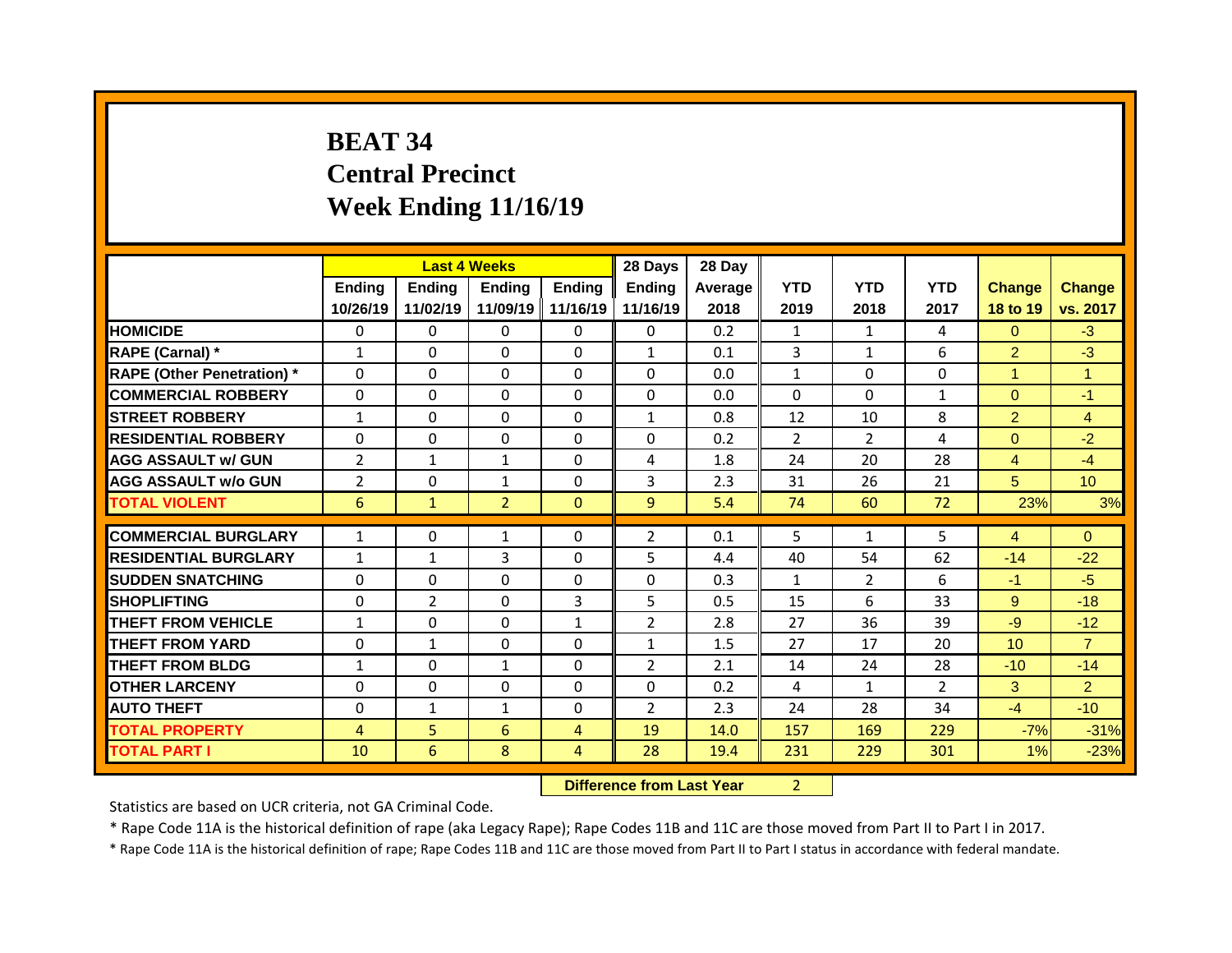## **BEAT 35 Central Precinct Week Ending 11/16/19**

|                                   |                |                | <b>Last 4 Weeks</b> |              | 28 Days        | 28 Day  |                |                |              |                |                |
|-----------------------------------|----------------|----------------|---------------------|--------------|----------------|---------|----------------|----------------|--------------|----------------|----------------|
|                                   | Ending         | Ending         | <b>Ending</b>       | Ending       | <b>Ending</b>  | Average | <b>YTD</b>     | <b>YTD</b>     | <b>YTD</b>   | <b>Change</b>  | <b>Change</b>  |
|                                   | 10/26/19       | 11/02/19       | 11/09/19            | 11/16/19     | 11/16/19       | 2018    | 2019           | 2018           | 2017         | 18 to 19       | vs. 2017       |
| <b>HOMICIDE</b>                   | $\mathbf{0}$   | 0              | $\Omega$            | $\mathbf{0}$ | $\mathbf{0}$   | 0.1     | $\mathbf{0}$   | $\mathbf{1}$   | $\mathbf{1}$ | $-1$           | $-1$           |
| RAPE (Carnal) *                   | $\mathbf{0}$   | $\Omega$       | $\Omega$            | $\Omega$     | $\Omega$       | 0.3     | $\Omega$       | 4              | $\Omega$     | $-4$           | $\Omega$       |
| <b>RAPE (Other Penetration)</b> * | $\Omega$       | 0              | $\Omega$            | $\Omega$     | $\Omega$       | 0.3     | $\Omega$       | $\overline{3}$ | $\Omega$     | $-3$           | $\Omega$       |
| <b>COMMERCIAL ROBBERY</b>         | $\mathbf{0}$   | $\mathbf{1}$   | $\Omega$            | $\Omega$     | $\mathbf{1}$   | 0.2     | 2              | 1              | 4            | $\mathbf{1}$   | $-2$           |
| <b>STREET ROBBERY</b>             | $\mathbf{0}$   | 0              | $\Omega$            | $\Omega$     | $\Omega$       | 0.6     | 11             | 6              | 5            | 5              | 6              |
| <b>RESIDENTIAL ROBBERY</b>        | $\Omega$       | 0              | $\Omega$            | $\Omega$     | $\Omega$       | 0.0     | $\Omega$       | $\Omega$       | $\mathbf{1}$ | $\overline{0}$ | $-1$           |
| <b>AGG ASSAULT w/ GUN</b>         | $\Omega$       | 0              | $\mathbf{1}$        | $\Omega$     | $\mathbf{1}$   | 1.9     | 27             | 25             | 14           | $\overline{2}$ | 13             |
| <b>AGG ASSAULT W/o GUN</b>        | $\mathbf{0}$   | 0              | $\overline{2}$      | 0            | $\overline{2}$ | 1.6     | 18             | 16             | 14           | $\overline{2}$ | $\overline{4}$ |
| <b>TOTAL VIOLENT</b>              | $\mathbf{0}$   | $\mathbf{1}$   | 3                   | $\mathbf{0}$ | 4              | 5.0     | 58             | 56             | 39           | 4%             | 49%            |
|                                   |                |                |                     |              |                |         |                |                |              |                |                |
| <b>COMMERCIAL BURGLARY</b>        | 0              | 0              | 0                   | 5            | 5              | 0.4     | 13             | 5              | 10           | 8              | 3              |
| <b>RESIDENTIAL BURGLARY</b>       | $\mathbf{0}$   | 0              | 1                   | 0            | $\mathbf{1}$   | 3.6     | 33             | 42             | 46           | $-9$           | $-13$          |
| <b>SUDDEN SNATCHING</b>           | 0              | 0              | 0                   | $\mathbf{1}$ | $\mathbf{1}$   | 0.2     | $\overline{2}$ | $\overline{2}$ | 3            | $\overline{0}$ | $-1$           |
|                                   |                |                |                     |              |                |         |                |                |              |                |                |
| <b>SHOPLIFTING</b>                | $\mathbf{1}$   | 0              | $\overline{2}$      | $\Omega$     | 3              | 2.5     | 28             | 27             | 25           | $\mathbf{1}$   | 3              |
| <b>THEFT FROM VEHICLE</b>         | $\overline{2}$ | $\mathbf{1}$   | $\mathbf{1}$        | 5            | 9              | 3.9     | 80             | 45             | 41           | 35             | 39             |
| <b>THEFT FROM YARD</b>            | $\mathbf{1}$   | $\overline{2}$ | $\Omega$            | $\mathbf{1}$ | 4              | 2.1     | 16             | 24             | 26           | $-8$           | $-10$          |
| <b>THEFT FROM BLDG</b>            | $\mathbf{0}$   | $\mathbf{1}$   | 0                   | $\Omega$     | $\mathbf{1}$   | 1.3     | 21             | 16             | 33           | 5 <sup>5</sup> | $-12$          |
| <b>OTHER LARCENY</b>              | $\mathbf{0}$   | 0              | $\Omega$            | $\Omega$     | 0              | 0.8     | 13             | 6              | 6            | $\overline{7}$ | $\overline{7}$ |
| <b>AUTO THEFT</b>                 | $\mathbf{0}$   | $\mathbf{1}$   | $\mathbf{1}$        | $\mathbf{1}$ | 3              | 3.5     | 22             | 43             | 28           | $-21$          | $-6$           |
| <b>TOTAL PROPERTY</b>             | 4              | 5              | 5                   | 13           | 27             | 18.3    | 228            | 210            | 218          | 9%             | 5%             |
| <b>TOTAL PART I</b>               | $\overline{4}$ | 6              | 8                   | 13           | 31             | 23.2    | 286            | 266            | 257          | 8%             | 11%            |

**Difference from Last Year** 20

Statistics are based on UCR criteria, not GA Criminal Code.

\* Rape Code 11A is the historical definition of rape (aka Legacy Rape); Rape Codes 11B and 11C are those moved from Part II to Part I in 2017.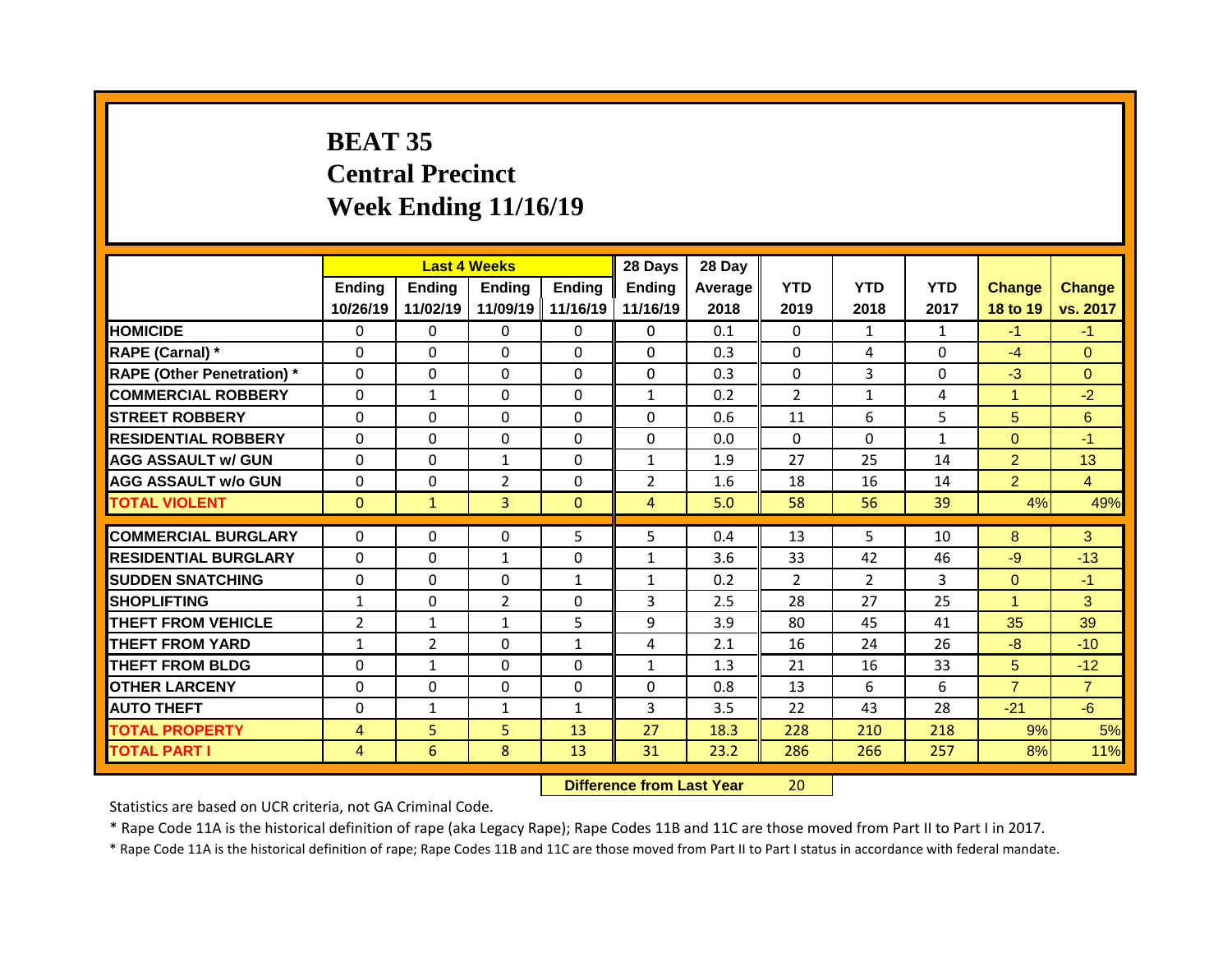# **BEAT 36 Central Precinct Week Ending 11/16/19**

|                                   |                |                | <b>Last 4 Weeks</b> |                   | 28 Days                        | 28 Day  |                |              |                |                |                |
|-----------------------------------|----------------|----------------|---------------------|-------------------|--------------------------------|---------|----------------|--------------|----------------|----------------|----------------|
|                                   | Ending         | <b>Ending</b>  | Ending              | Ending            | <b>Ending</b>                  | Average | <b>YTD</b>     | <b>YTD</b>   | <b>YTD</b>     | <b>Change</b>  | <b>Change</b>  |
|                                   | 10/26/19       | 11/02/19       | 11/09/19            | 11/16/19          | 11/16/19                       | 2018    | 2019           | 2018         | 2017           | 18 to 19       | vs. 2017       |
| <b>HOMICIDE</b>                   | $\mathbf{0}$   | 0              | $\Omega$            | $\mathbf{0}$      | 0                              | 0.1     | $\mathbf{0}$   | $\Omega$     | 0              | $\Omega$       | $\Omega$       |
| RAPE (Carnal) *                   | $\mathbf 0$    | $\Omega$       | 0                   | 0                 | $\Omega$                       | 0.2     | $\overline{2}$ | 3            | $\overline{2}$ | $-1$           | $\Omega$       |
| <b>RAPE (Other Penetration) *</b> | 0              | 0              | $\Omega$            | $\Omega$          | 0                              | 0.1     | $\Omega$       | $\mathbf{1}$ | $\Omega$       | $-1$           | $\Omega$       |
| <b>COMMERCIAL ROBBERY</b>         | 0              | 0              | 0                   | 0                 | $\Omega$                       | 0.0     | 3              | $\Omega$     | 3              | 3              | $\overline{0}$ |
| <b>STREET ROBBERY</b>             | $\Omega$       | 0              | $\Omega$            | $\Omega$          | 0                              | 0.4     | 6              | 4            | 4              | $\overline{2}$ | $\overline{2}$ |
| <b>RESIDENTIAL ROBBERY</b>        | 0              | 0              | 0                   | 0                 | 0                              | 0.4     | $\mathbf{1}$   | 5            | $\mathbf{1}$   | $-4$           | $\overline{0}$ |
| <b>AGG ASSAULT w/ GUN</b>         | 0              | $\mathbf{1}$   | $\mathbf{1}$        | 0                 | $\overline{2}$                 | 0.7     | 12             | 8            | 5              | 4              | $\overline{7}$ |
| <b>AGG ASSAULT w/o GUN</b>        | $\mathbf{0}$   | $\Omega$       | $\mathbf{1}$        | $\mathbf{1}$      | $\overline{2}$                 | 0.7     | $\overline{7}$ | 8            | 8              | $-1$           | $-1$           |
| <b>TOTAL VIOLENT</b>              | $\mathbf{0}$   | $\mathbf{1}$   | $\overline{2}$      | $\mathbf{1}$      | 4                              | 2.5     | 31             | 29           | 23             | 7%             | 35%            |
|                                   |                |                |                     |                   |                                |         |                |              |                |                |                |
| <b>COMMERCIAL BURGLARY</b>        | 0              | $\mathbf{1}$   | $\Omega$            | 0                 | $\mathbf{1}$                   | 0.5     | 10             | 6            | 10             | 4              | $\Omega$       |
| <b>RESIDENTIAL BURGLARY</b>       | $\overline{2}$ | $\Omega$       | $\Omega$            | 0                 | $\overline{2}$                 | 1.6     | 26             | 18           | 20             | 8              | 6              |
| <b>SUDDEN SNATCHING</b>           | 0              | 0              | 0                   | 0                 | 0                              | 0.2     | $\mathbf{1}$   | $\mathbf{1}$ | $\overline{2}$ | $\overline{0}$ | $-1$           |
| <b>SHOPLIFTING</b>                | $\overline{2}$ | 0              | 0                   | $\overline{2}$    | 4                              | 3.5     | 44             | 38           | 28             | 6              | 16             |
| <b>THEFT FROM VEHICLE</b>         | 0              | $\mathbf{1}$   | 0                   | $\mathbf{1}$      | $\overline{2}$                 | 3.2     | 42             | 37           | 31             | 5              | 11             |
| <b>THEFT FROM YARD</b>            | 0              | $\overline{2}$ | $\mathbf{1}$        | 0                 | 3                              | 1.1     | 8              | 11           | 16             | $-3$           | $-8$           |
| <b>THEFT FROM BLDG</b>            | 0              | 0              | 0                   | $\Omega$          | 0                              | 2.1     | 19             | 22           | 17             | $-3$           | $\overline{2}$ |
| <b>OTHER LARCENY</b>              | 0              | 0              | 0                   | 0                 | 0                              | 0.2     | 3              | $\mathbf{1}$ | 4              | $\overline{2}$ | $-1$           |
| <b>AUTO THEFT</b>                 | 0              | $\mathbf{1}$   | 0                   | $\overline{2}$    | 3                              | 1.8     | 21             | 18           | 21             | 3              | $\overline{0}$ |
| <b>TOTAL PROPERTY</b>             | $\overline{4}$ | 5              | $\mathbf{1}$        | 5                 | 15                             | 14.2    | 174            | 152          | 149            | 14%            | 17%            |
| <b>TOTAL PART I</b>               | 4              | 6              | 3                   | 6                 | 19                             | 16.7    | 205            | 181          | 172            | 13%            | 19%            |
|                                   |                |                |                     | <b>CONTRACTOR</b> | and a fact that I would Made a |         | $\sim$ $\sim$  |              |                |                |                |

**Difference from Last Year** 24

Statistics are based on UCR criteria, not GA Criminal Code.

\* Rape Code 11A is the historical definition of rape (aka Legacy Rape); Rape Codes 11B and 11C are those moved from Part II to Part I in 2017.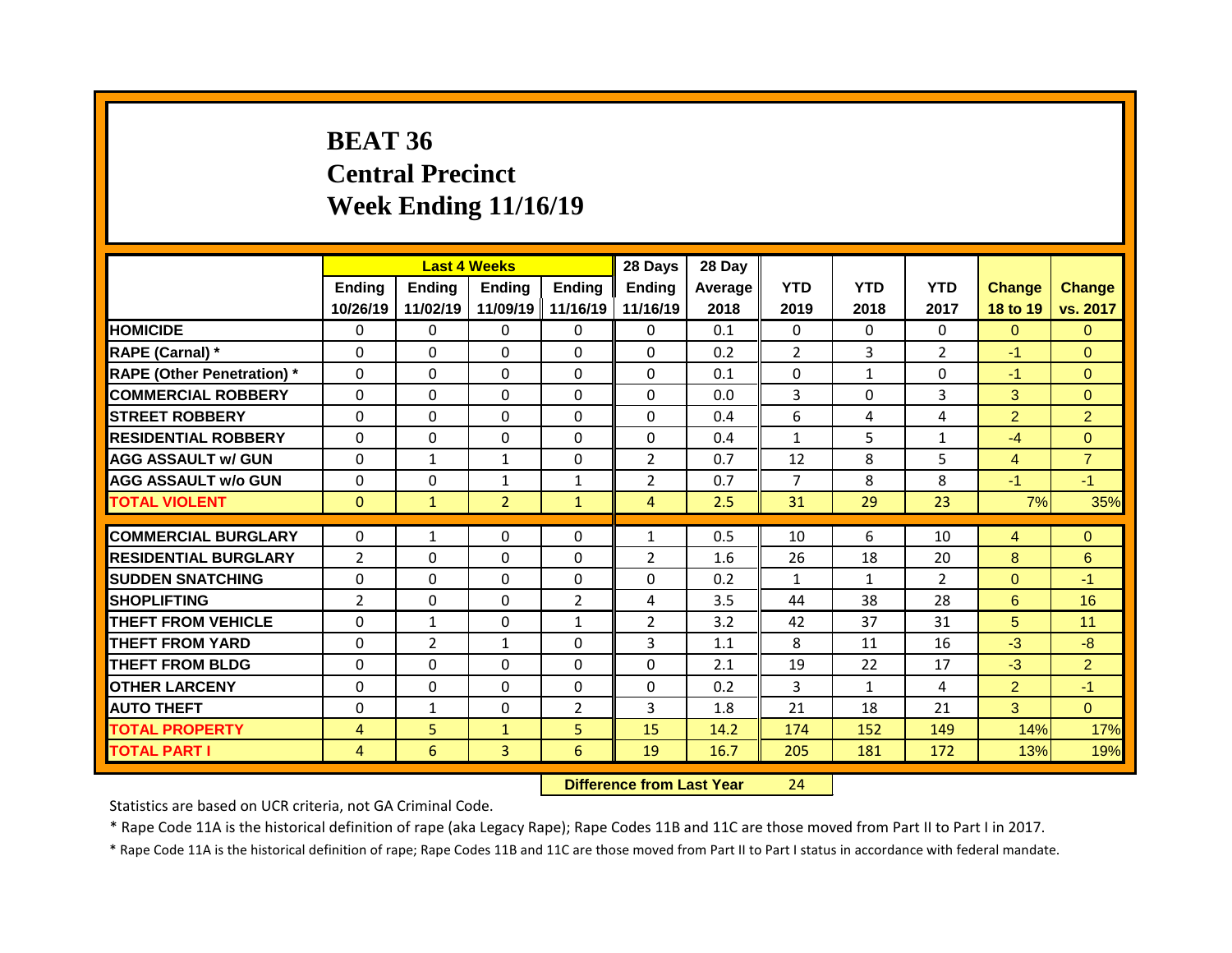## **BEAT 41 South Precinct Week Ending 11/16/19**

|                                   |                | <b>Last 4 Weeks</b> |               |                | 28 Days        | 28 Day  |                |                |                |                |                |
|-----------------------------------|----------------|---------------------|---------------|----------------|----------------|---------|----------------|----------------|----------------|----------------|----------------|
|                                   | <b>Ending</b>  | Ending              | <b>Ending</b> | <b>Ending</b>  | <b>Ending</b>  | Average | <b>YTD</b>     | <b>YTD</b>     | <b>YTD</b>     | <b>Change</b>  | Change         |
|                                   | 10/26/19       | 11/02/19            | 11/09/19      | 11/16/19       | 11/16/19       | 2018    | 2019           | 2018           | 2017           | 18 to 19       | vs. 2017       |
| <b>HOMICIDE</b>                   | $\mathbf{0}$   | $\mathbf{0}$        | $\Omega$      | $\Omega$       | $\Omega$       | 0.0     | $\mathbf{1}$   | $\Omega$       | 0              | $\mathbf{1}$   | $\mathbf{1}$   |
| RAPE (Carnal) *                   | $\Omega$       | $\Omega$            | $\Omega$      | $\Omega$       | $\Omega$       | 0.2     | $\overline{2}$ | $\mathbf{1}$   | $\mathbf{1}$   | $\mathbf{1}$   | 1              |
| <b>RAPE (Other Penetration)</b> * | 0              | 0                   | $\Omega$      | $\Omega$       | $\Omega$       | 0.1     | 0              | $\mathbf{1}$   | 0              | $-1$           | $\overline{0}$ |
| <b>COMMERCIAL ROBBERY</b>         | 0              | 0                   | $\Omega$      | $\Omega$       | $\Omega$       | 0.2     | 6              | $\mathbf{1}$   | 14             | 5 <sup>5</sup> | $-8$           |
| <b>STREET ROBBERY</b>             | $\mathbf{1}$   | 0                   | $\mathbf 0$   | $\Omega$       | $\mathbf{1}$   | 0.3     | 10             | 4              | 3              | 6              | $\overline{7}$ |
| <b>RESIDENTIAL ROBBERY</b>        | 0              | 0                   | $\mathbf{0}$  | $\Omega$       | 0              | 0.1     | $\mathbf{1}$   | $\mathbf{1}$   | 0              | $\Omega$       | 1              |
| <b>AGG ASSAULT w/ GUN</b>         | $\mathbf 0$    | $\mathbf 0$         | $\mathbf 0$   | 0              | $\mathbf 0$    | 0.1     | $\overline{3}$ | $\mathbf 0$    | $\overline{2}$ | 3              | $\mathbf{1}$   |
| <b>AGG ASSAULT w/o GUN</b>        | $\mathbf{1}$   | $\mathbf 0$         | $\mathbf 0$   | $\mathbf{1}$   | $\overline{2}$ | 0.2     | 10             | $\overline{3}$ | 4              | $\overline{7}$ | 6              |
| <b>TOTAL VIOLENT</b>              | $\overline{2}$ | $\mathbf{0}$        | $\mathbf{0}$  | $\mathbf{1}$   | $\overline{3}$ | 1.1     | 33             | 11             | 24             | 200%           | 38%            |
|                                   |                |                     |               |                |                |         |                |                | 16             |                | $-3$           |
| <b>COMMERCIAL BURGLARY</b>        | $\Omega$       | $\Omega$            | $\mathbf{1}$  | $\Omega$       | $\mathbf{1}$   | 0.8     | 13             | 10             |                | 3              |                |
| <b>RESIDENTIAL BURGLARY</b>       | $\Omega$       | $\Omega$            | $\mathbf{1}$  | $\mathbf{1}$   | $\overline{2}$ | 1.2     | 10             | 15             | 27             | $-5$           | $-17$          |
| <b>SUDDEN SNATCHING</b>           | $\mathbf{0}$   | $\Omega$            | $\Omega$      | $\Omega$       | $\Omega$       | 0.4     | $\mathcal{P}$  | 4              | 3              | $-2$           | $-1$           |
| <b>SHOPLIFTING</b>                | $\Omega$       | $\Omega$            | $\Omega$      | $\Omega$       | $\Omega$       | 1.7     | 23             | 19             | 51             | $\overline{4}$ | $-28$          |
| <b>THEFT FROM VEHICLE</b>         | $\overline{2}$ | $\overline{2}$      | $\mathbf{1}$  | $\mathbf{1}$   | 6              | 3.5     | 66             | 42             | 39             | 24             | 27             |
| <b>THEFT FROM YARD</b>            | 0              | $\mathbf{1}$        | $\Omega$      | $\Omega$       | $\mathbf{1}$   | 1.2     | 9              | 16             | 23             | $-7$           | $-14$          |
| <b>THEFT FROM BLDG</b>            | $\mathbf{1}$   | $\mathbf{1}$        | $\mathbf{1}$  | $\mathbf{1}$   | 4              | 2.0     | 39             | 21             | 35             | 18             | $\overline{4}$ |
| <b>OTHER LARCENY</b>              | 0              | 0                   | $\Omega$      | $\Omega$       | $\Omega$       | 0.4     | 4              | 3              | 3              | $\mathbf{1}$   | $\mathbf{1}$   |
| <b>AUTO THEFT</b>                 | 0              | $\Omega$            | $\mathbf{1}$  | $\Omega$       | $\mathbf{1}$   | 0.8     | 18             | 11             | 17             | $\overline{7}$ | $\mathbf{1}$   |
| <b>TOTAL PROPERTY</b>             | $\overline{3}$ | 4                   | 5             | $\overline{3}$ | 15             | 11.9    | 184            | 141            | 214            | 30%            | $-14%$         |
| <b>TOTAL PART I</b>               | 5              | $\overline{4}$      | 5             | 4              | 18             | 13.0    | 217            | 152            | 238            | 43%            | $-9%$          |

**Difference from Last Year** 65

Statistics are based on UCR criteria, not GA Criminal Code.

\* Rape Code 11A is the historical definition of rape (aka Legacy Rape); Rape Codes 11B and 11C are those moved from Part II to Part I in 2017.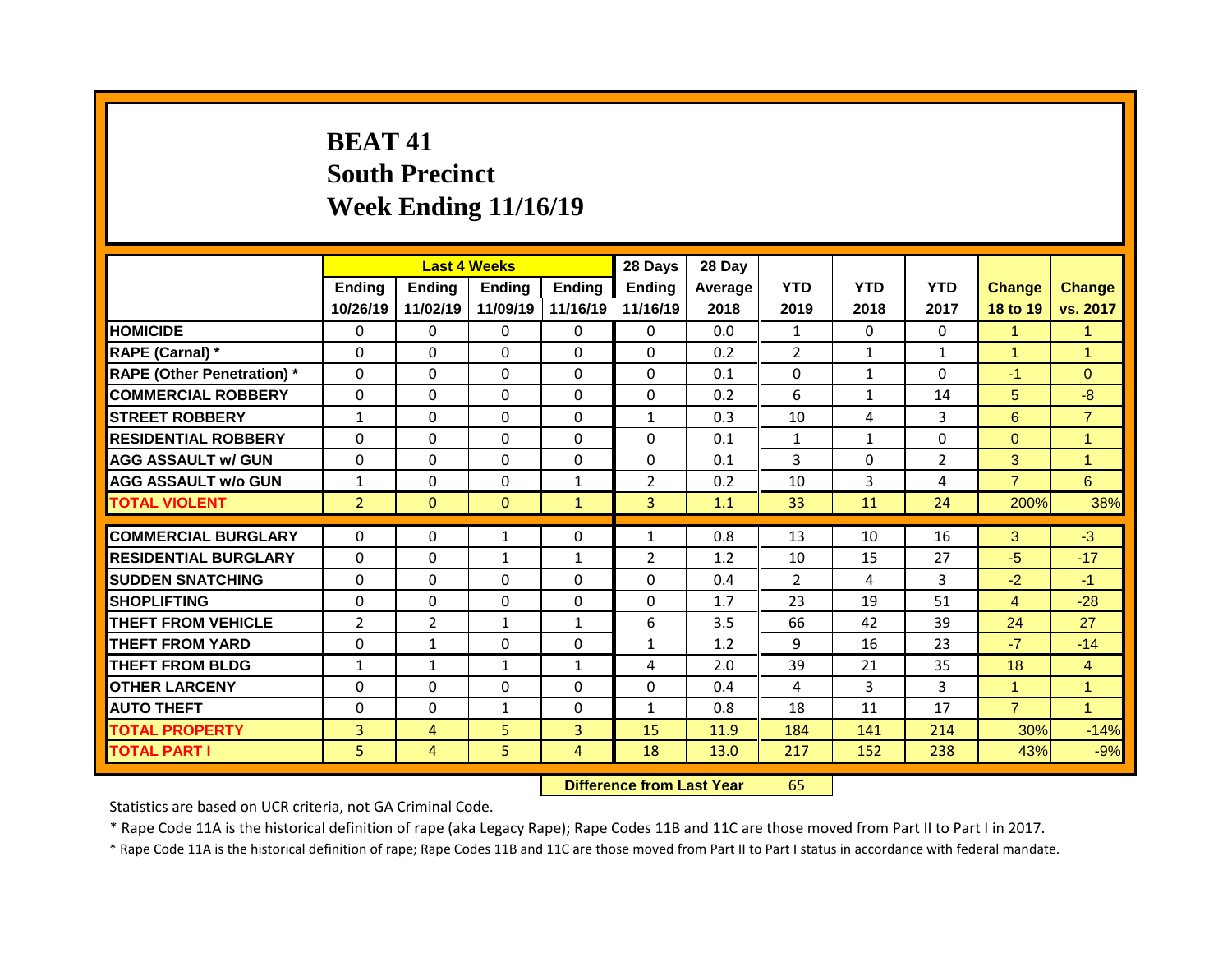## **BEAT 42 South Precinct Week Ending 11/16/19**

|                                   |                | <b>Last 4 Weeks</b> |                   |                | 28 Days        | 28 Day  |                |                |                |                |                |
|-----------------------------------|----------------|---------------------|-------------------|----------------|----------------|---------|----------------|----------------|----------------|----------------|----------------|
|                                   | Ending         | <b>Ending</b>       | <b>Ending</b>     | <b>Ending</b>  | <b>Ending</b>  | Average | <b>YTD</b>     | <b>YTD</b>     | <b>YTD</b>     | <b>Change</b>  | Change         |
|                                   | 10/26/19       | 11/02/19            | 11/09/19 11/16/19 |                | 11/16/19       | 2018    | 2019           | 2018           | 2017           | 18 to 19       | vs. 2017       |
| <b>HOMICIDE</b>                   | $\mathbf{0}$   | 0                   | $\Omega$          | $\Omega$       | $\Omega$       | 0.0     | $\Omega$       | $\Omega$       | $\Omega$       | $\Omega$       | $\Omega$       |
| RAPE (Carnal) *                   | $\Omega$       | $\Omega$            | $\Omega$          | $\Omega$       | $\Omega$       | 0.2     | $\overline{2}$ | $\overline{2}$ | $\mathbf{1}$   | $\Omega$       | $\overline{1}$ |
| <b>RAPE (Other Penetration)</b> * | $\mathbf 0$    | 0                   | $\Omega$          | $\Omega$       | $\Omega$       | 0.2     | $\mathbf{1}$   | 3              | $\mathbf{1}$   | $-2$           | $\overline{0}$ |
| <b>COMMERCIAL ROBBERY</b>         | $\mathbf 0$    | 0                   | $\Omega$          | $\Omega$       | $\Omega$       | 0.3     | 3              | $\mathbf{1}$   | 5              | $\overline{2}$ | $-2$           |
| <b>STREET ROBBERY</b>             | $\mathbf 0$    | 0                   | 0                 | $\mathbf{1}$   | $\mathbf{1}$   | 0.4     | 5              | 5              | 4              | $\overline{0}$ | $\mathbf{1}$   |
| <b>RESIDENTIAL ROBBERY</b>        | $\mathbf{0}$   | 0                   | 0                 | 0              | $\Omega$       | 0.0     | $\mathbf{1}$   | $\Omega$       | $\mathbf{1}$   | $\mathbf{1}$   | $\Omega$       |
| <b>AGG ASSAULT w/ GUN</b>         | $\mathbf{1}$   | 0                   | 0                 | $\mathbf 0$    | $\mathbf{1}$   | 0.3     | 6              | $\overline{2}$ | 3              | $\overline{4}$ | 3              |
| <b>AGG ASSAULT w/o GUN</b>        | 0              | 0                   | 0                 | 0              | $\Omega$       | 0.7     | 6              | 9              | $\overline{2}$ | $-3$           | $\overline{4}$ |
| <b>TOTAL VIOLENT</b>              | $\mathbf{1}$   | $\mathbf{0}$        | $\mathbf{0}$      | $\mathbf{1}$   | $\overline{2}$ | 2.1     | 24             | 22             | 17             | 9%             | 41%            |
|                                   |                |                     |                   |                |                |         |                |                |                |                |                |
| <b>COMMERCIAL BURGLARY</b>        | $\Omega$       | $\overline{2}$      | $\Omega$          | $\mathbf{1}$   | 3              | 1.0     | 10             | 12             | 13             | $-2$           | $-3$           |
| <b>RESIDENTIAL BURGLARY</b>       | $\Omega$       | $\Omega$            | $\Omega$          | $\Omega$       | $\Omega$       | 0.6     | 9              | 6              | $\overline{7}$ | 3              | $\overline{2}$ |
| <b>SUDDEN SNATCHING</b>           | $\mathbf{0}$   | $\Omega$            | $\Omega$          | $\Omega$       | 0              | 0.2     | $\mathcal{P}$  | $\overline{2}$ | 4              | $\Omega$       | $-2$           |
| <b>SHOPLIFTING</b>                | 5              | $\mathbf{1}$        | $\overline{2}$    | $\mathbf{1}$   | 9              | 27.6    | 213            | 298            | 298            | $-85$          | $-85$          |
| <b>THEFT FROM VEHICLE</b>         | 0              | $\mathbf{1}$        | $\mathbf{1}$      | $\mathbf{1}$   | 3              | 3.9     | 40             | 46             | 56             | $-6$           | $-16$          |
| <b>THEFT FROM YARD</b>            | $\mathbf 0$    | 0                   | $\Omega$          | $\mathbf{1}$   | $\mathbf{1}$   | 1.0     | $\overline{7}$ | 12             | 12             | $-5$           | $-5$           |
| <b>THEFT FROM BLDG</b>            | $\overline{2}$ | 0                   | 0                 | $\mathbf{1}$   | 3              | 1.8     | 26             | 20             | 37             | 6              | $-11$          |
| <b>OTHER LARCENY</b>              | 0              | 0                   | $\mathbf{1}$      | $\Omega$       | $\mathbf{1}$   | 0.1     | 9              | $\mathbf{1}$   | 5              | 8              | $\overline{4}$ |
| <b>AUTO THEFT</b>                 | $\mathbf{1}$   | $\mathbf{1}$        | $\mathbf{1}$      | $\mathbf{1}$   | 4              | 1.8     | 24             | 19             | 17             | 5              | $\overline{7}$ |
| <b>TOTAL PROPERTY</b>             | 8              | 5 <sup>1</sup>      | 5                 | $6\phantom{1}$ | 24             | 37.9    | 340            | 416            | 449            | $-18%$         | $-24%$         |
| <b>TOTAL PART I</b>               | 9              | 5                   | 5                 | $\overline{7}$ | 26             | 40.0    | 364            | 438            | 466            | $-17%$         | $-22%$         |

**Difference from Last Year -74** 

Statistics are based on UCR criteria, not GA Criminal Code.

\* Rape Code 11A is the historical definition of rape (aka Legacy Rape); Rape Codes 11B and 11C are those moved from Part II to Part I in 2017.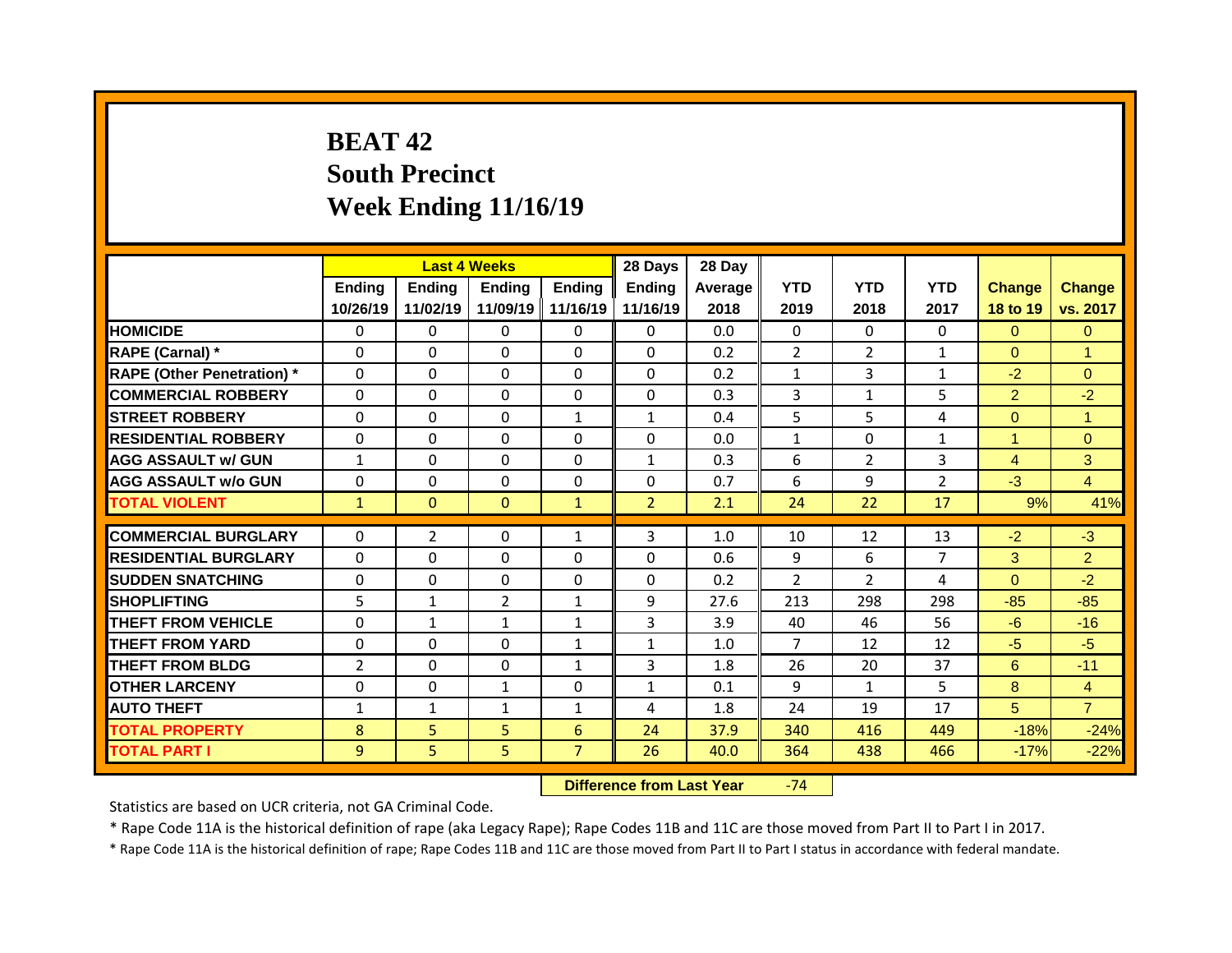## **BEAT 43 South Precinct Week Ending 11/16/19**

|                                   |                |                | <b>Last 4 Weeks</b> |                   | 28 Days        | 28 Day  |                |                |                      |                |                 |
|-----------------------------------|----------------|----------------|---------------------|-------------------|----------------|---------|----------------|----------------|----------------------|----------------|-----------------|
|                                   | <b>Ending</b>  | <b>Ending</b>  | <b>Ending</b>       | <b>Ending</b>     | <b>Ending</b>  | Average | <b>YTD</b>     | <b>YTD</b>     | <b>YTD</b>           | <b>Change</b>  | <b>Change</b>   |
|                                   | 10/26/19       | 11/02/19       |                     | 11/09/19 11/16/19 | 11/16/19       | 2018    | 2019           | 2018           | 2017                 | 18 to 19       | vs. 2017        |
| <b>HOMICIDE</b>                   | $\Omega$       | 0              | $\Omega$            | $\mathbf{1}$      | $\mathbf{1}$   | 0.1     | $\overline{2}$ | $\mathbf{1}$   | $\Omega$             | $\mathbf 1$    | $\overline{2}$  |
| RAPE (Carnal) *                   | $\mathbf 0$    | 0              | 0                   | $\Omega$          | $\Omega$       | 0.2     | $\overline{2}$ | $\overline{2}$ | 0                    | $\overline{0}$ | $\overline{2}$  |
| <b>RAPE (Other Penetration)</b> * | 0              | 0              | $\Omega$            | $\Omega$          | $\Omega$       | 0.0     | $\mathbf{1}$   | $\Omega$       | $\mathbf{1}$         | $\mathbf{1}$   | $\Omega$        |
| <b>COMMERCIAL ROBBERY</b>         | $\mathbf 0$    | 0              | 0                   | 0                 | $\Omega$       | 0.3     | 3              | 3              | 4                    | $\overline{0}$ | $-1$            |
| <b>STREET ROBBERY</b>             | 0              | 0              | $\Omega$            | $\Omega$          | $\Omega$       | 0.5     | 5              | $\overline{7}$ | 6                    | $-2$           | $-1$            |
| <b>RESIDENTIAL ROBBERY</b>        | 0              | 0              | $\Omega$            | $\Omega$          | $\Omega$       | 0.3     | $\mathbf{1}$   | 4              | $\Omega$             | $-3$           | $\mathbf{1}$    |
| <b>AGG ASSAULT w/ GUN</b>         | $\mathbf{1}$   | 0              | 0                   | $\Omega$          | $\mathbf{1}$   | 0.5     | 11             | 5              | 5                    | 6              | 6               |
| <b>AGG ASSAULT w/o GUN</b>        | $\overline{3}$ | 0              | 0                   | $\mathbf{1}$      | 4              | 0.9     | 17             | 8              | $\overline{7}$       | 9 <sup>°</sup> | 10 <sup>°</sup> |
| <b>TOTAL VIOLENT</b>              | $\overline{4}$ | $\mathbf{0}$   | $\mathbf{0}$        | 2 <sup>1</sup>    | 6              | 2.8     | 42             | 30             | 23                   | 40%            | 83%             |
| <b>COMMERCIAL BURGLARY</b>        |                |                | 0                   | $\mathbf{0}$      | $\overline{2}$ | 1.2     | 12             | 15             | 13                   | $-3$           | $-1$            |
| <b>RESIDENTIAL BURGLARY</b>       | $\mathbf{1}$   | $\mathbf{1}$   |                     |                   |                |         |                |                |                      |                |                 |
|                                   | $\Omega$       | $\mathbf{1}$   | $\Omega$            | $\Omega$          | $\mathbf{1}$   | 2.5     | 24             | 30<br>4        | 32                   | $-6$           | $-8$            |
| <b>SUDDEN SNATCHING</b>           | $\mathbf{0}$   | $\Omega$       | 0                   | 0                 | 0<br>6         | 0.3     | 2              | 46             | $\overline{2}$<br>52 | $-2$           | $\Omega$<br>30  |
| <b>SHOPLIFTING</b>                | 3              | $\mathbf{1}$   | $\mathbf{1}$        | $\mathbf{1}$      |                | 4.7     | 82             |                |                      | 36             |                 |
| <b>THEFT FROM VEHICLE</b>         | 0              | $\overline{2}$ | $\mathbf{1}$        | $\Omega$          | 3              | 3.8     | 34             | 46             | 62                   | $-12$          | $-28$           |
| <b>THEFT FROM YARD</b>            | $\mathbf{0}$   | 0              | $\Omega$            | $\Omega$          | $\Omega$       | 1.7     | 14             | 20             | 12                   | $-6$           | $\overline{2}$  |
| <b>THEFT FROM BLDG</b>            | $\mathbf{0}$   | 0              | 0                   | $\Omega$          | $\Omega$       | 2.3     | 26             | 27             | 30                   | $-1$           | $-4$            |
| <b>OTHER LARCENY</b>              | $\mathbf{0}$   | 0              | $\Omega$            | $\Omega$          | $\Omega$       | 0.2     | 5              | 3              | 3                    | $\overline{2}$ | $\overline{2}$  |
| <b>AUTO THEFT</b>                 | 0              | 0              | 0                   | $\mathbf{1}$      | $\mathbf{1}$   | 2.0     | 17             | 24             | 23                   | $-7$           | $-6$            |
| <b>TOTAL PROPERTY</b>             | $\overline{4}$ | 5              | $\overline{2}$      | $\overline{2}$    | 13             | 18.6    | 216            | 215            | 229                  | 0%             | $-6%$           |
| <b>TOTAL PART I</b>               | 8              | 5              | $\overline{2}$      | $\overline{4}$    | 19             | 21.4    | 258            | 245            | 252                  | 5%             | 2%              |

**Difference from Last Year** 13

Statistics are based on UCR criteria, not GA Criminal Code.

\* Rape Code 11A is the historical definition of rape (aka Legacy Rape); Rape Codes 11B and 11C are those moved from Part II to Part I in 2017.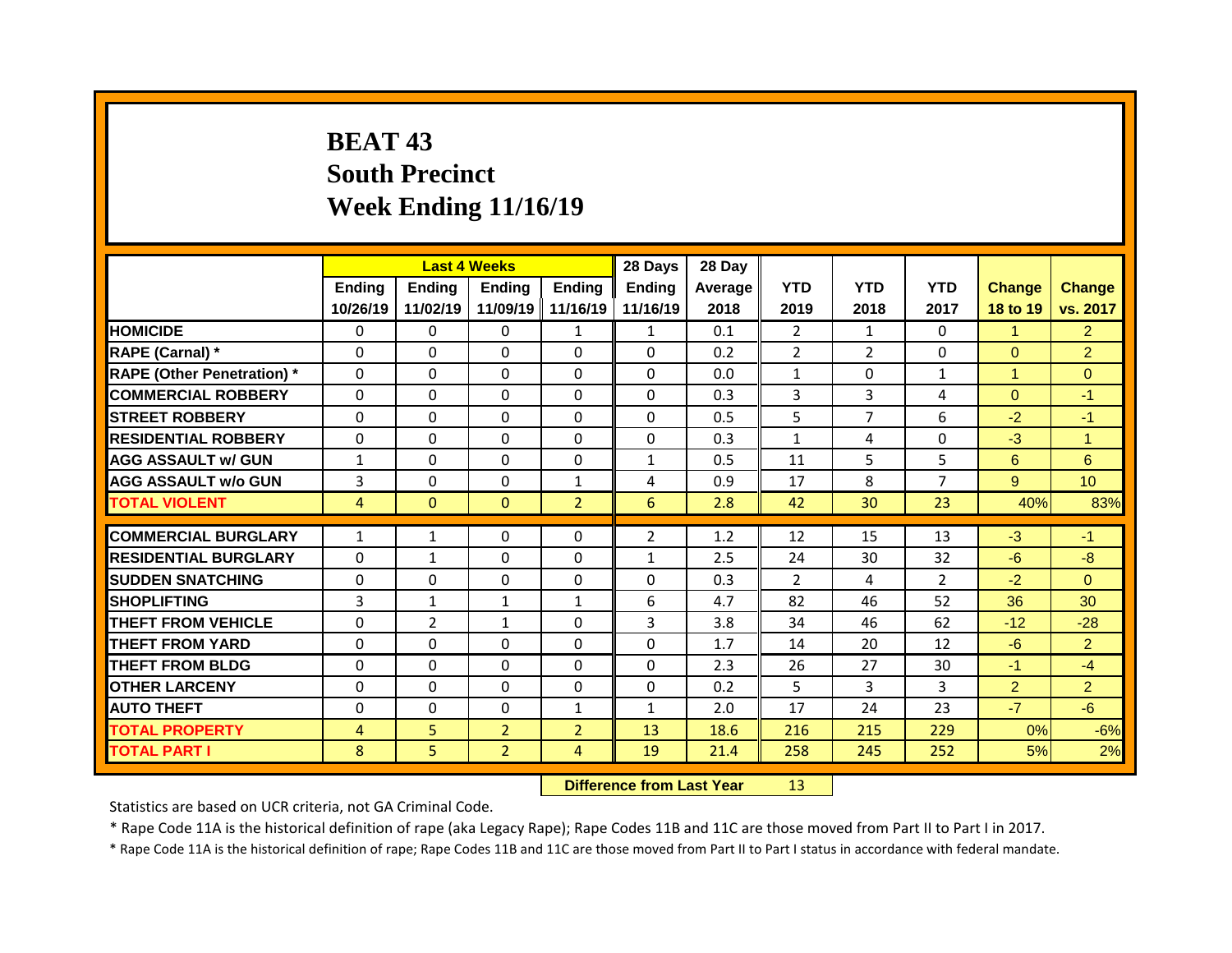## **BEAT 44 South Precinct Week Ending 11/16/19**

|                                   |                |                | <b>Last 4 Weeks</b> |                   | 28 Days        | 28 Day  |                |                |                |                |                 |
|-----------------------------------|----------------|----------------|---------------------|-------------------|----------------|---------|----------------|----------------|----------------|----------------|-----------------|
|                                   | <b>Ending</b>  | <b>Ending</b>  | <b>Ending</b>       | <b>Ending</b>     | <b>Ending</b>  | Average | <b>YTD</b>     | <b>YTD</b>     | <b>YTD</b>     | <b>Change</b>  | <b>Change</b>   |
|                                   | 10/26/19       | 11/02/19       |                     | 11/09/19 11/16/19 | 11/16/19       | 2018    | 2019           | 2018           | 2017           | 18 to 19       | vs. 2017        |
| <b>HOMICIDE</b>                   | $\Omega$       | 0              | $\Omega$            | $\Omega$          | $\Omega$       | 0.1     | $\mathbf{1}$   | $\mathbf{1}$   | $\Omega$       | $\Omega$       | 1               |
| RAPE (Carnal) *                   | $\mathbf 0$    | 0              | $\mathbf{1}$        | 0                 | $\mathbf{1}$   | 0.2     | $\overline{3}$ | $\overline{2}$ | $\mathbf{1}$   | $\mathbf{1}$   | $\overline{2}$  |
| <b>RAPE (Other Penetration)</b> * | 0              | 0              | $\Omega$            | $\Omega$          | $\Omega$       | 0.2     | $\Omega$       | $\overline{2}$ | $\Omega$       | $-2$           | $\Omega$        |
| <b>COMMERCIAL ROBBERY</b>         | $\mathbf 0$    | 0              | 0                   | 0                 | 0              | 0.1     | 0              | $\mathbf{1}$   | $\overline{2}$ | $-1$           | $-2$            |
| <b>STREET ROBBERY</b>             | 0              | 0              | $\Omega$            | $\Omega$          | $\Omega$       | 0.4     | 5              | 5              | 6              | $\overline{0}$ | $-1$            |
| <b>RESIDENTIAL ROBBERY</b>        | $\Omega$       | 0              | $\Omega$            | $\Omega$          | $\Omega$       | 0.4     | $\Omega$       | 5              | $\Omega$       | $-5$           | $\overline{0}$  |
| <b>AGG ASSAULT w/ GUN</b>         | $\mathbf 0$    | $\mathbf{1}$   | 0                   | $\Omega$          | $\mathbf{1}$   | 0.7     | 11             | $\overline{7}$ | 8              | $\overline{4}$ | 3               |
| <b>AGG ASSAULT w/o GUN</b>        | $\mathbf 0$    | 0              | 0                   | $\Omega$          | 0              | 1.0     | 19             | 11             | 4              | 8              | 15              |
| <b>TOTAL VIOLENT</b>              | $\mathbf{0}$   | $\mathbf{1}$   | $\mathbf{1}$        | $\mathbf{0}$      | $\overline{2}$ | 3.0     | 39             | 34             | 21             | 15%            | 86%             |
| <b>COMMERCIAL BURGLARY</b>        | 0              | 0              | 0                   | $\mathbf{1}$      | $\mathbf{1}$   | 0.2     | 11             | $\mathbf{1}$   | $\mathbf{1}$   | 10             | 10 <sup>°</sup> |
| <b>RESIDENTIAL BURGLARY</b>       | $\Omega$       | $\mathbf{1}$   | $\Omega$            | $\mathbf{1}$      | $\overline{2}$ | 2.8     | 19             | 33             | 35             | $-14$          | $-16$           |
| <b>SUDDEN SNATCHING</b>           | $\mathbf{0}$   | $\Omega$       | 0                   | 0                 | 0              | 0.0     | 3              | $\Omega$       | $\Omega$       | 3              | 3               |
| <b>SHOPLIFTING</b>                | $\mathbf{1}$   | $\mathbf{1}$   | $\Omega$            | $\Omega$          | $\overline{2}$ | 4.2     | 31             | 54             | 15             | $-23$          | 16              |
| <b>THEFT FROM VEHICLE</b>         | $\mathbf{1}$   | 0              | $\overline{2}$      | $\Omega$          | 3              | 5.5     | 77             | 66             | 66             | 11             | 11              |
| <b>THEFT FROM YARD</b>            | $\mathbf{0}$   | $\mathbf{1}$   | $\Omega$            | $\Omega$          | $\mathbf{1}$   | 1.0     | 9              | 12             | 11             | $-3$           | $-2$            |
| <b>THEFT FROM BLDG</b>            | $\mathbf{0}$   | $\mathbf{1}$   | 0                   | $\Omega$          | $\mathbf{1}$   | 0.9     | 18             | 11             | 26             | $\overline{7}$ | $-8$            |
|                                   |                |                |                     |                   |                |         |                | 6              |                |                |                 |
| <b>OTHER LARCENY</b>              | $\mathbf{0}$   | 0              | 0                   | $\mathbf{1}$      | $\mathbf{1}$   | 0.5     | 10             |                | 4              | $\overline{4}$ | 6               |
| <b>AUTO THEFT</b>                 | 0              | $\overline{2}$ | $\mathbf{1}$        | $\overline{3}$    | 6              | 1.6     | 31             | 20             | 22             | 11             | 9 <sup>°</sup>  |
| <b>TOTAL PROPERTY</b>             | $\overline{2}$ | 6              | 3                   | 6                 | 17             | 16.8    | 209            | 203            | 180            | 3%             | 16%             |
| <b>TOTAL PART I</b>               | $\overline{2}$ | $\overline{7}$ | 4                   | 6                 | 19             | 19.8    | 248            | 237            | 201            | 5%             | 23%             |

**Difference from Last Year** 11

Statistics are based on UCR criteria, not GA Criminal Code.

\* Rape Code 11A is the historical definition of rape (aka Legacy Rape); Rape Codes 11B and 11C are those moved from Part II to Part I in 2017.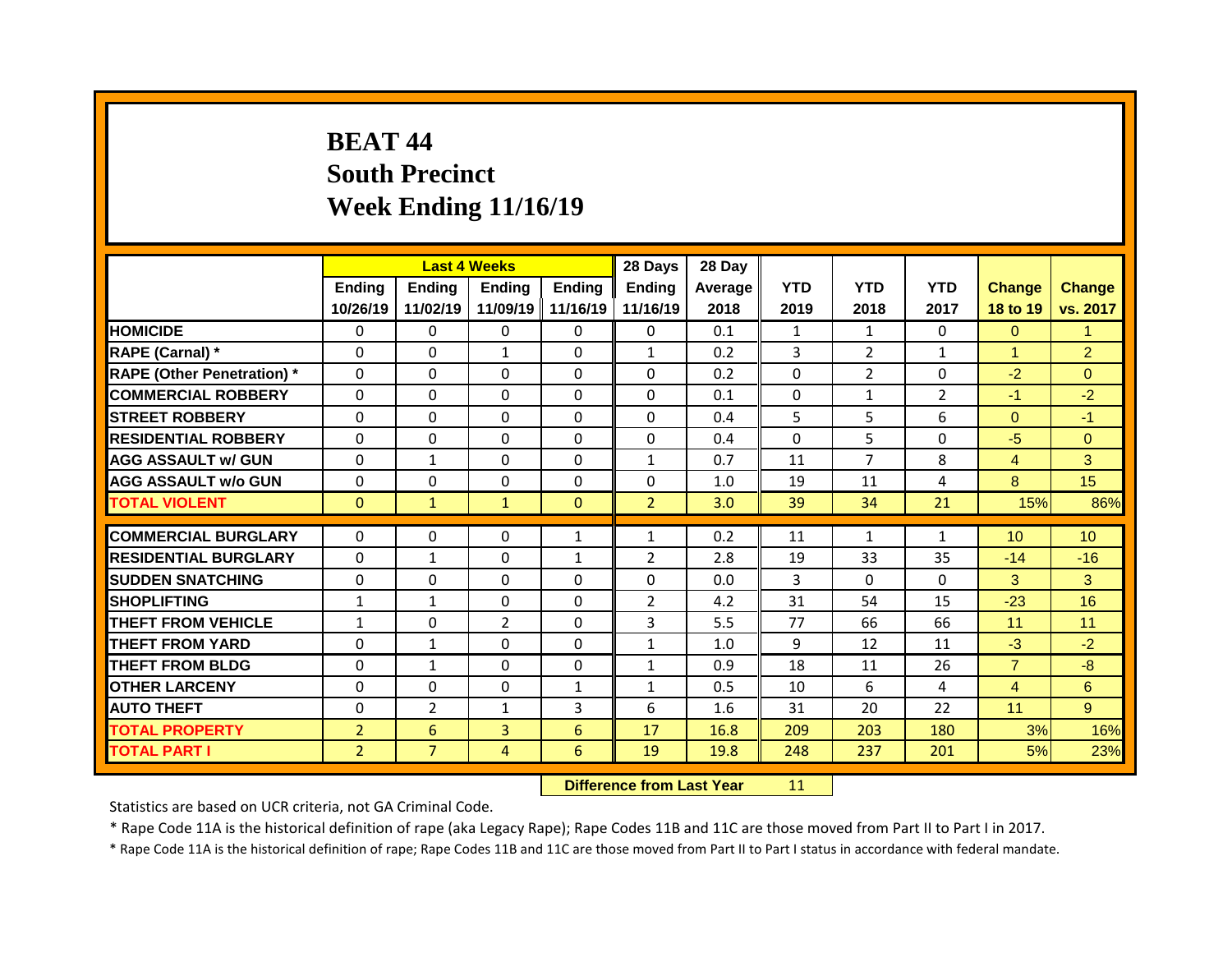## **BEAT 45 South Precinct Week Ending 11/16/19**

|                                   |                | <b>Last 4 Weeks</b> |                     |                   | 28 Days           | 28 Day  |                    |                |                |                |                |
|-----------------------------------|----------------|---------------------|---------------------|-------------------|-------------------|---------|--------------------|----------------|----------------|----------------|----------------|
|                                   | Ending         | <b>Ending</b>       | <b>Ending</b>       | <b>Ending</b>     | <b>Ending</b>     | Average | <b>YTD</b>         | <b>YTD</b>     | <b>YTD</b>     | <b>Change</b>  | Change         |
|                                   | 10/26/19       | 11/02/19            | 11/09/19   11/16/19 |                   | 11/16/19          | 2018    | 2019               | 2018           | 2017           | 18 to 19       | vs. 2017       |
| <b>HOMICIDE</b>                   | $\Omega$       | $\Omega$            | $\Omega$            | $\Omega$          | $\Omega$          | 0.1     | $\Omega$           | $\mathbf{1}$   | $\mathbf{1}$   | $-1$           | $-1$           |
| RAPE (Carnal) *                   | $\Omega$       | $\Omega$            | $\Omega$            | $\Omega$          | $\Omega$          | 0.2     | $\Omega$           | 3              | $\overline{2}$ | $-3$           | $-2$           |
| <b>RAPE (Other Penetration) *</b> | $\mathbf 0$    | 0                   | 0                   | $\Omega$          | $\Omega$          | 0.2     | $\mathbf 0$        | 3              | $\Omega$       | $-3$           | $\overline{0}$ |
| <b>COMMERCIAL ROBBERY</b>         | $\mathbf 0$    | 0                   | 0                   | $\mathbf{0}$      | $\Omega$          | 0.2     | $\overline{2}$     | 3              | 3              | $-1$           | $-1$           |
| <b>STREET ROBBERY</b>             | $\mathbf{1}$   | 0                   | $\Omega$            | $\Omega$          | $\mathbf{1}$      | 0.3     | 3                  | 4              | 8              | $-1$           | $-5$           |
| <b>RESIDENTIAL ROBBERY</b>        | $\mathbf 0$    | 0                   | 0                   | $\Omega$          | $\Omega$          | 0.1     | $\mathbf{1}$       | $\Omega$       | $\mathbf{1}$   | $\mathbf{1}$   | $\overline{0}$ |
| <b>AGG ASSAULT w/ GUN</b>         | $\Omega$       | 0                   | $\overline{2}$      | $\Omega$          | $\overline{2}$    | 0.2     | $\overline{7}$     | $\overline{3}$ | 9              | $\overline{4}$ | $-2$           |
| <b>AGG ASSAULT w/o GUN</b>        | $\mathbf 0$    | 0                   | 0                   | $\mathbf{1}$      | $\mathbf{1}$      | 0.6     | 6                  | 8              | 3              | $-2$           | 3              |
| <b>TOTAL VIOLENT</b>              | $\mathbf{1}$   | $\mathbf{0}$        | $\overline{2}$      | $\mathbf{1}$      | 4                 | 2.0     | 19                 | 25             | 27             | $-24%$         | $-30%$         |
| <b>COMMERCIAL BURGLARY</b>        | $\mathbf 0$    | 0                   | 0                   | 0                 | 0                 | 0.5     | $\overline{2}$     | 6              | 6              | $-4$           | $-4$           |
|                                   |                |                     |                     |                   |                   |         |                    |                |                |                |                |
| <b>RESIDENTIAL BURGLARY</b>       | $\mathbf{0}$   | $\Omega$            | 0                   | $\mathbf{1}$      | $\mathbf{1}$<br>0 | 2.7     | 13<br>$\mathbf{1}$ | 31             | 41<br>0        | $-18$          | $-28$          |
| <b>SUDDEN SNATCHING</b>           | $\mathbf{0}$   | 0                   | 0                   | $\mathbf{0}$<br>3 |                   | 0.2     |                    | $\mathbf{1}$   | 68             | $\Omega$       | $\mathbf{1}$   |
| <b>SHOPLIFTING</b>                | $\Omega$       | 3                   | $\overline{2}$      |                   | 8                 | 5.4     | 100                | 55             |                | 45             | 32             |
| <b>THEFT FROM VEHICLE</b>         | $\mathbf{1}$   | $\mathbf{1}$        | $\Omega$            | $\Omega$          | $\overline{2}$    | 3.6     | 34                 | 44             | 71             | $-10$          | $-37$          |
| <b>THEFT FROM YARD</b>            | $\Omega$       | $\Omega$            | $\Omega$            | $\Omega$          | $\Omega$          | 1.8     | 15                 | 21             | 16             | $-6$           | $-1$           |
| <b>THEFT FROM BLDG</b>            | $\mathbf{0}$   | 0                   | 0                   | $\mathbf{0}$      | $\Omega$          | 1.6     | 12                 | 17             | 21             | $-5$           | $-9$           |
| <b>OTHER LARCENY</b>              | $\mathbf 0$    | 0                   | 0                   | $\Omega$          | $\Omega$          | 0.4     | 3                  | 5              | $\overline{7}$ | $-2$           | $-4$           |
| <b>AUTO THEFT</b>                 | $\mathbf 0$    | 0                   | $\mathbf{1}$        | 0                 | $\mathbf{1}$      | 1.6     | 10                 | 17             | 25             | $-7$           | $-15$          |
| <b>TOTAL PROPERTY</b>             | $\mathbf{1}$   | $\overline{4}$      | 3                   | $\overline{4}$    | 12                | 17.7    | 190                | 197            | 255            | $-4%$          | $-25%$         |
| <b>TOTAL PART I</b>               | $\overline{2}$ | $\overline{4}$      | 5                   | 5                 | 16                | 19.7    | 209                | 222            | 282            | $-6%$          | $-26%$         |

**Difference from Last Year** -13

Statistics are based on UCR criteria, not GA Criminal Code.

\* Rape Code 11A is the historical definition of rape (aka Legacy Rape); Rape Codes 11B and 11C are those moved from Part II to Part I in 2017.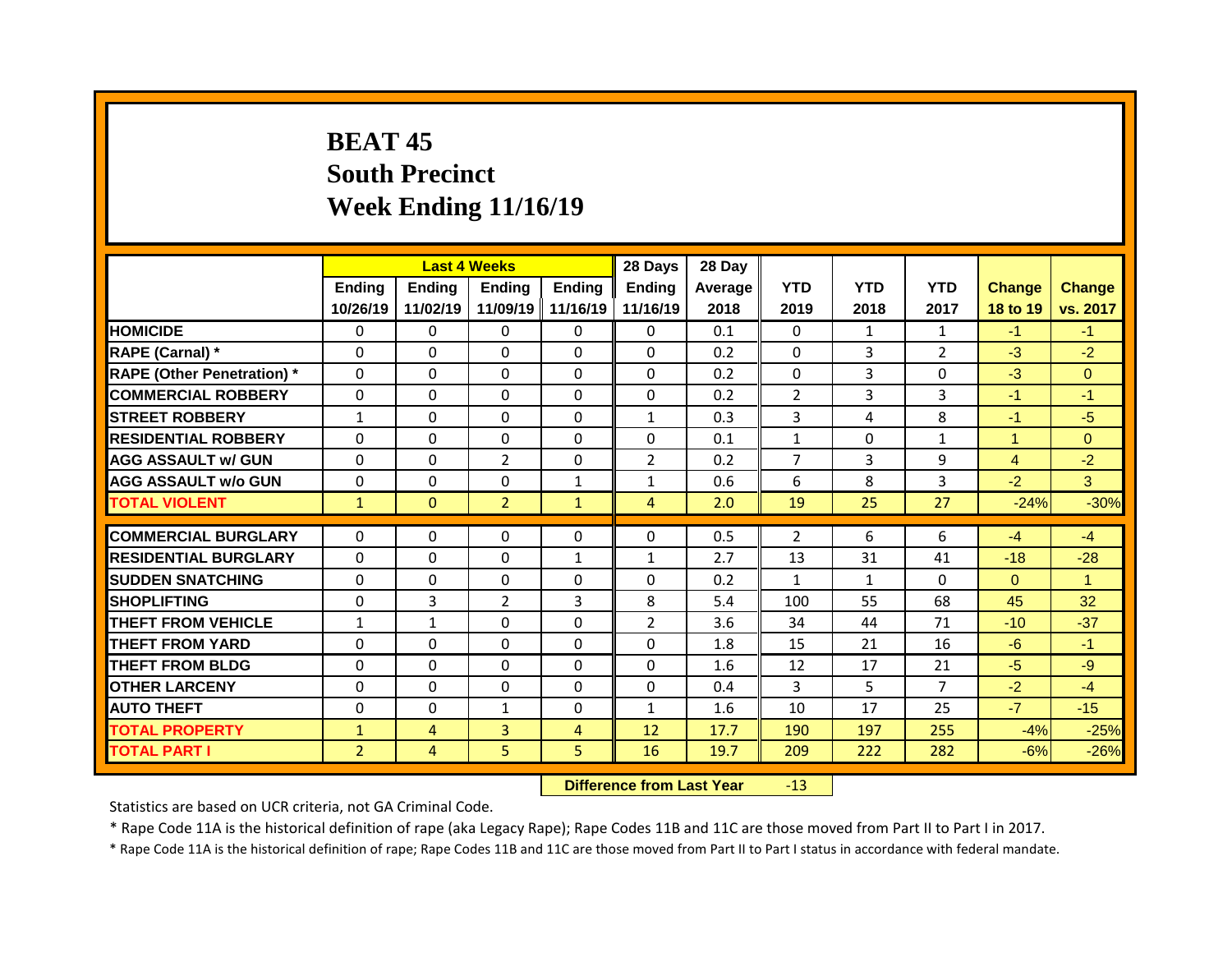## **BEAT 46 South Precinct Week Ending 11/16/19**

|                                              |                                  |                              | <b>Last 4 Weeks</b> |                                  | 28 Days        | 28 Day       |                |                |                |                  |                  |
|----------------------------------------------|----------------------------------|------------------------------|---------------------|----------------------------------|----------------|--------------|----------------|----------------|----------------|------------------|------------------|
|                                              | <b>Ending</b>                    | <b>Ending</b>                | <b>Ending</b>       | <b>Ending</b>                    | <b>Ending</b>  | Average      | <b>YTD</b>     | <b>YTD</b>     | <b>YTD</b>     | <b>Change</b>    | <b>Change</b>    |
|                                              | 10/26/19                         | 11/02/19                     |                     | 11/09/19 11/16/19                | 11/16/19       | 2018         | 2019           | 2018           | 2017           | 18 to 19         | vs. 2017         |
| <b>HOMICIDE</b>                              | $\Omega$                         | 0                            | $\Omega$            | $\Omega$                         | $\Omega$       | 0.1          | $\overline{2}$ | $\mathbf{1}$   | $\overline{2}$ | $\mathbf 1$      | $\Omega$         |
| RAPE (Carnal) *                              | $\mathbf 0$                      | 0                            | 0                   | 0                                | $\Omega$       | 0.1          | $\overline{2}$ | $\mathbf{1}$   | 3              | $\mathbf{1}$     | $-1$             |
| <b>RAPE (Other Penetration)</b> *            | 0                                | 0                            | $\Omega$            | $\Omega$                         | $\Omega$       | 0.2          | $\Omega$       | 3              | $\mathbf{1}$   | $-3$             | $-1$             |
| <b>COMMERCIAL ROBBERY</b>                    | $\mathbf 0$                      | 0                            | 0                   | 0                                | $\Omega$       | 0.2          | $\overline{2}$ | 3              | 5              | $-1$             | $-3$             |
| <b>STREET ROBBERY</b>                        | 0                                | 0                            | $\Omega$            | $\Omega$                         | $\Omega$       | 0.5          | $\overline{2}$ | $\overline{7}$ | 6              | $-5$             | $-4$             |
| <b>RESIDENTIAL ROBBERY</b>                   | $\Omega$                         | $\Omega$                     | $\Omega$            | $\Omega$                         | $\Omega$       | 0.0          | $\Omega$       | $\Omega$       | $\mathbf{1}$   | $\overline{0}$   | $-1$             |
| <b>AGG ASSAULT w/ GUN</b>                    | $\mathbf 0$                      | 0                            | 0                   | $\Omega$                         | $\Omega$       | 0.5          | $\overline{7}$ | $\overline{7}$ | 4              | $\overline{0}$   | 3                |
| <b>AGG ASSAULT w/o GUN</b>                   | $\mathbf 0$                      | 0                            | 0                   | $\Omega$                         | $\Omega$       | 0.7          | 13             | 10             | 15             | 3                | $-2$             |
| <b>TOTAL VIOLENT</b>                         | $\mathbf{0}$                     | $\mathbf{0}$                 | $\mathbf{0}$        | $\mathbf{0}$                     | $\mathbf{0}$   | 2.4          | 28             | 32             | 37             | $-13%$           | $-24%$           |
| <b>COMMERCIAL BURGLARY</b>                   | $\mathbf{0}$                     | $\Omega$                     | 0                   | $\mathbf{0}$                     | 0              | 1.3          | 8              | 12             | $\overline{7}$ | $-4$             | $\mathbf{1}$     |
| <b>RESIDENTIAL BURGLARY</b>                  | $\Omega$                         | $\Omega$                     | $\Omega$            | $\Omega$                         | 0              | 3.9          | 23             | 47             | 27             | $-24$            | $-4$             |
|                                              |                                  |                              |                     | 0                                |                |              |                |                |                |                  | 2                |
|                                              |                                  |                              |                     |                                  |                |              |                |                |                |                  |                  |
| <b>SUDDEN SNATCHING</b>                      | $\mathbf{0}$                     | $\Omega$                     | 0                   |                                  | 0              | 0.1          | 4              | $\mathbf{1}$   | $\mathcal{L}$  | 3                |                  |
| <b>SHOPLIFTING</b>                           | $\mathbf{1}$                     | $\Omega$                     | $\mathbf{1}$        | 2                                | 4              | 9.7          | 110            | 113            | 121            | $-3$             | $-11$            |
| <b>THEFT FROM VEHICLE</b>                    | $\mathbf{1}$                     | 0                            | 4                   | $\overline{2}$                   | $\overline{7}$ | 5.8          | 51             | 68             | 66             | $-17$            | $-15$            |
| <b>THEFT FROM YARD</b>                       | $\mathbf{0}$                     | 0                            | $\Omega$            | $\Omega$                         | $\Omega$       | 0.9          | $\overline{7}$ | 11             | 11             | $-4$             | $-4$             |
| <b>THEFT FROM BLDG</b>                       | $\mathbf{0}$                     | 0                            | 0                   | $\mathbf{1}$                     | $\mathbf{1}$   | 3.0          | 20             | 33             | 29             | $-13$            | $-9$             |
| <b>OTHER LARCENY</b>                         | $\mathbf{0}$                     | 0                            | $\mathbf{1}$        | $\mathbf{1}$                     | $\overline{2}$ | 0.3          | 9              | 4              | $\overline{7}$ | 5                | $\overline{2}$   |
| <b>AUTO THEFT</b>                            | $\mathbf{1}$                     | 1                            | 0                   | $\mathbf{1}$                     | 3              | 2.7          | 23             | 33             | 34             | $-10$            | $-11$            |
| <b>TOTAL PROPERTY</b><br><b>TOTAL PART I</b> | $\overline{3}$<br>$\overline{3}$ | $\mathbf{1}$<br>$\mathbf{1}$ | 6<br>$6\phantom{1}$ | $\overline{7}$<br>$\overline{7}$ | 17<br>17       | 27.6<br>30.0 | 255<br>283     | 322<br>354     | 304<br>341     | $-21%$<br>$-20%$ | $-16%$<br>$-17%$ |

**Difference from Last Year -71** 

Statistics are based on UCR criteria, not GA Criminal Code.

\* Rape Code 11A is the historical definition of rape (aka Legacy Rape); Rape Codes 11B and 11C are those moved from Part II to Part I in 2017.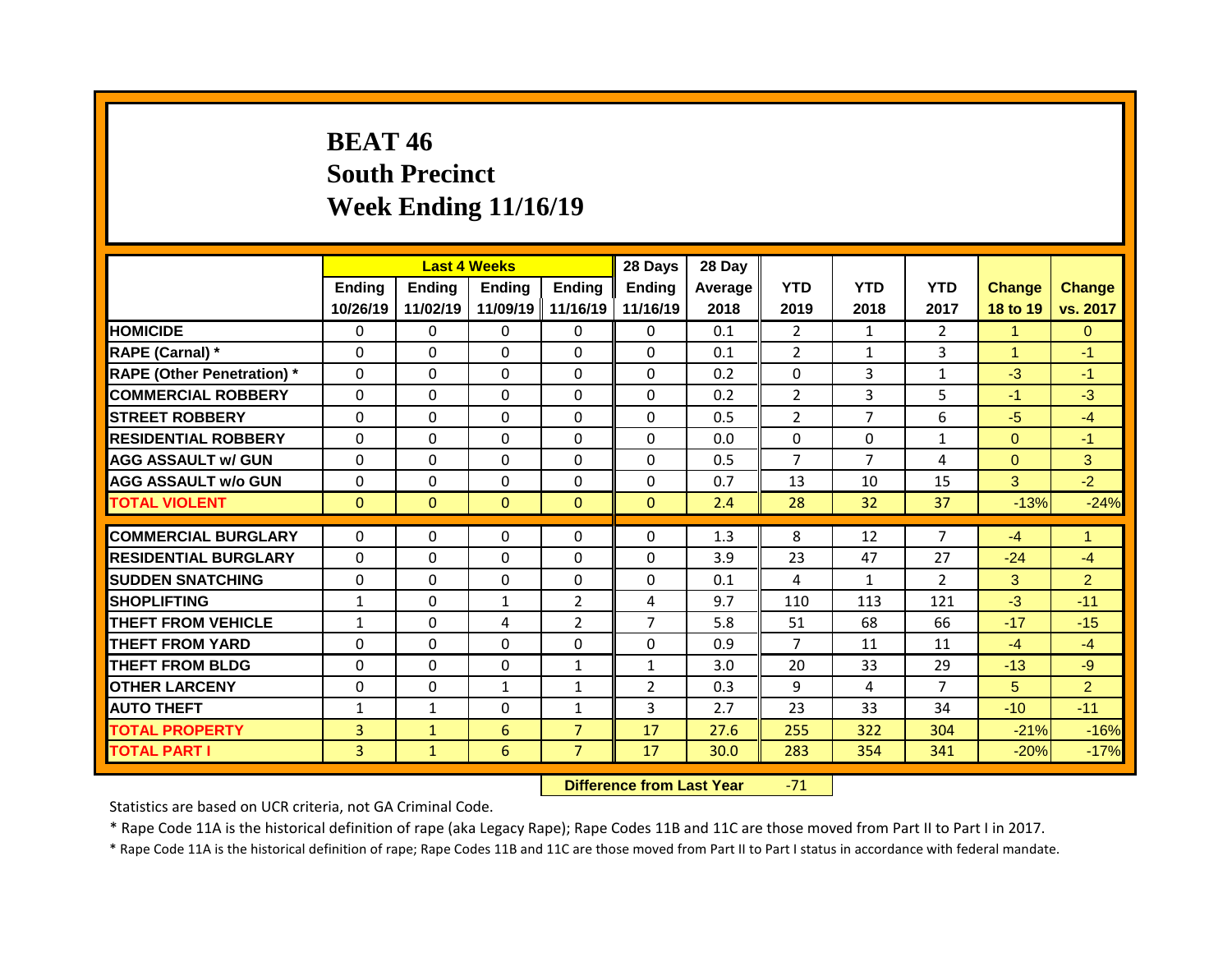## **BEAT 47 South Precinct Week Ending 11/16/19**

|                                   |                | <b>Last 4 Weeks</b> |                |               | 28 Days        | 28 Day  |                |                |                 |                 |                |
|-----------------------------------|----------------|---------------------|----------------|---------------|----------------|---------|----------------|----------------|-----------------|-----------------|----------------|
|                                   | Ending         | <b>Ending</b>       | <b>Ending</b>  | <b>Ending</b> | <b>Ending</b>  | Average | <b>YTD</b>     | <b>YTD</b>     | <b>YTD</b>      | <b>Change</b>   | <b>Change</b>  |
|                                   | 10/26/19       | 11/02/19            | 11/09/19       | 11/16/19      | 11/16/19       | 2018    | 2019           | 2018           | 2017            | <b>18 to 19</b> | vs. 2017       |
| <b>HOMICIDE</b>                   | 0              | $\Omega$            | $\Omega$       | $\Omega$      | $\Omega$       | 0.0     | $\Omega$       | $\Omega$       | 0               | $\Omega$        | $\mathbf{0}$   |
| RAPE (Carnal) *                   | $\Omega$       | $\mathbf{0}$        | $\Omega$       | $\Omega$      | $\Omega$       | 0.1     | $\mathbf{0}$   | 1              | $\mathbf{1}$    | $-1$            | $-1$           |
| <b>RAPE (Other Penetration) *</b> | $\Omega$       | $\Omega$            | $\Omega$       | $\Omega$      | $\Omega$       | 0.1     | $\Omega$       | $\mathbf{1}$   | 0               | $-1$            | $\Omega$       |
| <b>COMMERCIAL ROBBERY</b>         | $\Omega$       | $\Omega$            | $\Omega$       | $\Omega$      | $\Omega$       | 0.0     | $\Omega$       | $\Omega$       | $\Omega$        | $\Omega$        | $\overline{0}$ |
| <b>STREET ROBBERY</b>             | $\Omega$       | 0                   | $\Omega$       | $\Omega$      | $\Omega$       | 0.1     | $\mathbf{1}$   | $\mathbf{1}$   | $\Omega$        | $\overline{0}$  | $\mathbf{1}$   |
| <b>RESIDENTIAL ROBBERY</b>        | $\Omega$       | $\Omega$            | $\Omega$       | $\Omega$      | $\Omega$       | 0.0     | $\Omega$       | $\Omega$       | $\Omega$        | $\Omega$        | $\overline{0}$ |
| <b>AGG ASSAULT w/ GUN</b>         | 0              | 0                   | $\Omega$       | $\Omega$      | 0              | 0.1     | 3              | $\Omega$       | $\overline{2}$  | 3               | $\mathbf{1}$   |
| <b>AGG ASSAULT w/o GUN</b>        | 0              | 0                   | $\mathbf{1}$   | $\Omega$      | $\mathbf{1}$   | 0.1     | $\overline{7}$ | $\mathbf{1}$   | 3               | 6               | $\overline{4}$ |
| <b>TOTAL VIOLENT</b>              | $\overline{0}$ | $\overline{0}$      | $\mathbf{1}$   | $\mathbf{0}$  | $\mathbf{1}$   | 0.4     | 11             | $\overline{4}$ | $6\overline{6}$ | 175%            | 83%            |
|                                   |                |                     |                |               |                |         |                |                |                 |                 |                |
|                                   |                |                     |                |               |                |         |                |                |                 |                 |                |
| <b>COMMERCIAL BURGLARY</b>        | $\Omega$       | $\Omega$            | $\Omega$       | $\Omega$      | $\Omega$       | 0.0     | 1              | $\Omega$       | 3               | $\mathbf{1}$    | $-2$           |
| <b>RESIDENTIAL BURGLARY</b>       | $\Omega$       | $\mathbf{0}$        | $\Omega$       | $\mathbf{1}$  | $\mathbf{1}$   | 1.7     | 3              | 20             | 8               | $-17$           | $-5$           |
| <b>SUDDEN SNATCHING</b>           | $\Omega$       | $\mathbf{0}$        | $\Omega$       | $\Omega$      | $\Omega$       | 0.0     | $\mathbf{0}$   | $\Omega$       | $\Omega$        | $\overline{0}$  | $\Omega$       |
| <b>SHOPLIFTING</b>                | 0              | 0                   | $\mathbf 0$    | $\Omega$      | 0              | 0.1     | $\mathbf{1}$   | $\mathbf{1}$   | $\overline{7}$  | $\overline{0}$  | $-6$           |
| <b>THEFT FROM VEHICLE</b>         | $\Omega$       | $\Omega$            | $\mathbf{1}$   | $\Omega$      | $\mathbf{1}$   | 1.8     | 15             | 22             | 20              | $-7$            | $-5$           |
| <b>THEFT FROM YARD</b>            | $\Omega$       | $\Omega$            | $\Omega$       | $\Omega$      | $\Omega$       | 0.4     | 8              | 4              | $\overline{7}$  | $\overline{4}$  | $\mathbf{1}$   |
| <b>THEFT FROM BLDG</b>            | $\mathbf{1}$   | $\mathbf{1}$        | $\Omega$       | $\Omega$      | $\overline{2}$ | 0.6     | $\overline{7}$ | $\overline{7}$ | 8               | $\overline{0}$  | $-1$           |
| <b>OTHER LARCENY</b>              | $\mathbf{1}$   | $\Omega$            | $\Omega$       | $\Omega$      | $\mathbf{1}$   | 0.4     | 9              | $\overline{2}$ | 3               | $\overline{7}$  | 6              |
| <b>AUTO THEFT</b>                 | 0              | 0                   | $\mathbf 0$    | $\Omega$      | $\Omega$       | 0.4     | 5              | 5              | 3               | $\overline{0}$  | $\overline{2}$ |
| <b>TOTAL PROPERTY</b>             | $\overline{2}$ | $\mathbf{1}$        | $\mathbf{1}$   | $\mathbf{1}$  | 5              | 5.3     | 49             | 61             | 59              | $-20%$          | $-17%$         |
| <b>TOTAL PART I</b>               | $\overline{2}$ | $\mathbf{1}$        | $\overline{2}$ | $\mathbf{1}$  | 6              | 5.7     | 60             | 65             | 65              | $-8%$           | $-8%$          |

**Difference from Last Year** -5

Statistics are based on UCR criteria, not GA Criminal Code.

\* Rape Code 11A is the historical definition of rape (aka Legacy Rape); Rape Codes 11B and 11C are those moved from Part II to Part I in 2017.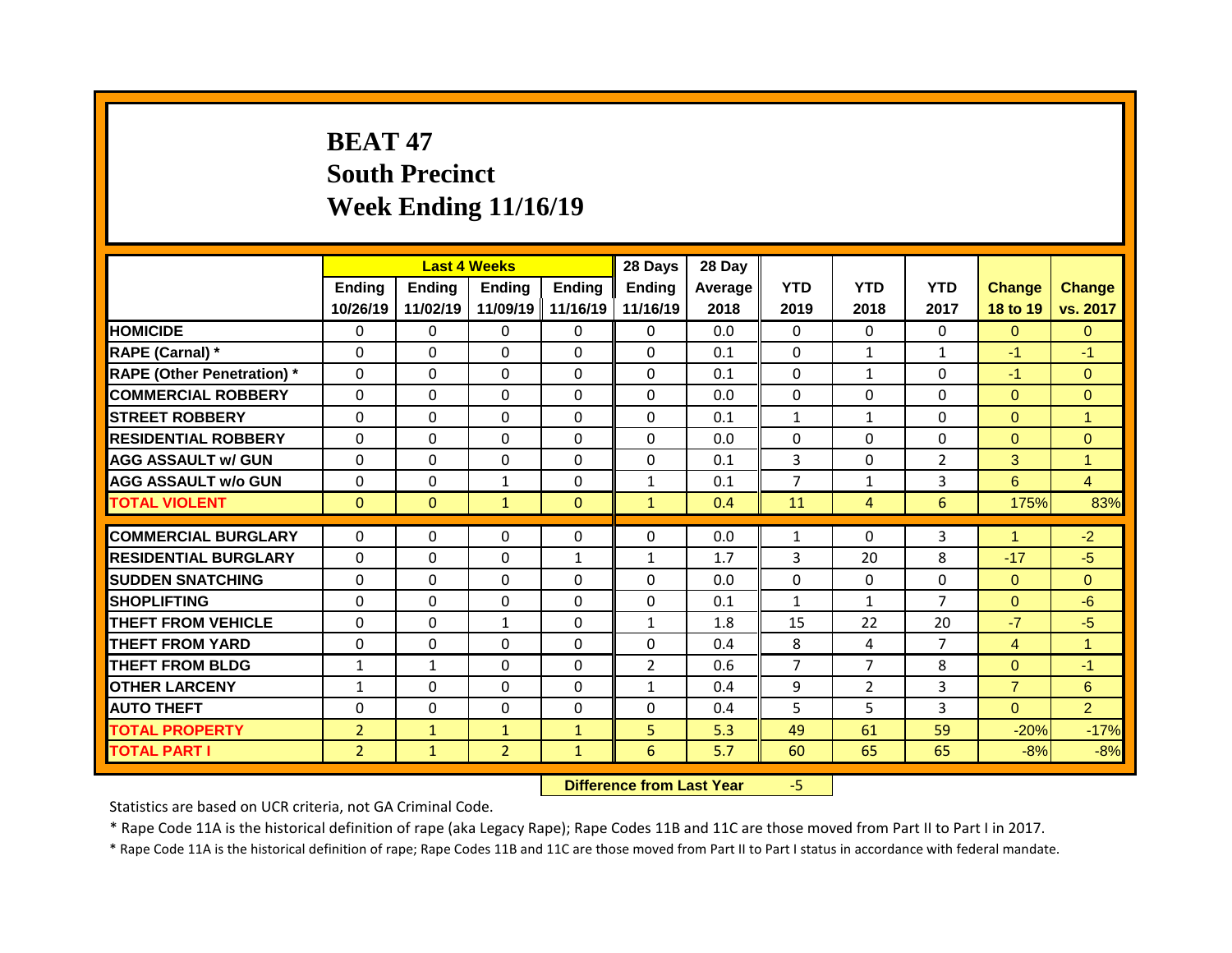# **BEAT 51 East Precinct Week Ending 11/16/19**

|                                   |                | <b>Last 4 Weeks</b> |                     |                | 28 Days        | 28 Day  |                |                |                |                |                |
|-----------------------------------|----------------|---------------------|---------------------|----------------|----------------|---------|----------------|----------------|----------------|----------------|----------------|
|                                   | <b>Ending</b>  | <b>Ending</b>       | <b>Ending</b>       | <b>Ending</b>  | <b>Ending</b>  | Average | <b>YTD</b>     | <b>YTD</b>     | <b>YTD</b>     | <b>Change</b>  | <b>Change</b>  |
|                                   | 10/26/19       | 11/02/19            | 11/09/19   11/16/19 |                | 11/16/19       | 2018    | 2019           | 2018           | 2017           | 18 to 19       | vs. 2017       |
| <b>HOMICIDE</b>                   | $\mathbf{0}$   | 0                   | $\Omega$            | $\Omega$       | $\mathbf{0}$   | 0.2     | $\overline{2}$ | $\overline{2}$ | $\overline{2}$ | $\Omega$       | $\overline{0}$ |
| RAPE (Carnal) *                   | $\mathbf{0}$   | $\Omega$            | $\Omega$            | $\Omega$       | $\Omega$       | 0.2     | $\mathbf{1}$   | 3              | $\overline{2}$ | $-2$           | $-1$           |
| <b>RAPE (Other Penetration)</b> * | $\Omega$       | 0                   | $\Omega$            | $\Omega$       | $\Omega$       | 0.2     | $\mathbf{1}$   | $\overline{2}$ | $\overline{2}$ | $-1$           | $-1$           |
| <b>COMMERCIAL ROBBERY</b>         | $\mathbf 0$    | 0                   | 0                   | 0              | $\mathbf{0}$   | 0.1     | $\mathbf{0}$   | $\mathbf{1}$   | $\overline{2}$ | $-1$           | $-2$           |
| <b>STREET ROBBERY</b>             | $\mathbf 0$    | 0                   | $\mathbf{1}$        | $\Omega$       | $\mathbf{1}$   | 0.5     | 14             | 6              | 11             | 8              | 3              |
| <b>RESIDENTIAL ROBBERY</b>        | $\mathbf 0$    | $\mathbf{1}$        | 0                   | 0              | $\mathbf{1}$   | 0.0     | $\overline{2}$ | $\Omega$       | $\mathbf{1}$   | $\overline{2}$ | $\overline{1}$ |
| <b>AGG ASSAULT w/ GUN</b>         | $\mathbf{1}$   | 0                   | $\mathbf{1}$        | $\mathbf{1}$   | 3              | 1.4     | 24             | 18             | 11             | 6              | 13             |
| <b>AGG ASSAULT w/o GUN</b>        | $\mathbf{1}$   | $\mathbf{1}$        | 0                   | $\mathbf{1}$   | 3              | 1.8     | 29             | 22             | 15             | $\overline{7}$ | 14             |
| <b>TOTAL VIOLENT</b>              | $\overline{2}$ | $\overline{2}$      | $\overline{2}$      | $\overline{2}$ | 8              | 4.3     | 73             | 54             | 46             | 35%            | 59%            |
|                                   |                |                     |                     |                |                |         |                |                |                |                |                |
| <b>COMMERCIAL BURGLARY</b>        | $\Omega$       | $\Omega$            | 0                   | $\Omega$       | $\Omega$       | 0.3     | $\overline{2}$ | 4              | $\overline{7}$ | $-2$           | $-5$           |
| <b>RESIDENTIAL BURGLARY</b>       | $\Omega$       | $\Omega$            | $\Omega$            | $\Omega$       | $\Omega$       | 2.0     | 31             | 22             | 36             | 9              | $-5$           |
| <b>SUDDEN SNATCHING</b>           | $\mathbf{0}$   | $\Omega$            | 0                   | 0              | 0              | 0.4     | $\Omega$       | 5.             | 5              | $-5$           | $-5$           |
| <b>SHOPLIFTING</b>                | $\Omega$       | 0                   | $\overline{2}$      | $\mathbf{1}$   | 3              | 2.0     | 26             | 25             | 34             | $\mathbf{1}$   | $-8$           |
| <b>THEFT FROM VEHICLE</b>         | $\mathbf 0$    | 3                   | $\mathbf{1}$        | 0              | 4              | 5.2     | 25             | 57             | 31             | $-32$          | $-6$           |
| <b>THEFT FROM YARD</b>            | $\overline{2}$ | 0                   | 0                   | $\Omega$       | $\overline{2}$ | 1.2     | 15             | 14             | 21             | $\mathbf{1}$   | $-6$           |
| <b>THEFT FROM BLDG</b>            | $\mathbf{1}$   | $\Omega$            | 0                   | $\Omega$       | $\mathbf{1}$   | 2.1     | 16             | 25             | 33             | $-9$           | $-17$          |
| <b>OTHER LARCENY</b>              | $\overline{2}$ | 0                   | 0                   | 0              | $\overline{2}$ | 1.2     | 17             | 13             | 5              | 4              | 12             |
| <b>AUTO THEFT</b>                 | $\mathbf{1}$   | $\Omega$            | 0                   | $\mathbf{1}$   | $\overline{2}$ | 2.4     | 25             | 29             | 24             | $-4$           | $\mathbf{1}$   |
| <b>TOTAL PROPERTY</b>             | 6              | $\overline{3}$      | $\overline{3}$      | $\overline{2}$ | 14             | 16.7    | 157            | 194            | 196            | $-19%$         | $-20%$         |
| <b>TOTAL PART I</b>               | 8              | 5                   | 5                   | $\overline{4}$ | 22             | 21.0    | 230            | 248            | 242            | $-7%$          | $-5%$          |

**Difference from Last Year** -18

Statistics are based on UCR criteria, not GA Criminal Code.

\* Rape Code 11A is the historical definition of rape (aka Legacy Rape); Rape Codes 11B and 11C are those moved from Part II to Part I in 2017.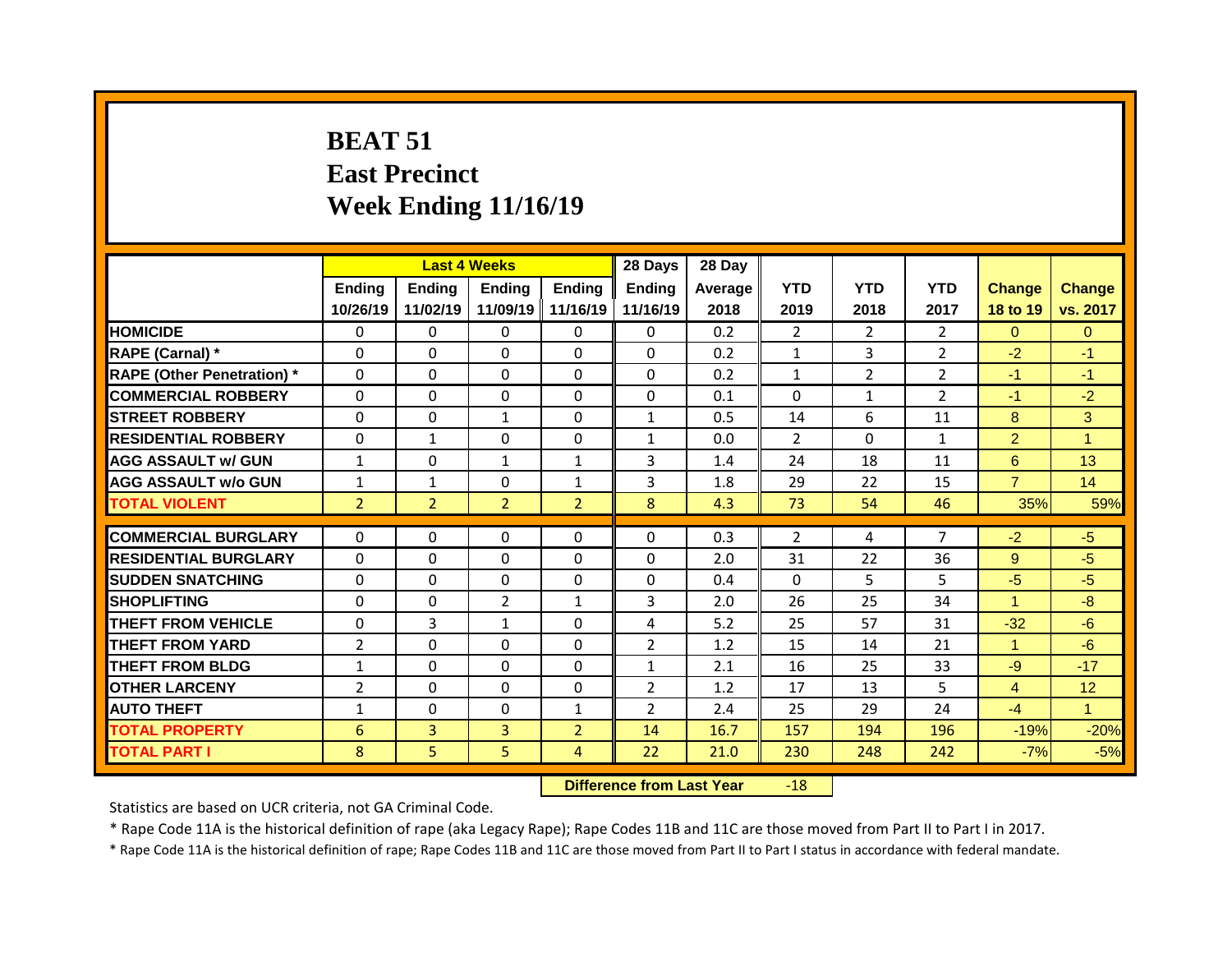## **BEAT 52 East Precinct Week Ending 11/16/19**

|                                   |                |                | <b>Last 4 Weeks</b> |                | 28 Days        | 28 Day  |                |                |                |                |                 |
|-----------------------------------|----------------|----------------|---------------------|----------------|----------------|---------|----------------|----------------|----------------|----------------|-----------------|
|                                   | Ending         | <b>Ending</b>  | <b>Ending</b>       | Ending         | <b>Ending</b>  | Average | <b>YTD</b>     | <b>YTD</b>     | <b>YTD</b>     | <b>Change</b>  | <b>Change</b>   |
|                                   | 10/26/19       | 11/02/19       | 11/09/19            | 11/16/19       | 11/16/19       | 2018    | 2019           | 2018           | 2017           | 18 to 19       | vs. 2017        |
| <b>HOMICIDE</b>                   | $\Omega$       | $\Omega$       | $\Omega$            | $\Omega$       | $\Omega$       | 0.1     | $\mathbf{1}$   | $\mathbf{1}$   | $\Omega$       | $\Omega$       | $\mathbf{1}$    |
| RAPE (Carnal) *                   | $\mathbf{0}$   | 0              | 0                   | $\Omega$       | $\Omega$       | 0.2     | 4              | $\overline{2}$ | $\mathbf{1}$   | $\overline{2}$ | 3               |
| <b>RAPE (Other Penetration)</b> * | $\mathbf{0}$   | 0              | $\Omega$            | $\Omega$       | $\Omega$       | 0.0     | $\Omega$       | $\Omega$       | $\overline{2}$ | $\overline{0}$ | $-2$            |
| <b>COMMERCIAL ROBBERY</b>         | $\mathbf 0$    | 0              | $\Omega$            | $\Omega$       | $\Omega$       | 0.1     | $\mathbf{1}$   | $\mathbf{1}$   | $\Omega$       | $\Omega$       | $\mathbf{1}$    |
| <b>STREET ROBBERY</b>             | $\mathbf{0}$   | 0              | $\Omega$            | $\Omega$       | $\Omega$       | 0.5     | 10             | 5              | 12             | 5 <sup>5</sup> | $-2$            |
| <b>RESIDENTIAL ROBBERY</b>        | $\Omega$       | $\Omega$       | 0                   | $\Omega$       | $\Omega$       | 0.0     | $\overline{2}$ | $\Omega$       | 3              | $\overline{2}$ | $-1$            |
| <b>AGG ASSAULT w/ GUN</b>         | $\mathbf 0$    | 0              | $\mathbf{1}$        | 0              | $\mathbf{1}$   | 1.1     | 15             | 13             | 6              | $\overline{2}$ | $\overline{9}$  |
| <b>AGG ASSAULT W/o GUN</b>        | $\mathbf 0$    | 0              | 0                   | $\overline{3}$ | 3              | 1.2     | 20             | 17             | 14             | 3              | 6 <sup>1</sup>  |
| <b>TOTAL VIOLENT</b>              | $\mathbf{0}$   | $\overline{0}$ | $\mathbf{1}$        | $\overline{3}$ | 4              | 3.1     | 53             | 39             | 38             | 36%            | 39%             |
|                                   |                |                |                     |                |                |         |                |                |                |                |                 |
| <b>COMMERCIAL BURGLARY</b>        | $\mathbf{0}$   | $\Omega$       | $\Omega$            | $\mathbf{0}$   | 0              | 0.3     | $\mathbf{1}$   | 4              | $\mathbf{1}$   | $-3$           | $\Omega$        |
| <b>RESIDENTIAL BURGLARY</b>       | 0              | 0              | $\mathbf{1}$        | $\mathbf{1}$   | $\overline{2}$ | 4.2     | 54             | 48             | 31             | 6              | 23              |
| <b>SUDDEN SNATCHING</b>           | $\mathbf{0}$   | $\Omega$       | 0                   | $\Omega$       | 0              | 0.2     | 2              | $\overline{2}$ | 4              | $\overline{0}$ | $-2$            |
| <b>SHOPLIFTING</b>                | $\mathbf{0}$   | $\mathbf{1}$   | 0                   | 0              | $\mathbf{1}$   | 0.2     | 6              | $\overline{2}$ | 3              | $\overline{4}$ | 3               |
| <b>THEFT FROM VEHICLE</b>         | $\overline{2}$ | $\mathbf{1}$   | $\mathbf{1}$        | $\mathbf{1}$   | 5              | 4.6     | 59             | 49             | 89             | 10             | $-30$           |
| <b>THEFT FROM YARD</b>            | $\mathbf{1}$   | 0              | $\Omega$            | $\Omega$       | $\mathbf{1}$   | 1.3     | 32             | 17             | 22             | 15             | 10 <sup>°</sup> |
| <b>THEFT FROM BLDG</b>            | $\mathbf{1}$   | $\Omega$       | $\Omega$            | $\Omega$       | $\mathbf{1}$   | 1.5     | 32             | 17             | 15             | 15             | 17              |
|                                   |                |                |                     |                |                |         |                |                |                |                |                 |
| <b>OTHER LARCENY</b>              | 0              | 0              | $\mathbf{1}$        | $\Omega$       | $\mathbf{1}$   | 0.8     | 9              | 9              | 6              | $\overline{0}$ | 3               |
| <b>AUTO THEFT</b>                 | $\mathbf 0$    | 0              | 0                   | 0              | $\Omega$       | 2.1     | 24             | 25             | 26             | $-1$           | $-2$            |
| <b>TOTAL PROPERTY</b>             | $\overline{4}$ | 2 <sup>2</sup> | 3                   | 2 <sup>1</sup> | 11             | 15.3    | 219            | 173            | 197            | 27%            | 11%             |

**Difference from Last Year** 60

Statistics are based on UCR criteria, not GA Criminal Code.

\* Rape Code 11A is the historical definition of rape (aka Legacy Rape); Rape Codes 11B and 11C are those moved from Part II to Part I in 2017.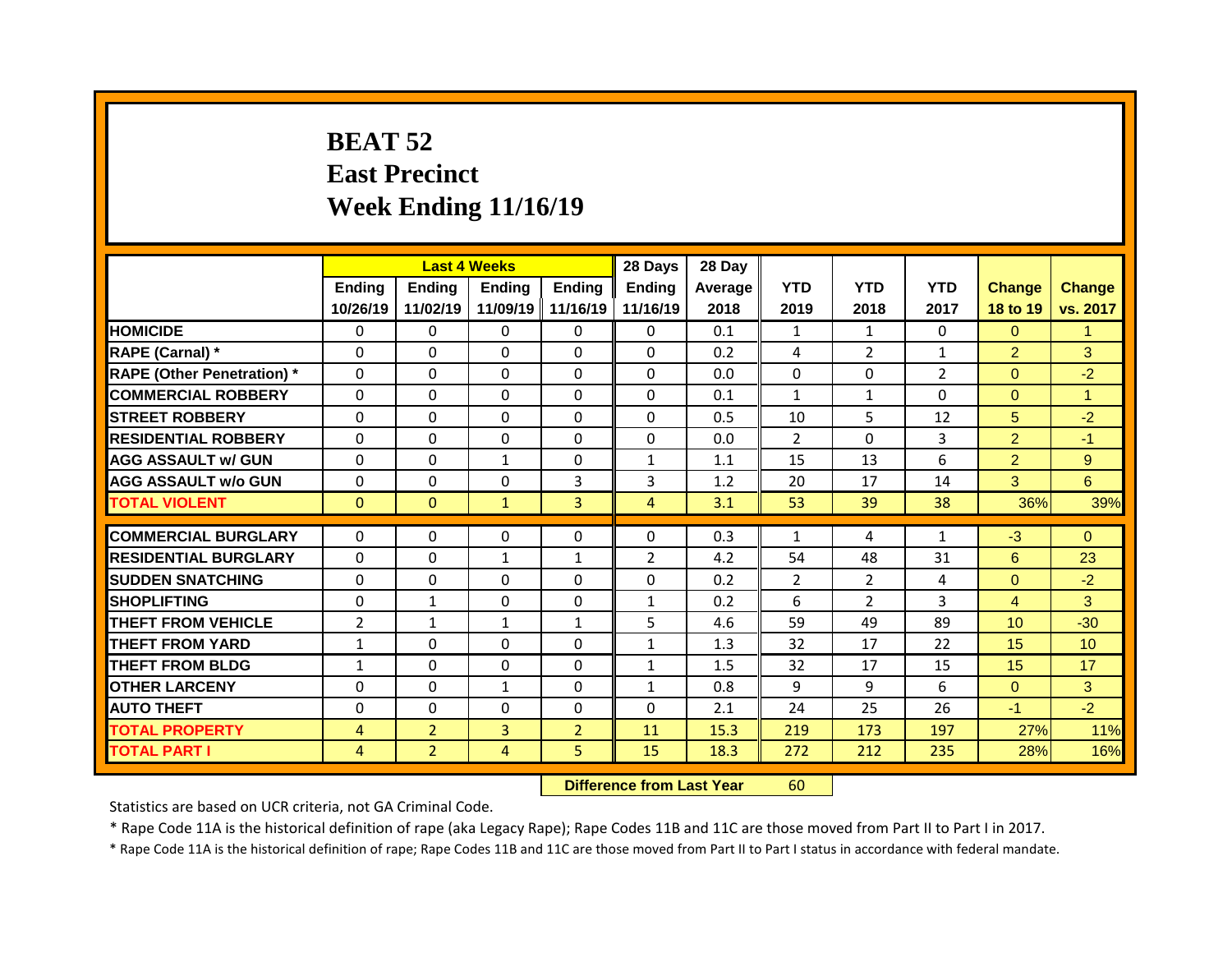## **BEAT 53 East Precinct Week Ending 11/16/19**

|                                   |                |                | <b>Last 4 Weeks</b> |                | 28 Days        | 28 Day  |                |                |                |                |                 |
|-----------------------------------|----------------|----------------|---------------------|----------------|----------------|---------|----------------|----------------|----------------|----------------|-----------------|
|                                   | Ending         | Ending         | <b>Ending</b>       | Ending         | <b>Ending</b>  | Average | <b>YTD</b>     | <b>YTD</b>     | <b>YTD</b>     | <b>Change</b>  | <b>Change</b>   |
|                                   | 10/26/19       | 11/02/19       | 11/09/19            | 11/16/19       | 11/16/19       | 2018    | 2019           | 2018           | 2017           | 18 to 19       | vs. 2017        |
| <b>HOMICIDE</b>                   | $\mathbf{0}$   | 0              | $\Omega$            | $\mathbf{0}$   | $\mathbf{0}$   | 0.1     | $\mathbf{0}$   | $\mathbf{1}$   | $\overline{7}$ | $-1$           | $-7$            |
| RAPE (Carnal) *                   | $\mathbf{0}$   | $\Omega$       | $\Omega$            | $\Omega$       | $\Omega$       | 0.2     | $\Omega$       | $\overline{2}$ | $\mathbf{1}$   | $-2$           | $-1$            |
| <b>RAPE (Other Penetration)</b> * | $\Omega$       | $\Omega$       | $\Omega$            | $\Omega$       | $\Omega$       | 0.0     | $\mathbf{1}$   | $\Omega$       | $\overline{3}$ | $\mathbf{1}$   | $-2$            |
| <b>COMMERCIAL ROBBERY</b>         | $\mathbf{0}$   | $\Omega$       | $\Omega$            | $\Omega$       | 0              | 0.0     | $\Omega$       | $\Omega$       | $\mathbf{1}$   | $\overline{0}$ | $-1$            |
| <b>STREET ROBBERY</b>             | $\mathbf 0$    | 0              | $\Omega$            | $\Omega$       | $\Omega$       | 0.5     | 8              | 6              | 4              | $\overline{2}$ | $\overline{4}$  |
| <b>RESIDENTIAL ROBBERY</b>        | $\mathbf{0}$   | 0              | $\Omega$            | $\Omega$       | $\Omega$       | 0.1     | $\Omega$       | $\Omega$       | $\overline{2}$ | $\overline{0}$ | $-2$            |
| <b>AGG ASSAULT w/ GUN</b>         | $\Omega$       | 0              | $\overline{2}$      | $\overline{2}$ | 4              | 1.7     | 18             | 12             | 21             | 6              | $-3$            |
| <b>AGG ASSAULT W/o GUN</b>        | $\mathbf{0}$   | $\mathbf{1}$   | 0                   | 0              | $\mathbf{1}$   | 1.2     | 25             | 14             | 16             | 11             | 9 <sup>°</sup>  |
| <b>TOTAL VIOLENT</b>              | $\mathbf{0}$   | $\mathbf{1}$   | $\overline{2}$      | $\overline{2}$ | 5              | 3.6     | 52             | 35             | 55             | 49%            | $-5%$           |
|                                   |                |                |                     |                |                |         |                |                |                |                |                 |
|                                   |                |                |                     |                |                |         |                |                |                |                |                 |
| <b>COMMERCIAL BURGLARY</b>        | 0              | 0              | 0                   | 0              | 0              | 0.3     | $\overline{2}$ | 4              | 1              | $-2$           | $\mathbf{1}$    |
| <b>RESIDENTIAL BURGLARY</b>       | $\mathbf{1}$   | 1              | 0                   | 0              | $\overline{2}$ | 4.1     | 45             | 40             | 30             | 5 <sup>5</sup> | 15              |
| <b>SUDDEN SNATCHING</b>           | 0              | 0              | $\Omega$            | $\mathbf{0}$   | $\mathbf{0}$   | 0.3     | 3              | 3              | $\overline{2}$ | $\overline{0}$ | $\mathbf{1}$    |
| <b>SHOPLIFTING</b>                | $\mathbf{0}$   | 0              | $\Omega$            | $\Omega$       | $\Omega$       | 0.9     | 4              | 11             | $\mathbf{1}$   | $-7$           | 3 <sup>1</sup>  |
| <b>THEFT FROM VEHICLE</b>         | 0              | 0              | 0                   | 0              | 0              | 4.8     | 46             | 56             | 72             | $-10$          | $-26$           |
| <b>THEFT FROM YARD</b>            | $\mathbf{0}$   | $\overline{2}$ | $\Omega$            | $\mathbf{1}$   | 3              | 2.5     | 16             | 30             | 27             | $-14$          | $-11$           |
| <b>THEFT FROM BLDG</b>            | $\mathbf{1}$   | $\mathbf{1}$   | 0                   | 3              | 5              | 2.6     | 33             | 30             | 52             | 3              | $-19$           |
| <b>OTHER LARCENY</b>              | $\mathbf{0}$   | 0              | $\Omega$            | $\Omega$       | $\Omega$       | 1.4     | 13             | 12             | 3              | $\mathbf{1}$   | 10 <sup>°</sup> |
| <b>AUTO THEFT</b>                 | $\mathbf{0}$   | $\Omega$       | $\mathbf{1}$        | 0              | $\mathbf{1}$   | 2.4     | 17             | 29             | 28             | $-12$          | $-11$           |
| <b>TOTAL PROPERTY</b>             | $\overline{2}$ | $\overline{4}$ | $\mathbf{1}$        | $\overline{4}$ | 11             | 19.3    | 179            | 215            | 216            | $-17%$         | $-17%$          |
| <b>TOTAL PART I</b>               | $\overline{2}$ | 5              | 3                   | 6              | 16             | 22.9    | 231            | 250            | 271            | $-8%$          | $-15%$          |

**Difference from Last Year -19** 

Statistics are based on UCR criteria, not GA Criminal Code.

\* Rape Code 11A is the historical definition of rape (aka Legacy Rape); Rape Codes 11B and 11C are those moved from Part II to Part I in 2017.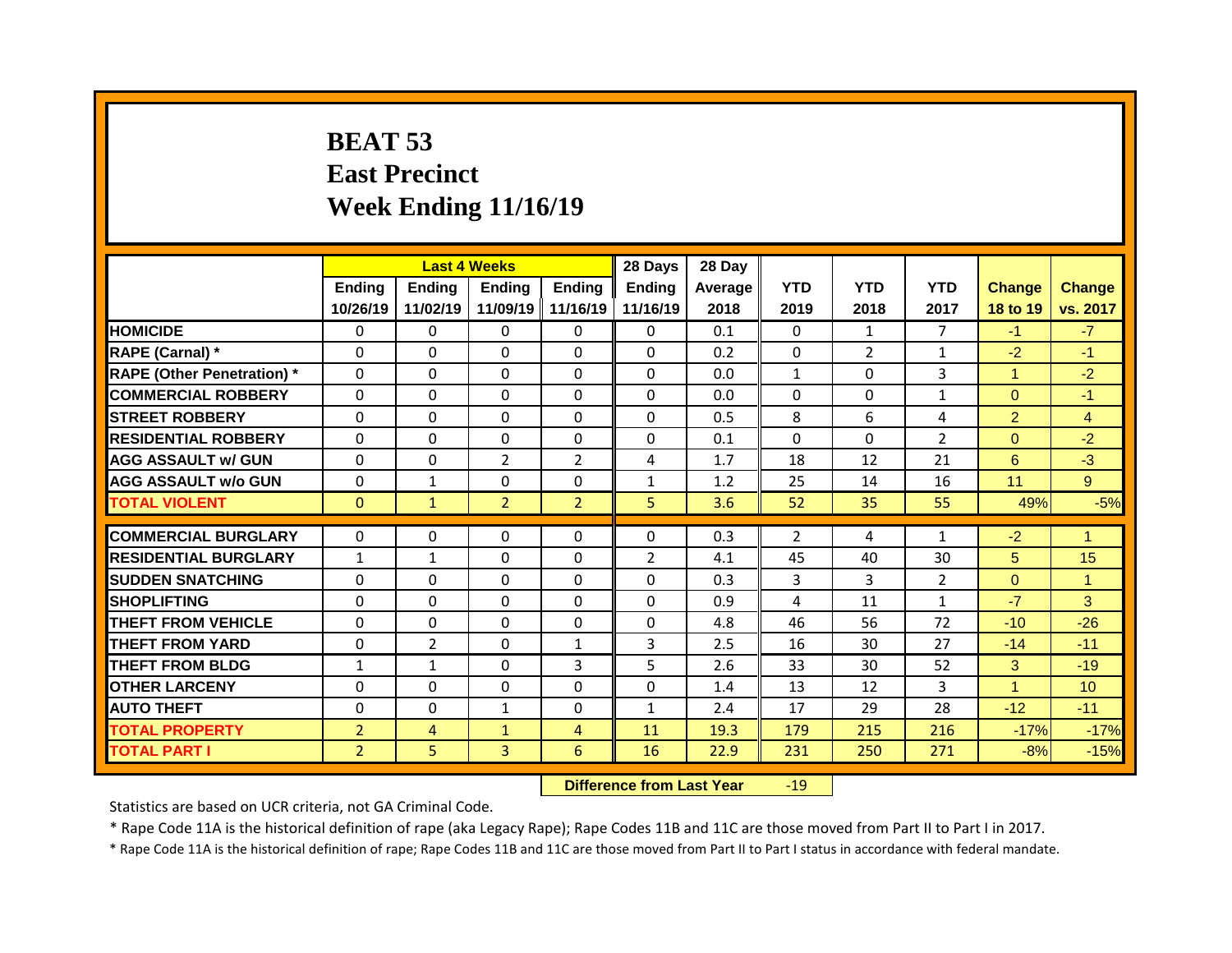## **BEAT 54 East Precinct Week Ending 11/16/19**

|                                   |                |                | <b>Last 4 Weeks</b> |                | 28 Days        | 28 Day  |                |                |              |                |                |
|-----------------------------------|----------------|----------------|---------------------|----------------|----------------|---------|----------------|----------------|--------------|----------------|----------------|
|                                   | Ending         | <b>Ending</b>  | <b>Ending</b>       | Ending         | <b>Ending</b>  | Average | <b>YTD</b>     | <b>YTD</b>     | <b>YTD</b>   | <b>Change</b>  | <b>Change</b>  |
|                                   | 10/26/19       | 11/02/19       | 11/09/19            | 11/16/19       | 11/16/19       | 2018    | 2019           | 2018           | 2017         | 18 to 19       | vs. 2017       |
| <b>HOMICIDE</b>                   | $\Omega$       | $\Omega$       | $\Omega$            | $\Omega$       | $\Omega$       | 0.4     | $\Omega$       | 5.             | 3            | $-5$           | $-3$           |
| RAPE (Carnal) *                   | $\mathbf{0}$   | 0              | 0                   | $\Omega$       | $\Omega$       | 0.1     | 3              | $\mathbf{1}$   | $\mathbf{1}$ | $\overline{2}$ | $\overline{2}$ |
| <b>RAPE (Other Penetration)</b> * | $\mathbf{0}$   | 0              | $\Omega$            | $\Omega$       | $\Omega$       | 0.1     | $\Omega$       | $\mathbf{1}$   | $\mathbf{1}$ | $-1$           | $-1$           |
| <b>COMMERCIAL ROBBERY</b>         | $\mathbf 0$    | 0              | $\mathbf{1}$        | $\Omega$       | $\mathbf{1}$   | 0.3     | 3              | 4              | 14           | $-1$           | $-11$          |
| <b>STREET ROBBERY</b>             | $\mathbf{0}$   | 0              | 0                   | $\Omega$       | 0              | 1.0     | 8              | 10             | 11           | $-2$           | $-3$           |
| <b>RESIDENTIAL ROBBERY</b>        | $\mathbf 0$    | $\Omega$       | $\mathbf{1}$        | $\Omega$       | $\mathbf{1}$   | 0.2     | $\overline{2}$ | $\overline{2}$ | $\Omega$     | $\Omega$       | $\overline{2}$ |
| <b>AGG ASSAULT w/ GUN</b>         | $\mathbf{1}$   | 0              | $\mathbf{1}$        | 0              | $\overline{2}$ | 1.3     | 19             | 13             | 14           | 6              | 5 <sup>5</sup> |
| <b>AGG ASSAULT W/o GUN</b>        | $\mathbf 0$    | $\mathbf{1}$   | $\mathbf{1}$        | $\mathbf{1}$   | 3              | 1.3     | 23             | 16             | 14           | $\overline{7}$ | 9 <sup>°</sup> |
| <b>TOTAL VIOLENT</b>              | $\mathbf{1}$   | $\mathbf{1}$   | $\overline{4}$      | $\mathbf{1}$   | $\overline{7}$ | 4.6     | 58             | 52             | 58           | 12%            | 0%             |
|                                   |                |                |                     |                |                |         |                |                |              |                |                |
| <b>COMMERCIAL BURGLARY</b>        | $\mathbf{0}$   | $\Omega$       | $\Omega$            | $\Omega$       | $\Omega$       | 0.2     | 4              | $\overline{2}$ | 9            | $\overline{2}$ | $-5$           |
| <b>RESIDENTIAL BURGLARY</b>       | $\overline{2}$ | 0              | 0                   | $\mathbf{1}$   | 3              | 4.8     | 36             | 53             | 67           | $-17$          | $-31$          |
| <b>SUDDEN SNATCHING</b>           | $\mathbf{0}$   | $\Omega$       | 0                   | $\Omega$       | 0              | 0.0     | 4              | $\Omega$       | $\mathbf{1}$ | $\overline{4}$ | 3              |
| <b>SHOPLIFTING</b>                | 3              | 0              | $\mathbf{1}$        | $\mathbf{1}$   | 5              | 4.8     | 36             | 57             | 54           | $-21$          | $-18$          |
| <b>THEFT FROM VEHICLE</b>         | 3              | $\Omega$       | $\Omega$            | $\mathbf{1}$   | 4              | 5.5     | 79             | 55             | 71           | 24             | 8              |
| <b>THEFT FROM YARD</b>            | $\mathbf 0$    | 0              | $\Omega$            | $\overline{2}$ | $\overline{2}$ | 3.0     | 27             | 32             | 26           | $-5$           | $\mathbf{1}$   |
| <b>THEFT FROM BLDG</b>            | $\mathbf{1}$   | $\overline{2}$ | $\Omega$            | $\mathbf{1}$   | 4              | 2.5     | 26             | 28             | 32           | $-2$           | $-6$           |
| <b>OTHER LARCENY</b>              | $\mathbf 0$    | 0              | $\Omega$            | $\mathbf{1}$   | $\mathbf{1}$   | 1.3     | 5              | 13             | 4            | $-8$           | $\mathbf{1}$   |
| <b>AUTO THEFT</b>                 | $\mathbf{1}$   | 0              | 0                   | 0              | $\mathbf{1}$   | 2.3     | 25             | 30             | 30           | $-5$           | $-5$           |
| <b>TOTAL PROPERTY</b>             | 10             | $\overline{2}$ | $\mathbf{1}$        | $\overline{7}$ | 20             | 24.3    | 242            | 270            | 294          | $-10%$         | $-18%$         |
|                                   |                |                |                     |                |                |         |                |                |              |                |                |

**Difference from Last Year** -22

Statistics are based on UCR criteria, not GA Criminal Code.

\* Rape Code 11A is the historical definition of rape (aka Legacy Rape); Rape Codes 11B and 11C are those moved from Part II to Part I in 2017.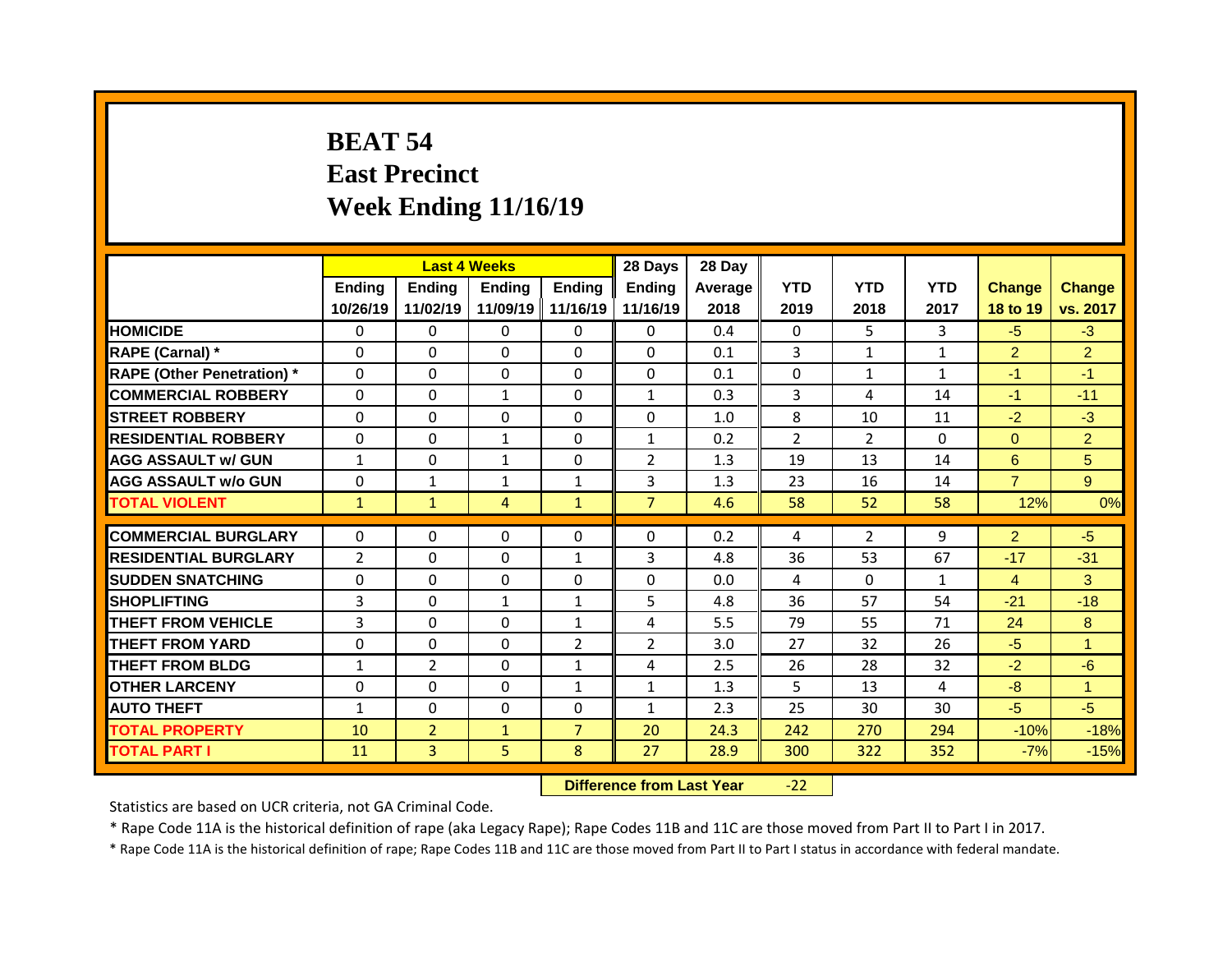## **BEAT 55 East Precinct Week Ending 11/16/19**

|                                              |                              | <b>Last 4 Weeks</b> |                                  |              | 28 Days        | 28 Day       |                |              |                |                |                |
|----------------------------------------------|------------------------------|---------------------|----------------------------------|--------------|----------------|--------------|----------------|--------------|----------------|----------------|----------------|
|                                              | Ending                       | <b>Ending</b>       | <b>Ending</b>                    | Ending       | <b>Ending</b>  | Average      | <b>YTD</b>     | <b>YTD</b>   | <b>YTD</b>     | <b>Change</b>  | <b>Change</b>  |
|                                              | 10/26/19                     | 11/02/19            | 11/09/19                         | 11/16/19     | 11/16/19       | 2018         | 2019           | 2018         | 2017           | 18 to 19       | vs. 2017       |
| <b>HOMICIDE</b>                              | $\mathbf{0}$                 | 0                   | $\Omega$                         | $\Omega$     | $\Omega$       | 0.1          | $\Omega$       | $\mathbf{1}$ | $\Omega$       | $-1$           | $\Omega$       |
| RAPE (Carnal) *                              | $\mathbf{0}$                 | $\Omega$            | $\Omega$                         | $\Omega$     | $\Omega$       | 0.0          | 3              | $\Omega$     | $\mathbf{1}$   | 3              | $\overline{2}$ |
| <b>RAPE (Other Penetration)</b> *            | 0                            | 0                   | 0                                | $\Omega$     | $\Omega$       | 0.0          | $\Omega$       | $\Omega$     | $\Omega$       | $\overline{0}$ | $\overline{0}$ |
| <b>COMMERCIAL ROBBERY</b>                    | $\mathbf 0$                  | 0                   | 0                                | $\Omega$     | $\Omega$       | 0.1          | $\Omega$       | 1            | 11             | $-1$           | $-11$          |
| <b>STREET ROBBERY</b>                        | $\Omega$                     | 0                   | $\Omega$                         | $\Omega$     | $\Omega$       | 0.3          | 4              | 4            | $\mathbf{1}$   | $\Omega$       | 3              |
| <b>RESIDENTIAL ROBBERY</b>                   | 0                            | 0                   | 0                                | 0            | $\Omega$       | 0.1          | $\mathbf{1}$   | $\mathbf{1}$ | $\mathbf{1}$   | $\overline{0}$ | $\overline{0}$ |
| <b>AGG ASSAULT w/ GUN</b>                    | $\mathbf 0$                  | 0                   | 0                                | $\Omega$     | $\Omega$       | 0.9          | $\overline{7}$ | 10           | 5              | $-3$           | $\overline{2}$ |
| <b>AGG ASSAULT W/o GUN</b>                   | $\mathbf 0$                  | 0                   | 0                                | 0            | 0              | 0.4          | 9              | 4            | $\overline{2}$ | 5              | $\overline{7}$ |
| <b>TOTAL VIOLENT</b>                         | $\mathbf{0}$                 | $\mathbf{0}$        | $\mathbf{0}$                     | $\mathbf{0}$ | $\mathbf{0}$   | 1.8          | 24             | 21           | 21             | 14%            | 14%            |
| <b>COMMERCIAL BURGLARY</b>                   | $\mathbf{1}$                 | $\Omega$            | 0                                | $\mathbf{0}$ | $\mathbf{1}$   | 0.3          | $\overline{7}$ | 4            | 4              | 3              | 3              |
| <b>RESIDENTIAL BURGLARY</b>                  |                              |                     | 0                                | $\Omega$     | $\overline{2}$ | 1.6          | 20             | 19           | 44             | $\mathbf{1}$   | $-24$          |
| <b>SUDDEN SNATCHING</b>                      | $\mathbf{1}$<br>$\mathbf{0}$ | $\mathbf{1}$<br>0   | 0                                | 0            | 0              |              | $\overline{2}$ | 3            |                |                | $-2$           |
|                                              |                              |                     |                                  |              |                |              |                |              |                |                |                |
|                                              |                              |                     |                                  |              |                | 0.2          |                |              | 4              | $-1$           |                |
| <b>SHOPLIFTING</b>                           | 8                            | 6                   | 4                                | 4            | 22             | 15.0         | 192            | 168          | 179            | 24             | 13             |
| <b>THEFT FROM VEHICLE</b>                    | $\mathbf{0}$                 | $\overline{2}$      | $\mathbf{1}$                     | $\Omega$     | 3              | 4.3          | 44             | 49           | 48             | $-5$           | $-4$           |
| <b>THEFT FROM YARD</b>                       | $\mathbf 0$                  | 0                   | $\mathbf{1}$                     | $\Omega$     | $\mathbf{1}$   | 1.7          | 16             | 20           | 17             | $-4$           | $-1$           |
| <b>THEFT FROM BLDG</b>                       | $\overline{2}$               | $\mathbf{1}$        | $\mathbf{1}$                     | $\mathbf{1}$ | 5              | 1.4          | 19             | 17           | 17             | $\overline{2}$ | $\overline{2}$ |
| <b>OTHER LARCENY</b>                         | $\mathbf 0$                  | 0                   | 0                                | $\Omega$     | $\Omega$       | 0.7          | 4              | 8            | $\overline{7}$ | $-4$           | $-3$           |
| <b>AUTO THEFT</b>                            | $\mathbf{1}$                 | 0                   | 0                                | 0            | $\mathbf{1}$   | 1.5          | 9              | 17           | 13             | $-8-$          | $-4$           |
| <b>TOTAL PROPERTY</b><br><b>TOTAL PART I</b> | 13<br>13                     | 10<br>10            | $\overline{7}$<br>$\overline{7}$ | 5<br>5       | 35<br>35       | 26.7<br>28.5 | 313<br>337     | 305<br>326   | 333<br>354     | 3%<br>3%       | $-6%$<br>$-5%$ |

**Difference from Last Year** 11

Statistics are based on UCR criteria, not GA Criminal Code.

\* Rape Code 11A is the historical definition of rape (aka Legacy Rape); Rape Codes 11B and 11C are those moved from Part II to Part I in 2017.